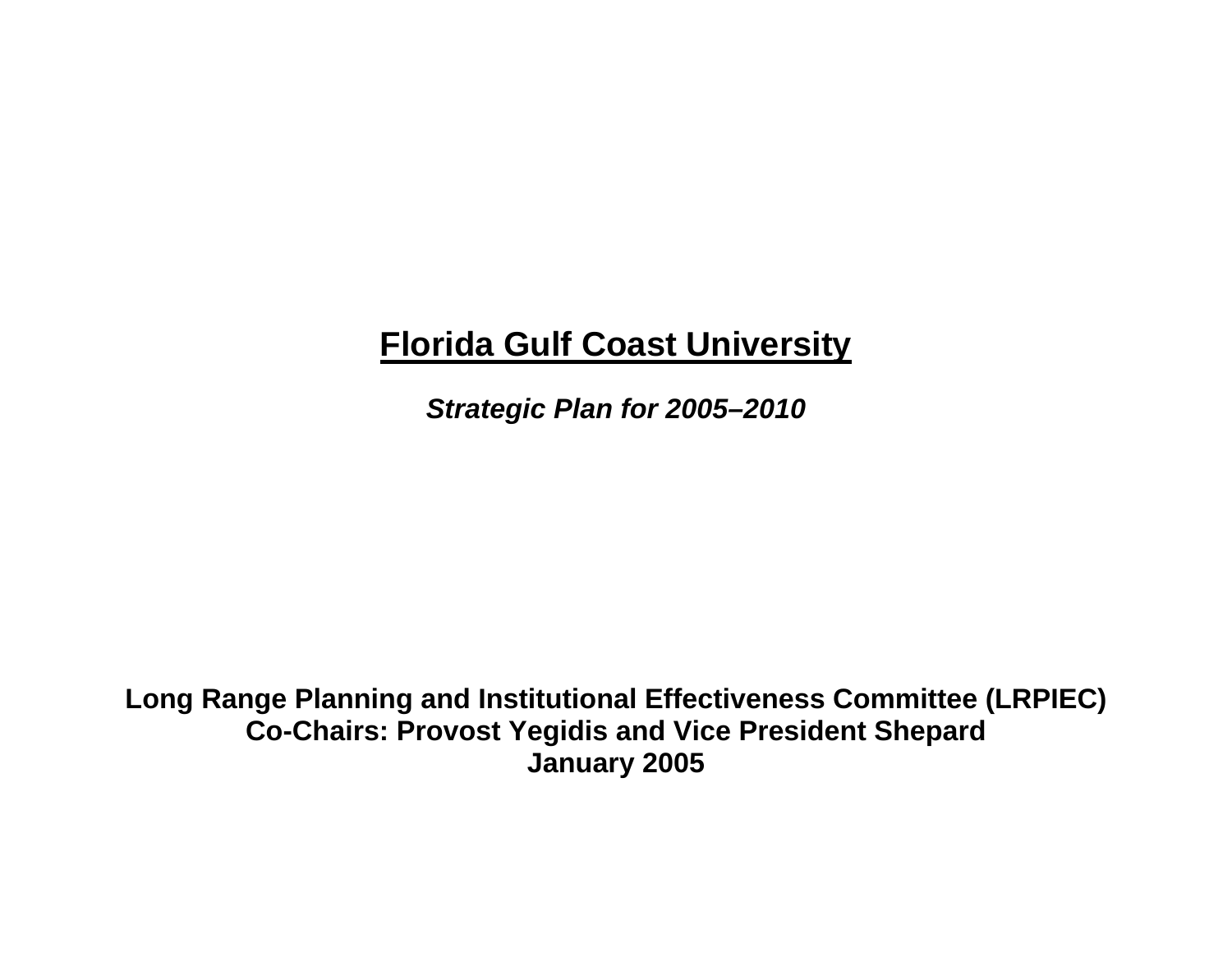#### **TABLE OF CONTENTS**

|      | <b>The University</b><br><b>Institutional Profile</b><br>History<br>$\bullet$                                                                                                                                                                                                                                                                                                  | Page 3<br>Page 4                                                                     |
|------|--------------------------------------------------------------------------------------------------------------------------------------------------------------------------------------------------------------------------------------------------------------------------------------------------------------------------------------------------------------------------------|--------------------------------------------------------------------------------------|
| II.  | <b>The Strategic Planning Process</b><br>Overview<br>$\bullet$                                                                                                                                                                                                                                                                                                                 | Page 6                                                                               |
|      | • Environmental Scan and Conclusions                                                                                                                                                                                                                                                                                                                                           | Page 11                                                                              |
| III. | <b>The Strategic Plan</b><br>Goal 1: High Quality Education<br>Goal 2: The Student Community<br>Goal 3: Co-Curricular and Athletic Programming<br>$\bullet$<br>Goal 4: A Talented and Dedicated Faculty and Staff<br>Goal 5: State of the Art Infrastructure<br>Goal 6: Research and Sponsored Programs<br>Goal 7: Community Leadership<br>Goal 8: Ongoing Quality Improvement | Page 15<br>Page 20<br>Page 26<br>Page 30<br>Page 32<br>Page 37<br>Page 40<br>Page 45 |
| IV.  | <b>Long Range Planning and Institutional Effectiveness</b><br><b>Committee (LRPIEC) Members</b>                                                                                                                                                                                                                                                                                | Page 47                                                                              |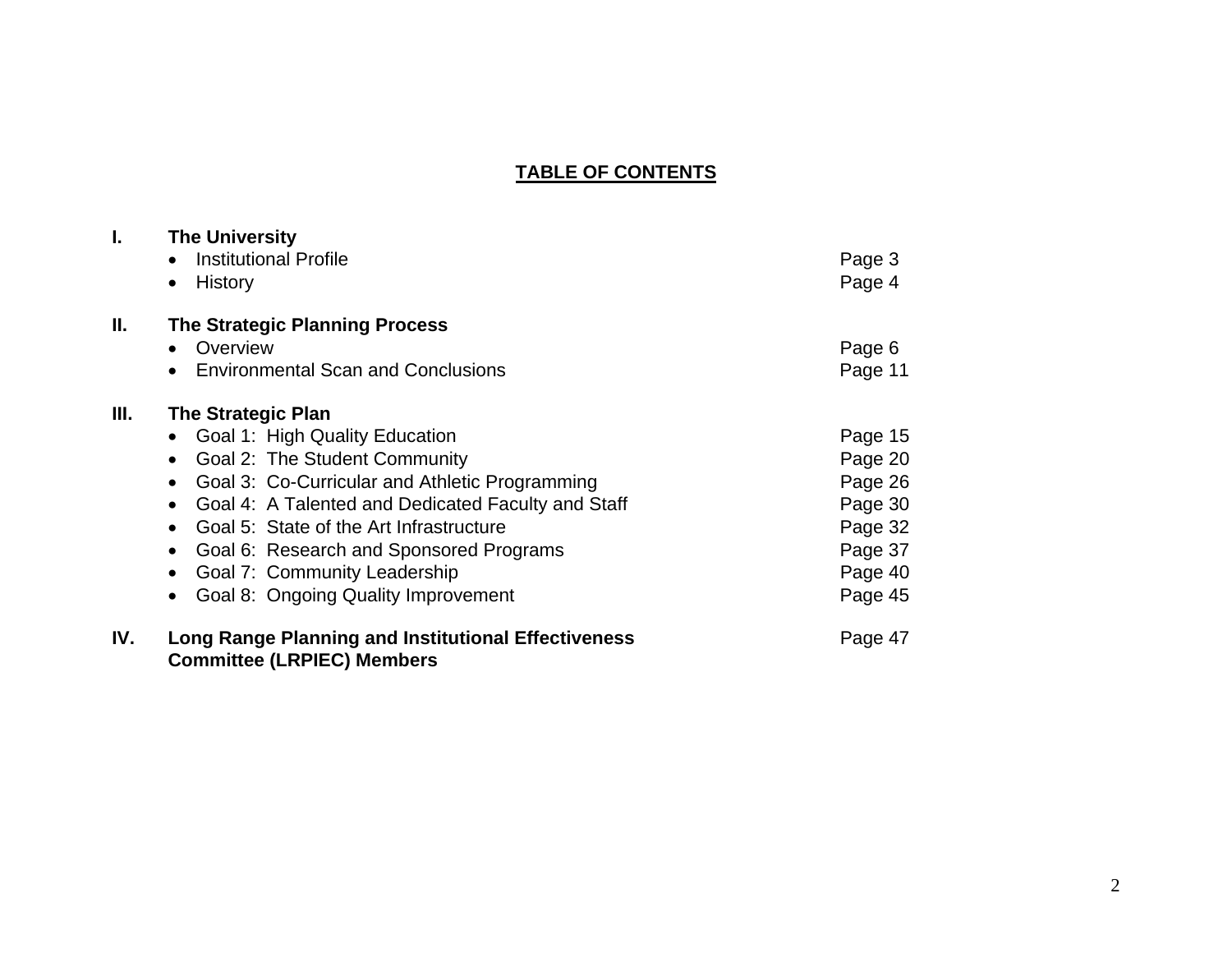# **I. The University**

#### *Institutional Profile:*

Florida Gulf Coast University (FGCU) is a member of the State University System of Florida, and is a new, rapidly growing institution of higher learning. Situated on 760 acres in dynamic Southwest Florida, FGCU opened for students in August of 1997 as Florida's tenth state University.

In its young history, FGCU has been highly successful by any measure. Enrollment has more than doubled since opening day to more than 6,000 students today in 2004, with students from all 50 states, the District of Columbia and more than 70 countries. The number of residential students living on campus has grown from 200 in 1998 to over 1,500 today. The University also has become increasingly diverse from 12.6% minority students to nearly 16% minority today, and the quality of the undergraduate student body has steadily improved with SAT scores of first-time-in-college students increasing from 1025 to 1047. And, first-year retention rates have improved from roughly 43% to approximately 70% today.

Growth in full-time faculty and staff mirrors that of the student body from nearly 400 in 1997 to more than 700 today. The campus has grown from a handful of buildings in 1997 to 52 buildings today, and includes a complement of social, recreational and athletic facilities for students. Instruction is offered through five colleges (Arts and Sciences, Business, Education, Health Professions, and Professional Studies) with 37 baccalaureate degree and 20 master's degree programs. FGCU is accredited by the Southern Association of Schools and Colleges (SACS), and fifteen academic programs are now covered by specialized accreditation.

The University's contracts and grants have grown from \$3.5 million in FY1999 to \$11.2 million this past year, and FGCU has successfully reached its first capital campaign goal of \$125 million launched in December of 2003. In 2004, FGCU's athletics program gained membership in NCAA Division II. Student-athletes hold an impressive average 3.2 grade point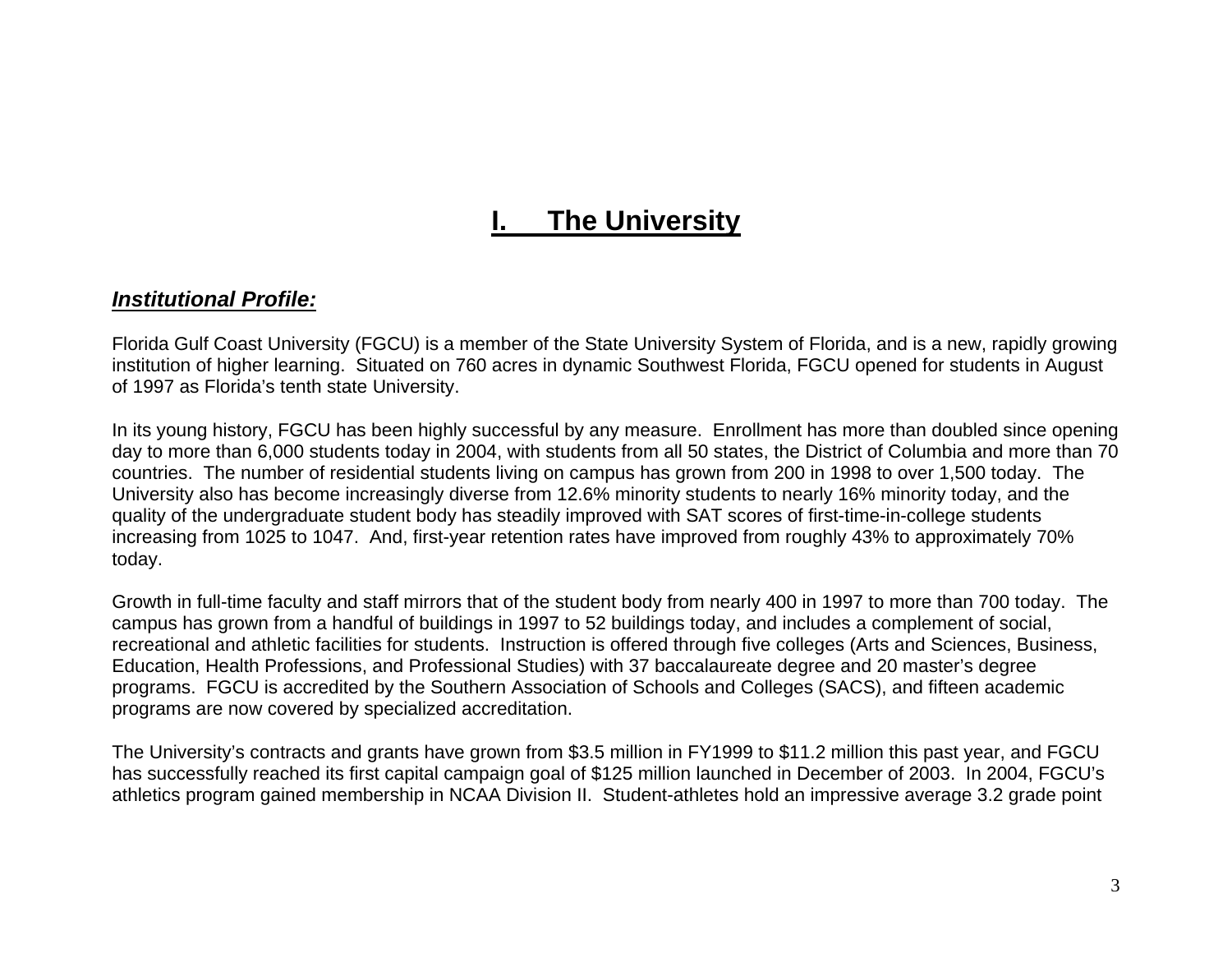average, and compete in men's and women's tennis, men's and women's golf, baseball, softball, men's and women's basketball, men's and women's cross country, and women's volleyball. Intramural sports and a variety of nearly 100 clubs and organizations offer students opportunities to develop leadership skills in areas related to their personal interests.

Recently FGCU was ranked highly by Consumer's Digest as a national "best value," and FGCU's student-centered mission also received strong validation from 2003 National Survey of Student Engagement (NSSE) results that indicated FGCU students are highly engaged in their University education. FGCU's solid growth and development will continue into the future as it meets the higher educational needs and aspirations of the people of Southwest Florida – and serves as the region's catalyst for an even greater quality of life intellectually, culturally, scientifically, socially, economically and civically.

#### *History:*

The history of Florida Gulf Coast University is a visionary one built on support for providing higher education opportunities in Southwest Florida. Area citizens began the initiative to bring a state University to this part of Florida, and their early requests were quickly supported by elected officials at the local and state levels.

The former Florida Board of Regents formally recommended in January 1991 the development of Florida's tenth state university to be located in Southwest Florida, and in May 1991, then Governor Lawton Chiles signed the legislation authorizing the new university. Southwest Florida's support for a university was never more evident than during the next year, when private landowners offered more than 20 gift sites for the University campus. In early 1992, the Board of Regents selected the site offered by Ben Hill Griffin III and Alico, Inc. of 760 acres of land located just east of Interstate 75 between Alico and Corkscrew Roads.

Roy McTarnaghan was named founding University president in April 1993. Initial staff was hired that summer, and the University's academic and campus planning began in earnest. Plans for the first phase of campus construction were unveiled in February 1994, and shortly thereafter, the Florida Legislature named the institution as "Florida Gulf Coast University." The vision for the University was one that would address emerging higher education needs for the 21st century, including the use of technology in the learning/teaching process and multi-year contracts as an alternative to faculty tenure. The Board of Regents approved an agreement in May 1995 with the United Faculty of Florida allowing FGCU to offer a contract system for faculty.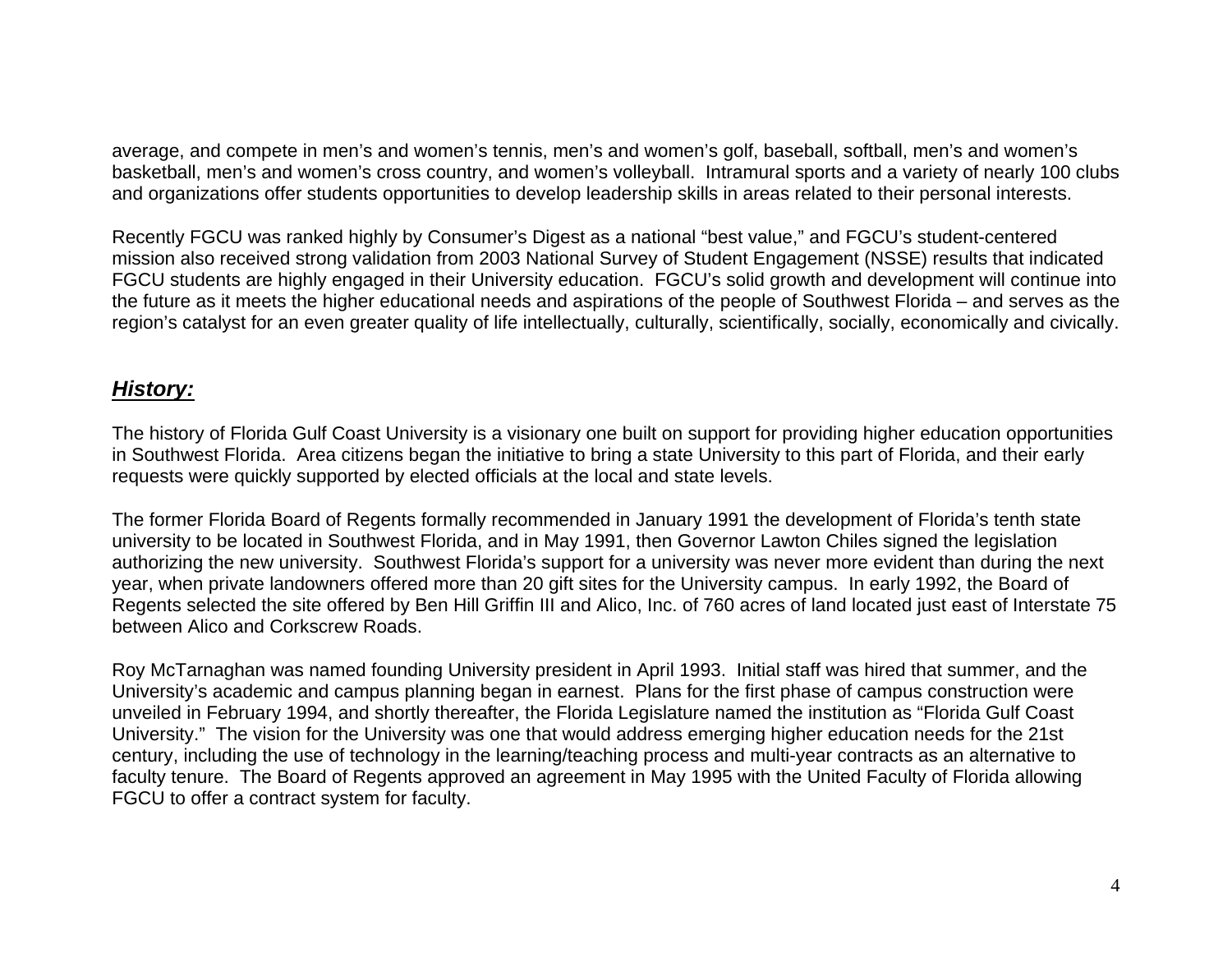Campus groundbreaking was held on November 28, 1995, with more than 600 people participating in the celebratory event for Southwest Florida. With aggressive academic program and campus development schedules slated to culminate in an opening day of August 25, 1997, the early staff and faculty were busy meeting deadlines every month. Inaugural degree programs were approved by the Board of Regents in March 1996. The FGCU Foundation, a private fundraising arm of the University, gained extraordinary financial support for an institution that at the time could only be seen on a drawing board. Faculty members throughout the country were attracted to FGCU for the opportunity to offer higher education in new and innovative ways.

The first FGCU student, Mariana Coto, was admitted in January 1997, and she participated in the historic ribbon cutting on the University's August 25, 1997 opening day. The Southern Association of Colleges and Schools awarded FGCU accreditation candidacy later that year, and a comprehensive self-study was launched. The first commencement was held in May 1998, with 81 FGCU graduates. In August 1998, the first phase of student housing opened. In September, Founding President McTarnaghan announced his intention to step down on May 1, 1999.

FGCU's second commencement ceremonies, held May 1999, marked the last official act of the founding president. The Board of Regents launched a national search held during the spring and summer for FGCU's second president, and the University received official notification in June 1999 that it had achieved, in record time, accreditation by the Southern Association of Colleges and Schools.

In July 1999, the Board of Regents named William C. Merwin as FGCU's second president. President Merwin arrived on campus for his first day on September 16, 1999. He immediately initiated a highly participatory strategic planning process for students, faculty, and staff to carry the young institution to its next stage of development.

The Florida Legislature established governing boards of trustees for state universities in 2001, and 13 members were appointed to the Florida Gulf Coast University Board of Trustees. This governing board provides leadership that is community based, responsive to the market, and nimble. Trustees work closely with FGCU President Bill Merwin to meet the needs of today and the future.

As FGCU moves forward, student applications and admissions are dramatically increasing; campus construction of academic and support buildings remains aggressive; an athletics program and other new initiatives have been launched;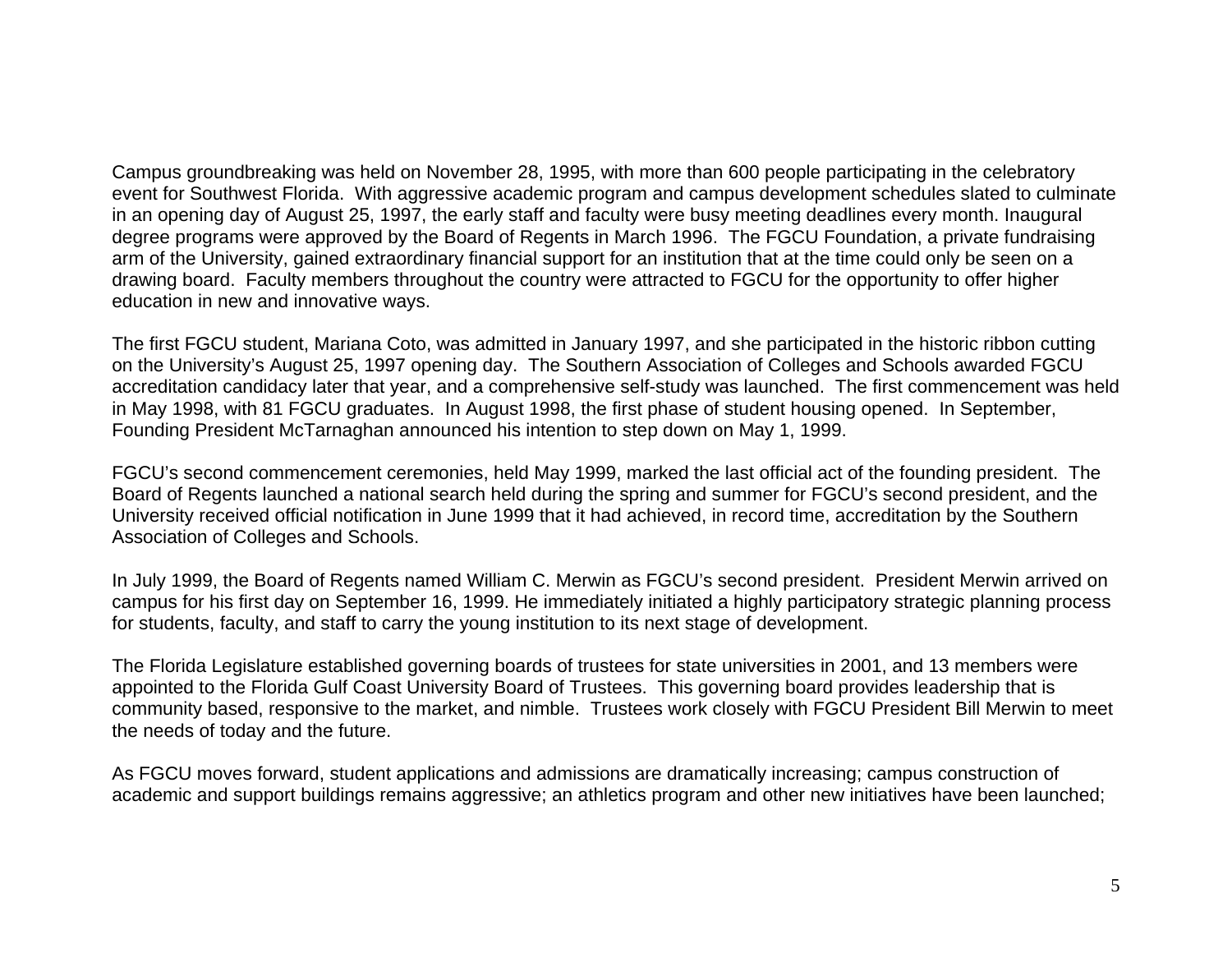new degree programs are being added; the Foundation's private fundraising continues to be successful, and the excitement level for FGCU's future is high.

# **II. The Strategic Planning Process**

#### *Overview:*

In Fall 2001, FGCU President Bill Merwin appointed a Long Range Planning Committee (LRP), whose membership was representative of all University constituencies. The LRP determined that a new strategic plan would need to do the following: (1) remain grounded in the demand for higher education in the immediate five county service area; (2) reflect the demographic changes in Southwest Florida that has brought more young people to this region; (3) continue to emphasize student-centered learning, and (4) emphasize the need for appropriate training and employment opportunities for the residents of the region.

As an initial step in the process of updating the University's current strategic plan, a comprehensive review of the existing mission statement was conducted. This led to the adoption of the following revised mission and vision statements by the FGCU Board of Trustees in December 2002.

## *Vision Statement*

*Florida Gulf Coast University will achieve national prominence in undergraduate education with expanding recognition for selected graduate programs.* 

# *Mission Statement*

*Established on the verge of the 21st century, Florida Gulf Coast University infuses the strengths of the traditional public University with innovation and learning-centered spirit, its chief aim being to fulfill the academic, cultural, social, and career expectations of its constituents.*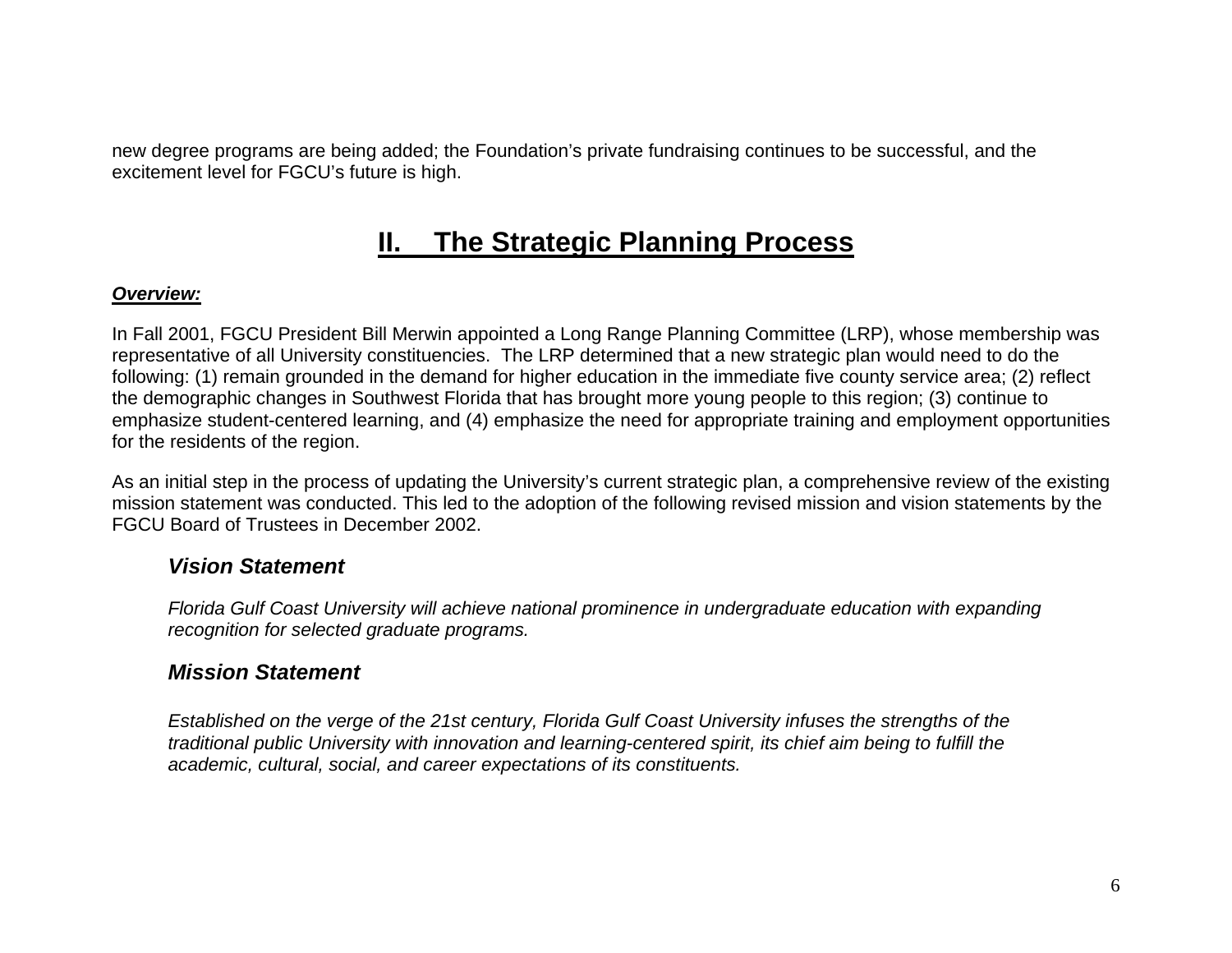*Outstanding faculty upholds challenging academic standards and balance research, scholarly activities, and service expectations with their central responsibilities of teaching and mentoring. Through these efforts, the faculty and University transform students' lives and the southwest Florida region.* 

*Florida Gulf Coast University continuously pursues academic excellence, practices and promotes environmental sustainability, embraces diversity, nurtures community partnerships, values public service, encourages civic responsibility, cultivates habits of lifelong learning, and keeps the advancement of knowledge and pursuit of truth as noble ideals at the heart of the University's purpose.* 

Based on the revised mission statement, the Long Range Planning Committee (LRP) then conceived a set of five key strategic directives to guide the development of FGCU during the next five years. The five strategic directives were broadly discussed throughout the University during the 02-03 academic year, and then formally adopted by the FGCU Board of Trustees in September 2003.

#### **Strategic Directives**

*Strategic Directive 1: Student Recruitment – Recruit and attract a diverse and academically talented student body relative to the resources provided by the State of Florida.* 

*Strategic Directive 2: Student Success – Retain and graduate the best undergraduate students from Florida and the nation by providing challenging and innovative approaches to learning and civic engagement. Foster the academic growth and professional development of the best graduate students in the region through applied master's degrees, and recruit the best candidates from Florida and the nation for graduate work in selected programs.* 

**Strategic Directive 3: Academic Programs** – Promote nationally recognized undergraduate programs *distinguished by student research and scholarship opportunities. Continue to develop applied master's degrees appropriate for the region, and begin exploration for doctoral programs aligned with state needs.* 

**Strategic Directive 4: Student Life** – Promote the intellectual, social, and character development of *all students through quality teaching and advising, dedicated career preparation and placement, and active*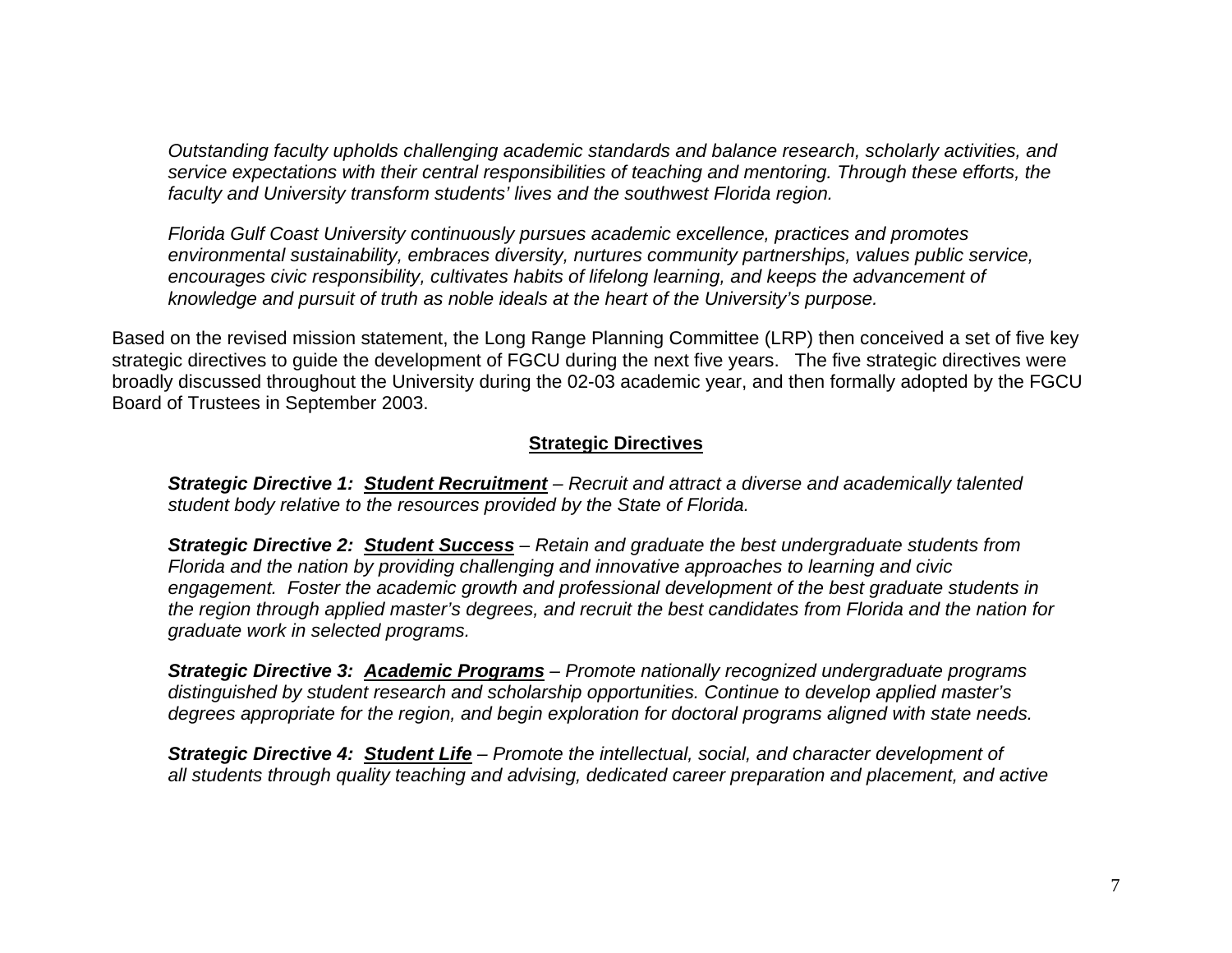*student life programs. FGCU will encourage community responsibility, foster an understanding of diversity, and advance ethical values in theory and practice.* 

**Strategic Directive 5: Research and Service** – Serve as an intellectual center for southwest Florida *through research and service, while contributing to the economic growth, environmental sustainability, and cultural richness of the region.* 

The strategic directives are intended to support the University's founding guiding principles.

#### **Guiding Principles**

The founding of Florida Gulf Coast University at the advent of a new century is a signal event. It comes at a moment in history when the conditions that formed and sustained American higher education are fundamentally changing, and at a time when rapid shifts wrought by technology and social complexities are altering the very nature of work, knowledge, and human relationships. As a public institution, Florida Gulf Coast University eagerly accepts the leadership opportunity and obligation to adapt to these changes and to meet the educational needs of Southwest Florida. To do so, it will collaborate with its various constituencies, listen to the calls for change, build on the intellectual heritage of the past, plan its evolution systematically for the twenty-first century, and be guided by the following principles:

**Student success** is at the center of all University endeavors. The University is dedicated to the highest quality education that develops the whole person for success in life and work. Learner needs, rather than institutional preferences, determine priorities for academic planning, policies, and programs. Acceleration methods and assessment of prior and current learning are used to reduce the time it takes to earn a degree. Quality teaching is demanded, recognized, and rewarded.

**Academic freedom** is the foundation for the transmission and advancement of knowledge. The University vigorously protects freedom of inquiry and expression and categorically expects civility and mutual respect to be practiced in all deliberations.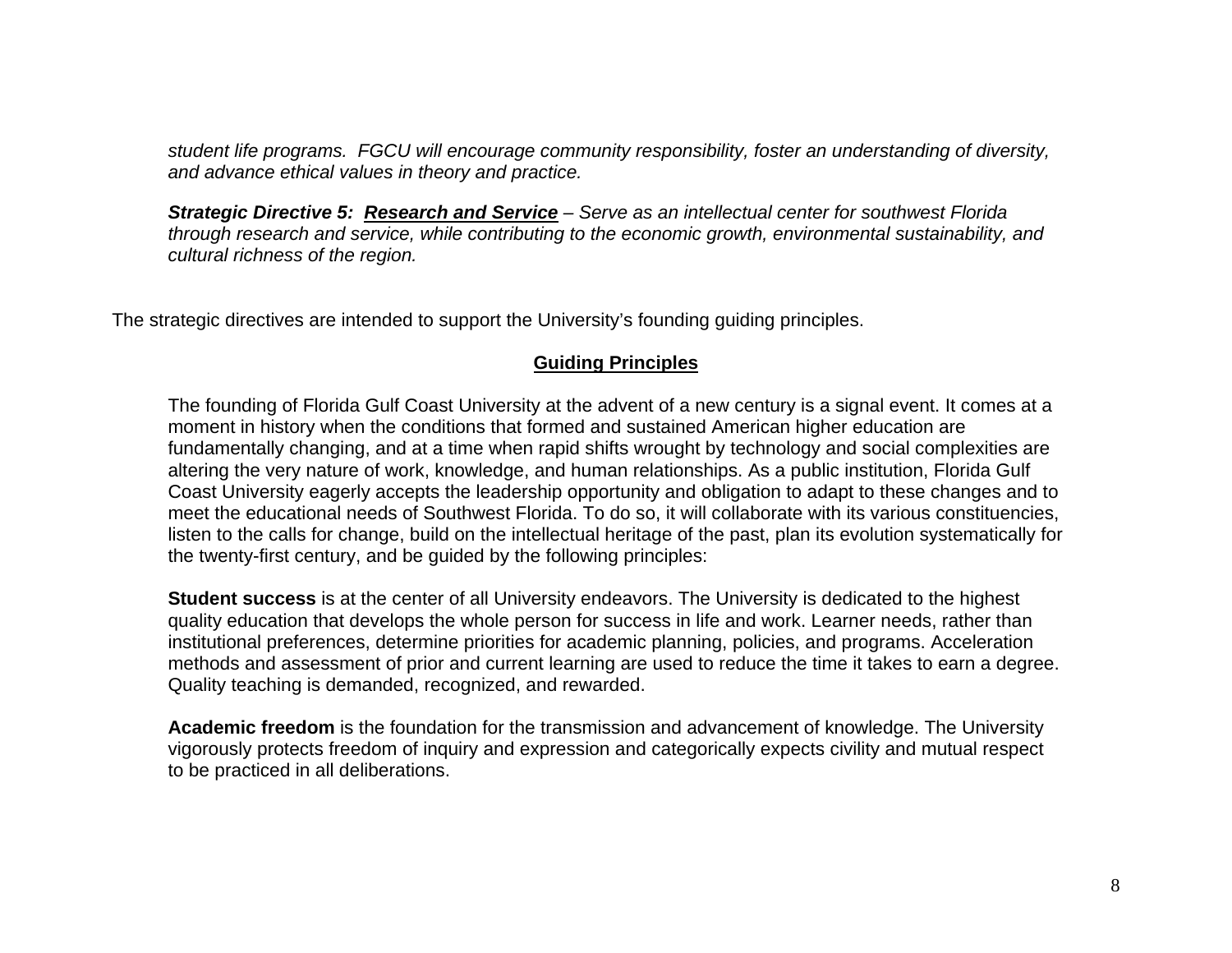**Diversity** is a source of renewal and vitality. The University is committed to developing capacities for living together in a democracy whose hallmark is individual, social, cultural, and intellectual diversity. It fosters a climate and models a condition of openness in which students, faculty, and staff engage multiplicity and difference with tolerance and equity.

**Informed and engaged citizens** are essential to the creation of a civil and sustainable society. The University values the development of the responsible self grounded in honesty, courage, and compassion, and committed to advancing democratic ideals. Through Service Learning requirements, the University engages students in community involvement with time for formal reflection on their experiences. Integral to the University's philosophy is instilling in students an environmental consciousness that balances their economic and social aspirations with the imperative for ecological sustainability.

**Service to Southwest Florida**, including access to the University, is a public trust. The University is committed to forging partnerships and being responsive to its region. It strives to make available its knowledge resources, services, and educational offerings at times, places, in forms and by methods that will meet the needs of all its constituents. Access means not only admittance to buildings and programs, but also entrance into the spirit of intellectual and cultural community that the University creates and nourishes.

**Technology** is a fundamental tool in achieving educational quality, efficiency, and distribution. The University employs information technology in creative, experimental, and practical ways for delivery of instruction, for administrative and information management, and for student access and support. It promotes and provides distance- and time-free learning. It requires and cultivates technological literacy in its students and employees.

**Connected knowing and collaborative learning** are basic to being well educated. The University structures interdisciplinary learning experiences throughout the curriculum to endow students with the ability to think in whole systems and to understand the interrelatedness of knowledge across disciplines. Emphasis is placed on the development of teamwork skills through collaborative opportunities. Overall, the University practices the art of collective learning and collaboration in governance, operations, and planning.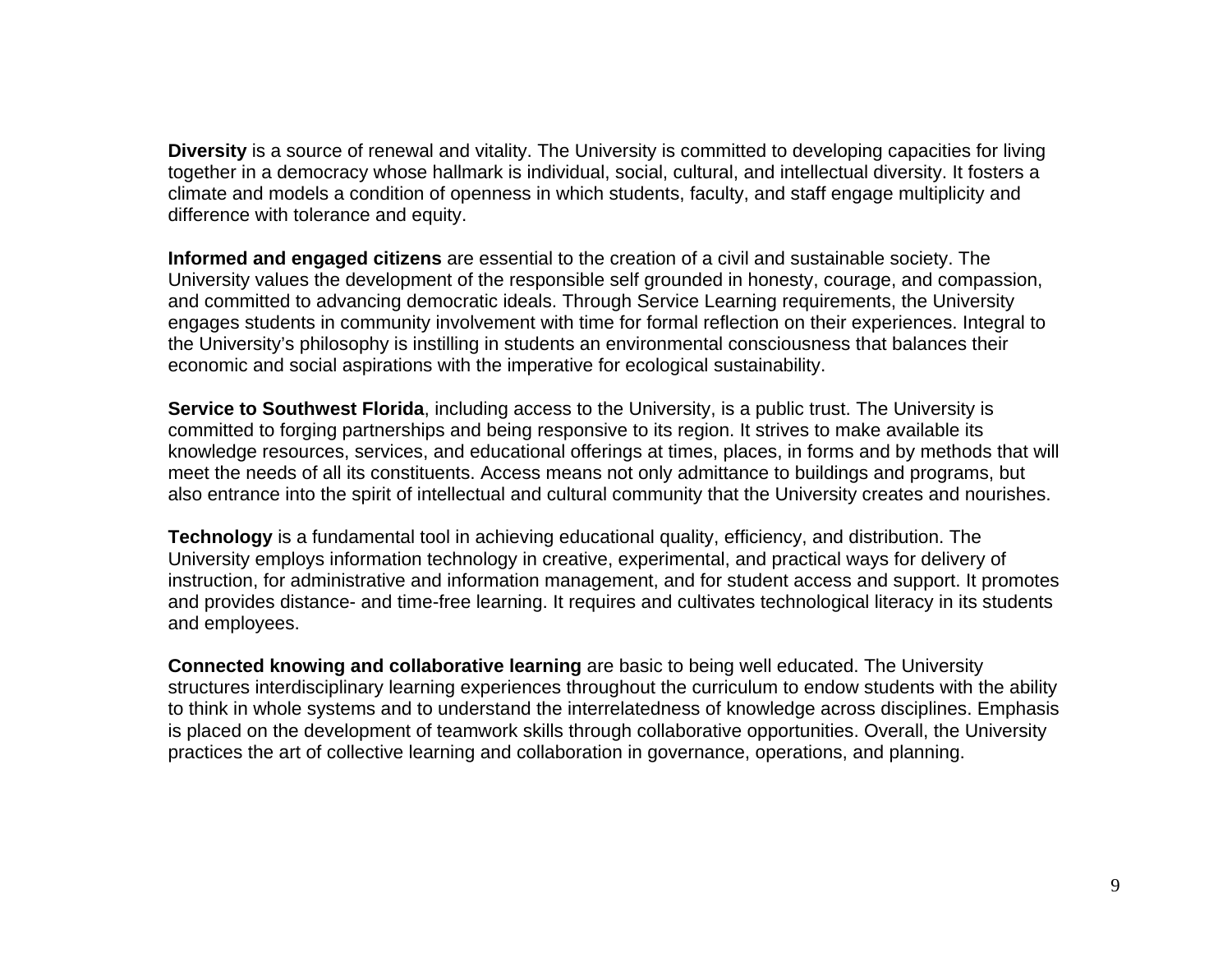**Assessment of all functions** is necessary for improvement and continual renewal. The University is committed to accounting for its effectiveness through the use of comprehensive and systematic assessment. Tradition is challenged; the status quo is questioned; change is implemented.

To evaluate the efficacy of the new FGCU strategic directives as an organizing framework for the evolving draft strategic plan, colleges and other units were asked in October 2003 to develop for each of the directives, objectives that had particular relevance to the unit. They were also asked to: (1) prepare an action plan for each objective; (2) develop a background justification for each action; (3) provide an estimate of resources and associated cost for each action, (4) identify a source for these resources; (5) develop a time line for the completion of the action, and (6) establish a set of unit-based priorities.

Also, an enrollment planning committee was appointed by President Merwin in Spring 2004 to evaluate the current program mix, identify new programs planned, and determine enrollment growth and degree projection data by discipline for the next decade. This committee provided enrollment and degree projections for the developing strategic plan. During this time, a strategic planning committee was named to develop a set of draft goals with associated action strategies and indicators. Simultaneously, an environmental scan was produced to provide needed information on demographic, economic, and social trends in the Southwest Florida region.

In August 2004, a leadership retreat reviewed the progress of the strategic plan's development to date and sought input from the University's faculty and administrative leadership. They discussed plans and projected resources for their implementation and reviewed an organizational framework for completion of the new strategic plan with associated timelines. A new organizational framework to oversee the completion of the strategic plan, coordinate its implementation, and monitor its progress was announced, and the Long Range Planning and Institutional Effectiveness Committee (LRPIEC) will provide oversight and ensure the integration of planning, budgeting, assessment, and accountability to foster continuous improvement. This committee is co-chaired by the Provost/Vice President for Academic Affairs, and the Vice President for Administrative Services.

The initial draft of the strategic plan was produced by LRPIEC in October 2004, and then shared with the University community for comment through public forums co-sponsored by the Faculty Senate and the Staff Advisory Council, and a workshop of the FGCU Board of Trustees before final adoption in January 2005.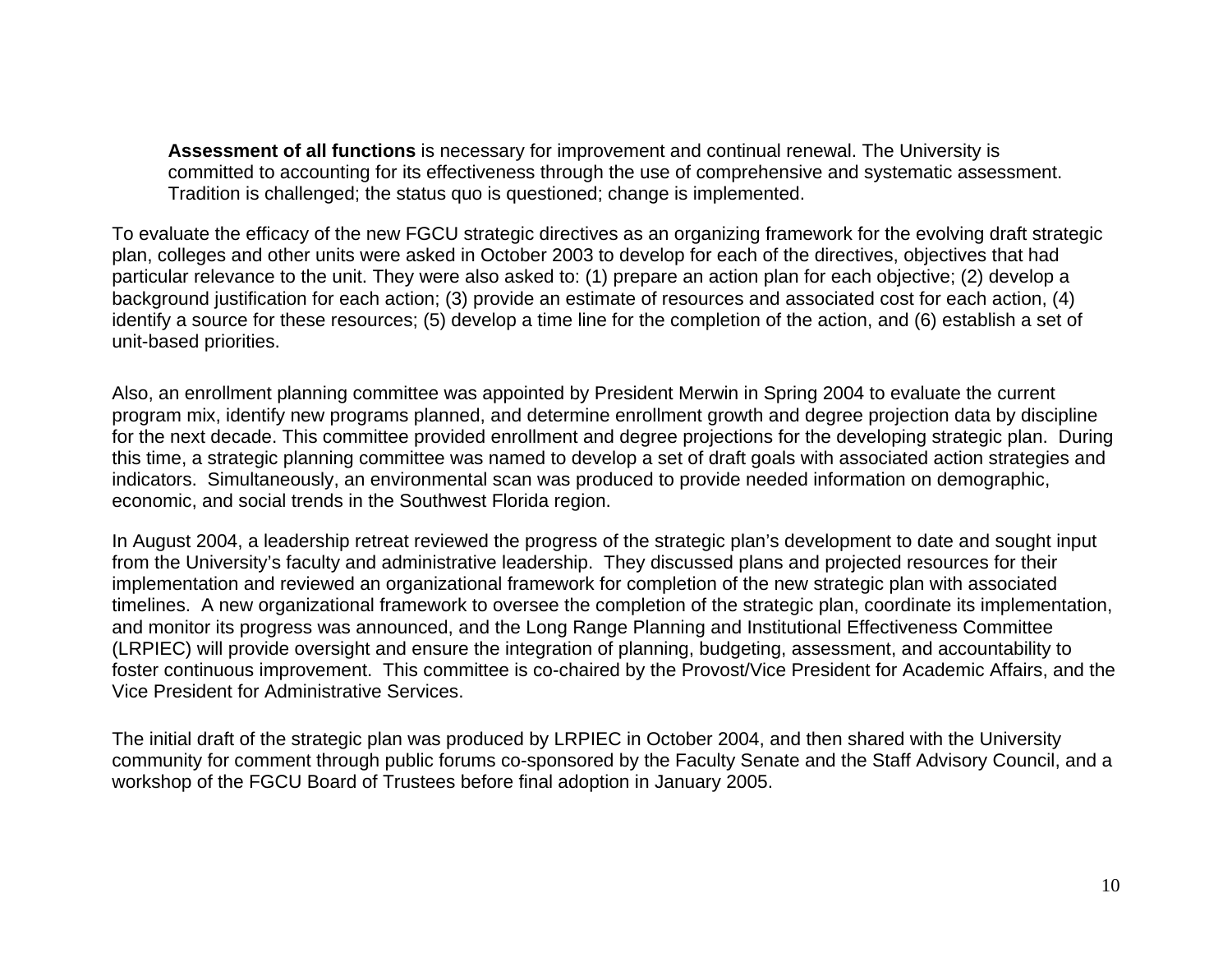#### *Environmental Scan and Conclusions*

The 2004 environmental scan conducted by an FGCU economics faculty member, Ms. Carol Sweeney, builds on two studies previously conducted: (1) the MGT "Area Educational Program Needs Assessment" in June 2000, and (2) the Koch, Sullivan, Harnage report "Additional Academic Programs at Florida Gulf Coast University: The Needs of the Lee/Collier/Charlotte Area" in March 2003. Both of these reports involved interviews of hundreds of FGCU's internal and external stakeholders, and analysis of extensive data series. The new environmental scan updated the results found in these two studies and was intended to identify those factors, internal and external to the University, with the greatest likelihood of shaping the programs and services offered in the next few years.

#### **External Scan Conclusions**

*The scan was intended to identify those factors in the external environment with the greatest potential to influence FGCU's future evolution and success.* 

#### • **Competition**

<sup>o</sup> Will increase but demand, mission differentiation, and cooperation will mitigate potential adverse impacts.

#### •**Economic Diversification**

- <sup>o</sup> Regionally will be catalyzed by the presence of a major public comprehensive University.
- <sup>o</sup> At the state level by targeted investment directed at higher education and industry.
- <sup>o</sup> Will require a college-educated workforce.

#### • **Government**

- <sup>o</sup> Federal actions will increase competition within higher education, increase regulatory burdens, and slow the rate of growth of research.
- <sup>o</sup> State actions will also increase competition and regulatory burdens.
- o Local authorities will seek to use higher education as a means to stimulate economic development.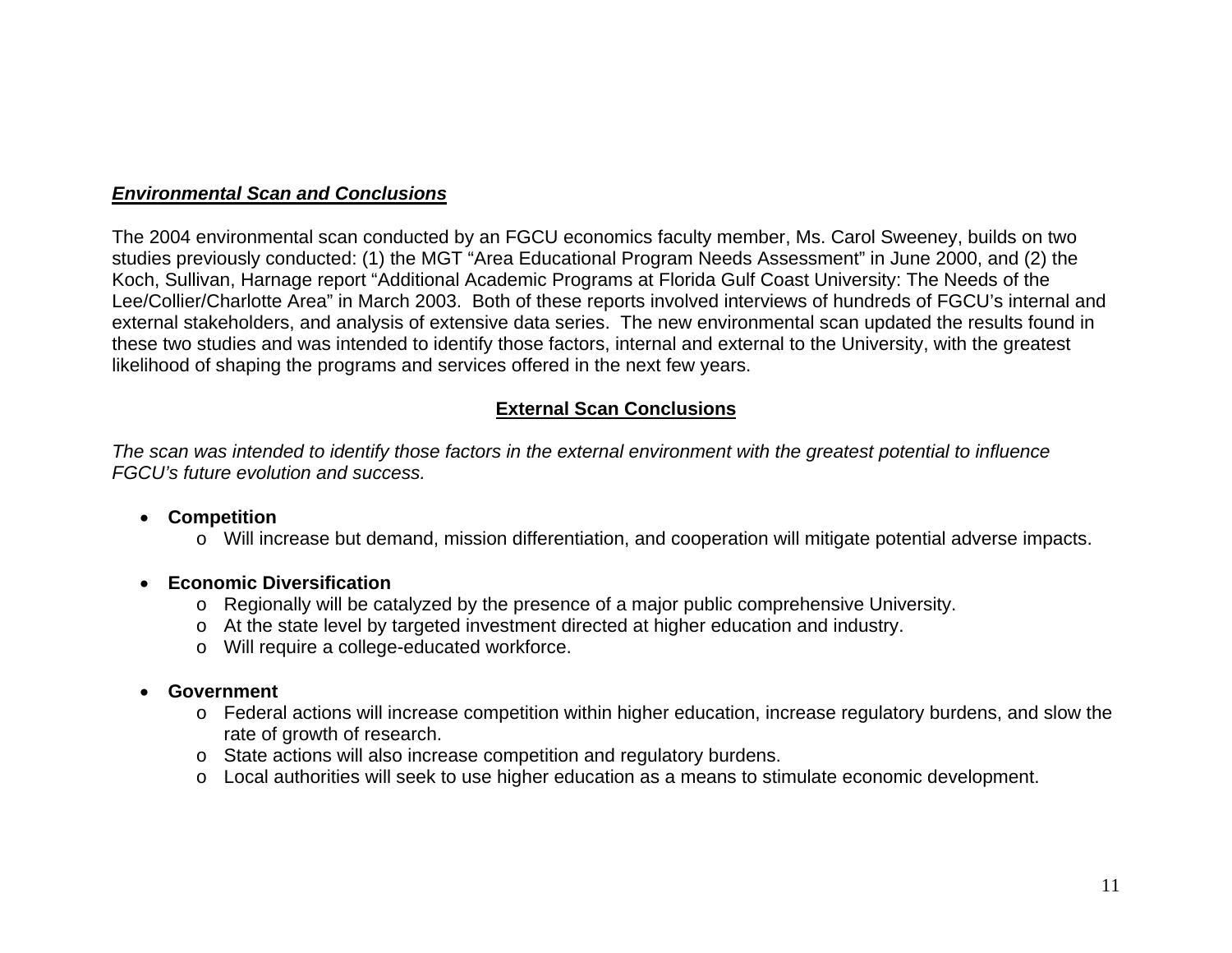#### • **Growth**

- <sup>o</sup> The regional college-going student pool will continue to expand dramatically and the percentage of such students seeking higher education will increase.
- <sup>o</sup> The population of the elderly in the region and state will continue to expand with commensurate needs for health services, recreational/educational opportunities, and social programs.

#### • **Funding**

- <sup>o</sup> Federal and state revenues to support higher education will continue to be constrained and subject to volatility in the economy.
- <sup>o</sup> Private funding will track larger economic trends but will continue to be of great strategic value regionally.

#### **Internal Scan Conclusions**

*The scan was intended to identify institutional strengths and areas of challenge that can affect the successful realization of our mission and the attainment of FGCU's vision.* 

#### •**Quality and Growth**

- <sup>o</sup> The quality of the student body must increase at the same time as it grows and diversifies.
- <sup>o</sup> Exceptional faculty must be added and retained in order to sustain growth and quality.
- <sup>o</sup> The current range of academic programs will need to grow in breadth and in depth to serve the region and the state.

#### •**Infrastructure**

- <sup>o</sup> A wide range of new facilities and locations will be required to support the rapid growth of the University while maintenance of existing physical plant will also grow in importance.
- <sup>o</sup> Academic support services will need to be expanded to accommodate a growing number of students and to ensure their success.
- o Support services will grow and require a higher degree of automation to provide anytime/anywhere access.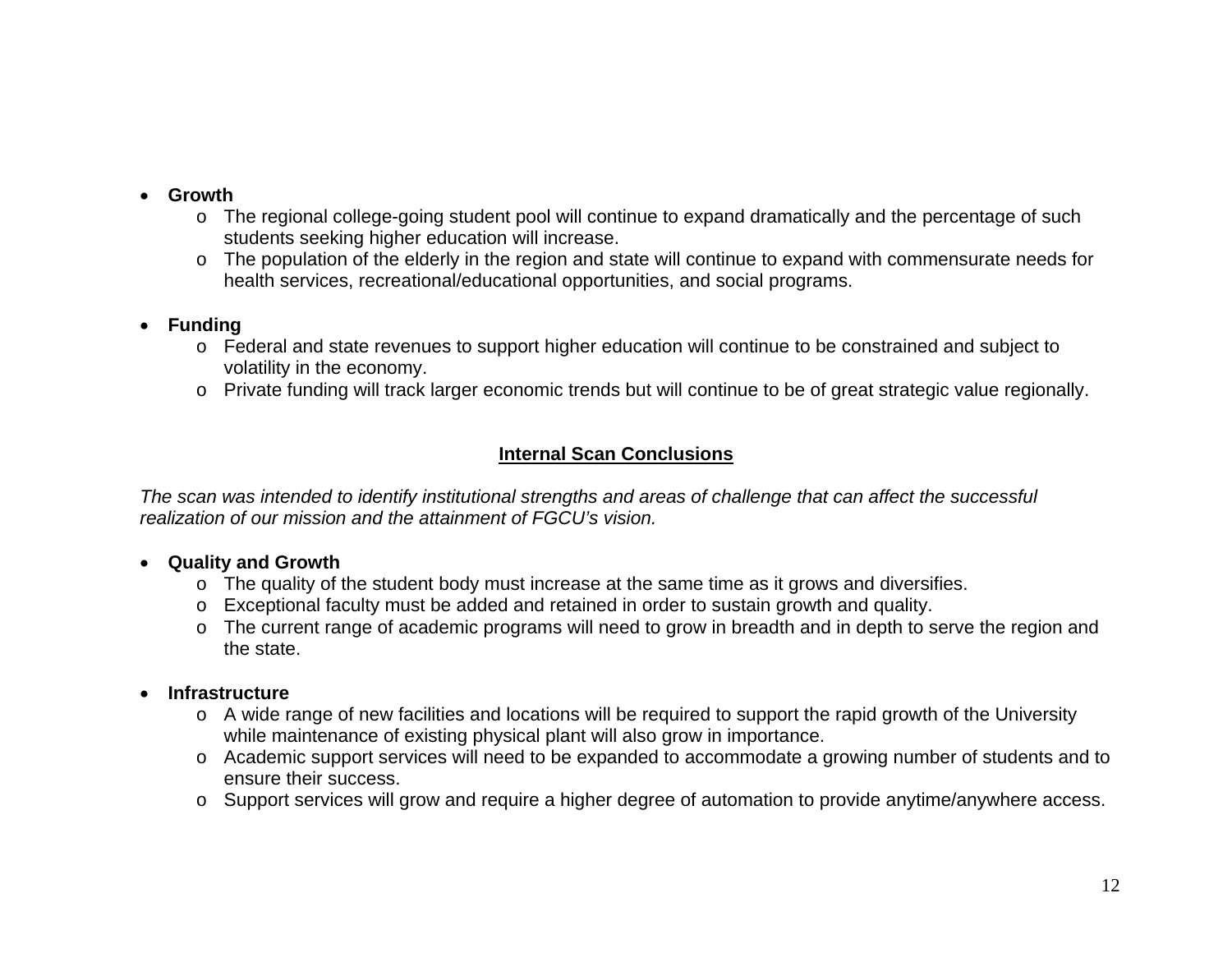- <sup>o</sup> There will be growing dependence on all forms of Instructional Technology and delivery of service. Access, security, and reliability will be critical to University plans.
- o Local agencies will seek to use higher education as a means to stimulate economic development.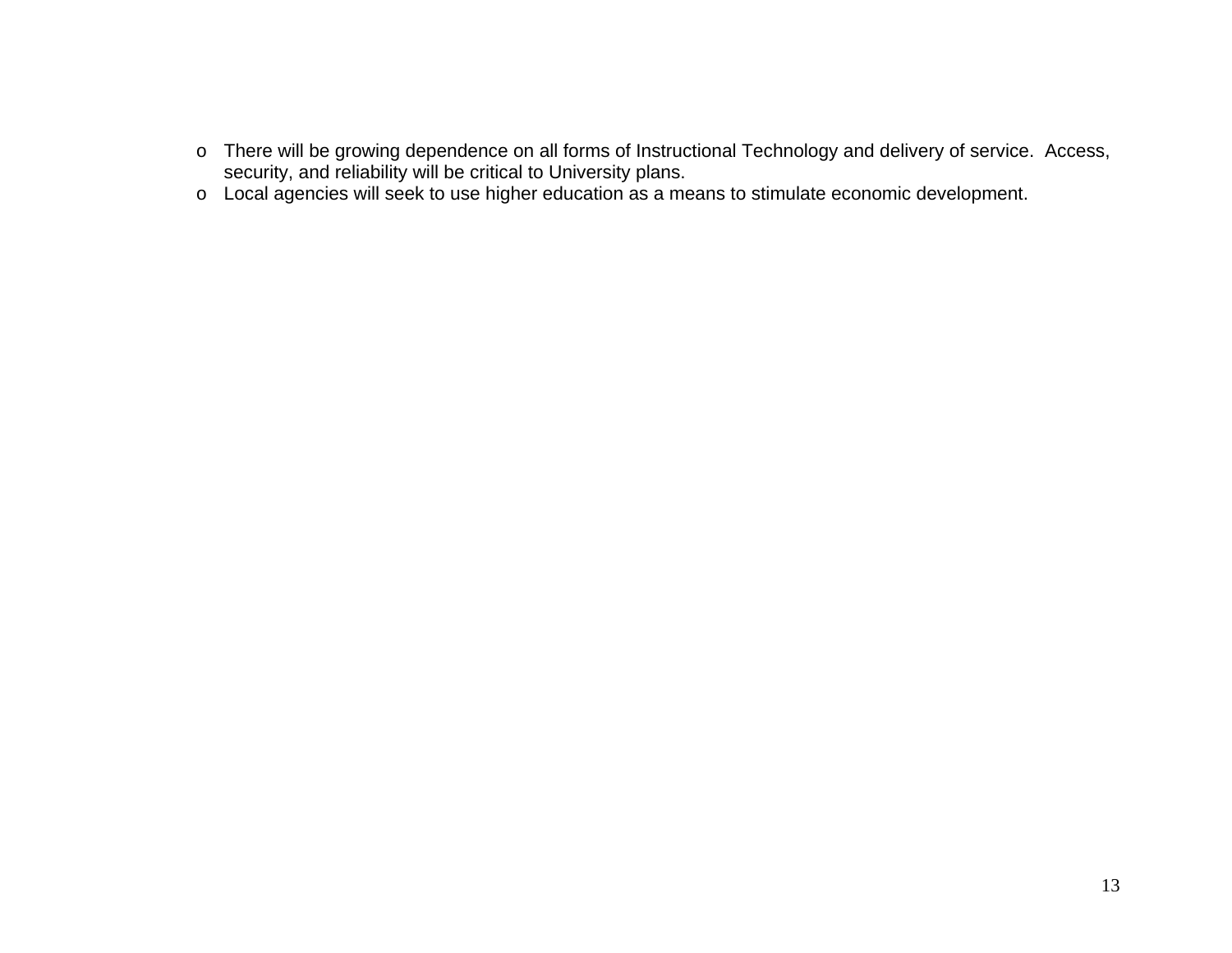**III. Florida Gulf Coast University Strategic Plan for 2005–2010**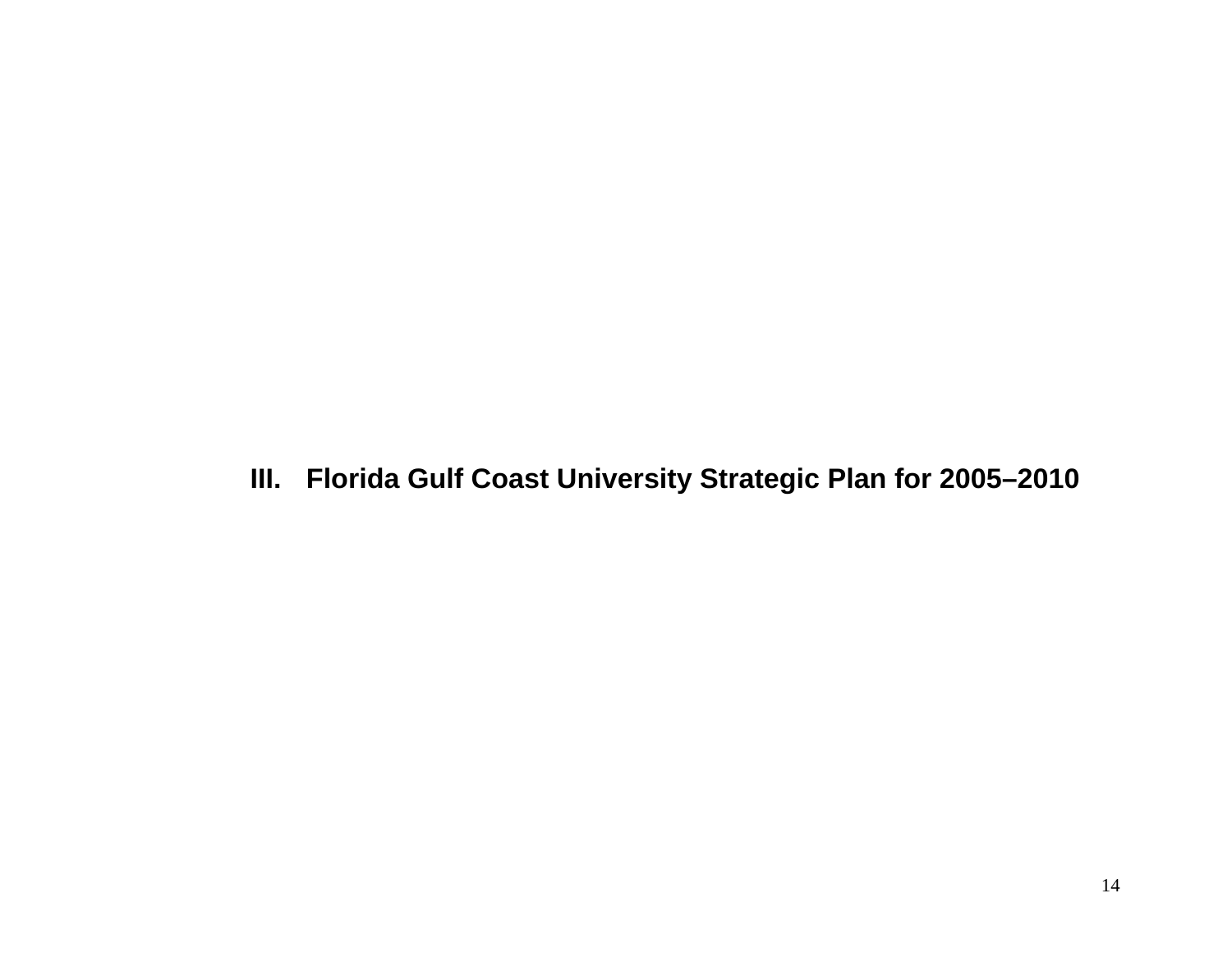#### **FGCU's Vision: Pursue academic excellence to achieve national prominence in undergraduate education and expanding recognition for selected graduate programs.**

As the region's only public comprehensive University, FGCU is committed to the pursuit of academic excellence. Strategies to be implemented will focus on acquisition, maintenance and improvement of high-quality facilities and equipment; faculty knowledge and innovation; an academically competitive and supported student body; enhanced academic support services; improved educational resources, and high-demand academic programs. By pursuing these strategies FGCU will move closer to realizing its vision of achieving national prominence in undergraduate education and expanded recognition for selected graduate programs.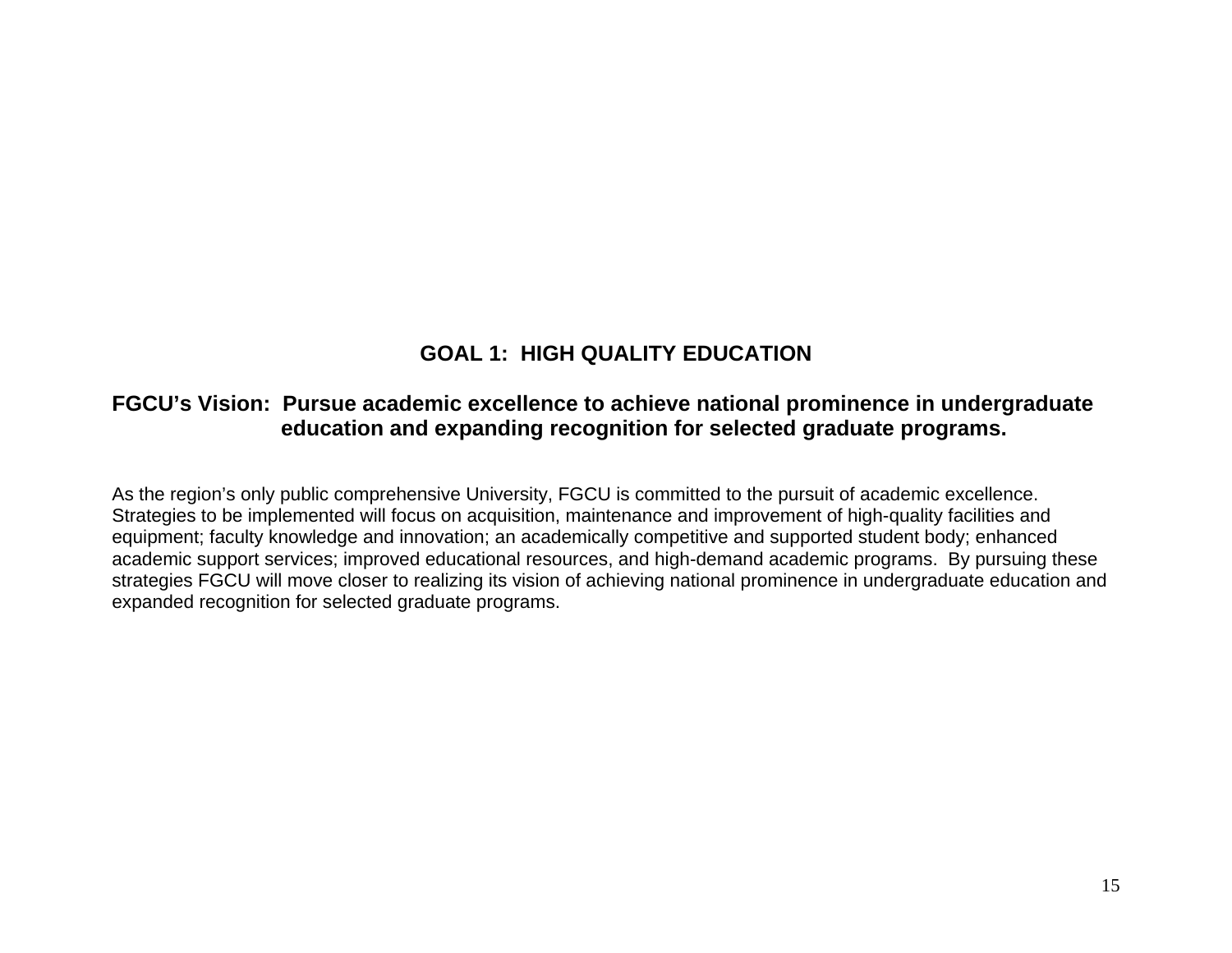| <b>STRATEGY</b>                                                                                                       | <b>INDICATOR</b>                                                                                                                                                           | <b>BENCHMARKS/GOALS FOR 05-06</b>                                                                                                                                                                                     |
|-----------------------------------------------------------------------------------------------------------------------|----------------------------------------------------------------------------------------------------------------------------------------------------------------------------|-----------------------------------------------------------------------------------------------------------------------------------------------------------------------------------------------------------------------|
| 1. Advance faculty<br>knowledge through<br>scholarly activity, and<br>create learning<br>opportunities for            | 1.1: FGCU faculty demonstrates contributions<br>to scholarship through professional activities,<br>publication, and research.                                              | 1.1: Results of activity will be included in college annual reports.                                                                                                                                                  |
| students that<br>incorporate that<br>knowledge. Utilize the<br><b>Quality Enhancement</b><br>Plan as an integrated    | 1:2.a: Implementation of the Quality<br>Enhancement Plan (QEP).                                                                                                            | 1.2.a: Implementation of the University Quality Enhancement Plan<br>(QEP) for student learning goals related to ecological perspective<br>and community awareness and achievement of goals set forth in<br>the QEP.   |
| model of curriculum<br>revision, faculty<br>development,<br>faculty/student<br>research, and<br>assessment leading to | 1.2.b: Faculty have engaged students in action<br>research where possible melding it with civic<br>engagement, service learning and the Quality<br>Enhancement Plan (QEP). | <b>1.2.b:</b> NSSE benchmark index scores in top quartile for public<br>comprehensive institutions in key areas based on results received<br>in 05-06.                                                                |
| student learning gains.                                                                                               | 1.3: Implementation of new courses that embed<br>service learning goals and total service hours,<br>and maintenance of service learning<br>opportunities.                  | 1.3: Student service learning hours should increase from 80,541 in<br>03-04 to 92,541 for 05-06 and credit-bearing service-learning<br>sections should increase from 38 course sections currently to 43<br>for 05-06. |
|                                                                                                                       |                                                                                                                                                                            |                                                                                                                                                                                                                       |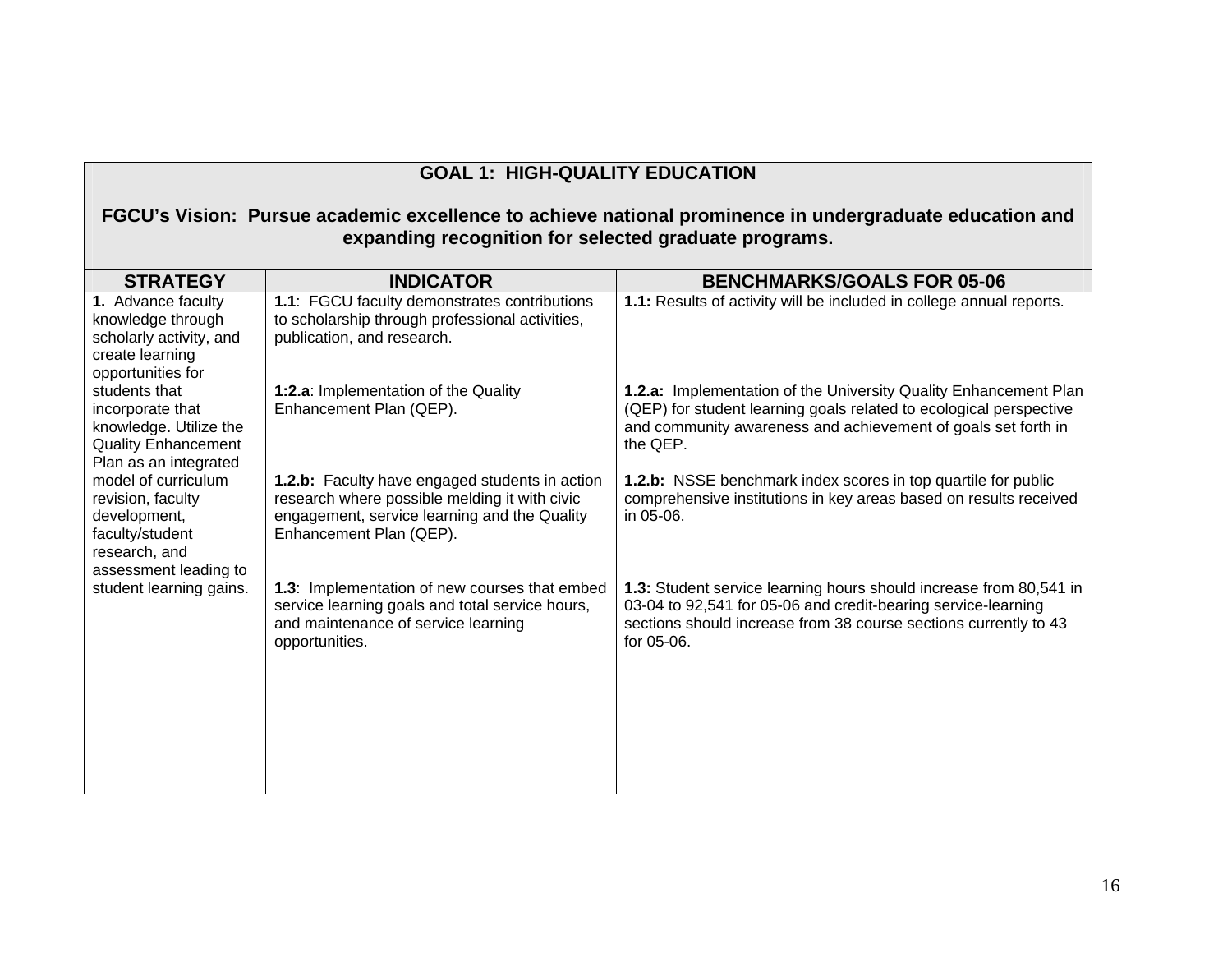| <b>STRATEGY</b>                                                                                                                                                                                                                          | <b>INDICATOR</b>                                                                                                                                                                                                                           | <b>BENCHMARKS/GOALS FOR 05-06</b>                                                                                                                                                                                                                                                                                                                                                                                                                                                                                                                          |
|------------------------------------------------------------------------------------------------------------------------------------------------------------------------------------------------------------------------------------------|--------------------------------------------------------------------------------------------------------------------------------------------------------------------------------------------------------------------------------------------|------------------------------------------------------------------------------------------------------------------------------------------------------------------------------------------------------------------------------------------------------------------------------------------------------------------------------------------------------------------------------------------------------------------------------------------------------------------------------------------------------------------------------------------------------------|
|                                                                                                                                                                                                                                          |                                                                                                                                                                                                                                            |                                                                                                                                                                                                                                                                                                                                                                                                                                                                                                                                                            |
| 2. With staff support,<br>attract, retain and<br>engage in learning,<br>high quality students<br>through appropriate<br>academic programs<br>and financial resources<br>including financial aid,<br>scholarships, and<br>assistantships. | 2.1: Report of the undergraduate studies task<br>force intended to bring greater integrity to the<br>undergraduate experience.<br>2.2: Improved academic profile of entering<br>freshmen.                                                  | 2.1: Review and implementation of recommendations of the task<br>force.<br>2.2: Average combined SAT scores for entering Freshmen (1047<br>for Fall 2004) will approach 1055 by 05-06 and high school GPAs<br>for these students will rise from 3.54 (Fall 2004) to roughly 3.57 on<br>a 4.0 scale. SATs will rise from the 53 <sup>rd</sup> percentile nationally to<br>56 <sup>th</sup> percentile by 07-08 and to the 58 <sup>th</sup> percentile by Fall 2009<br>while the high school GPA will rise to 3.66 by Fall 2007 and to<br>3.72 by Fall 2009. |
|                                                                                                                                                                                                                                          | 2.3.a : FGCU graduates demonstrate Florida<br>employment/continuing studies rates above the<br>average for the SUS as a whole. To be reported<br>by FLORIDA EDUCATION AND TRAINING<br>PLACEMENT INFORMATION PROGRAM<br>(FETPIP) for 05-06. | 2.3.a: Fall 2003 FETPIP report SUS average 62% for all<br>baccalaureate graduates; FGCU goal greater than 62%. Those<br>continuing their education after graduation 19%, SUS average<br>19%.                                                                                                                                                                                                                                                                                                                                                               |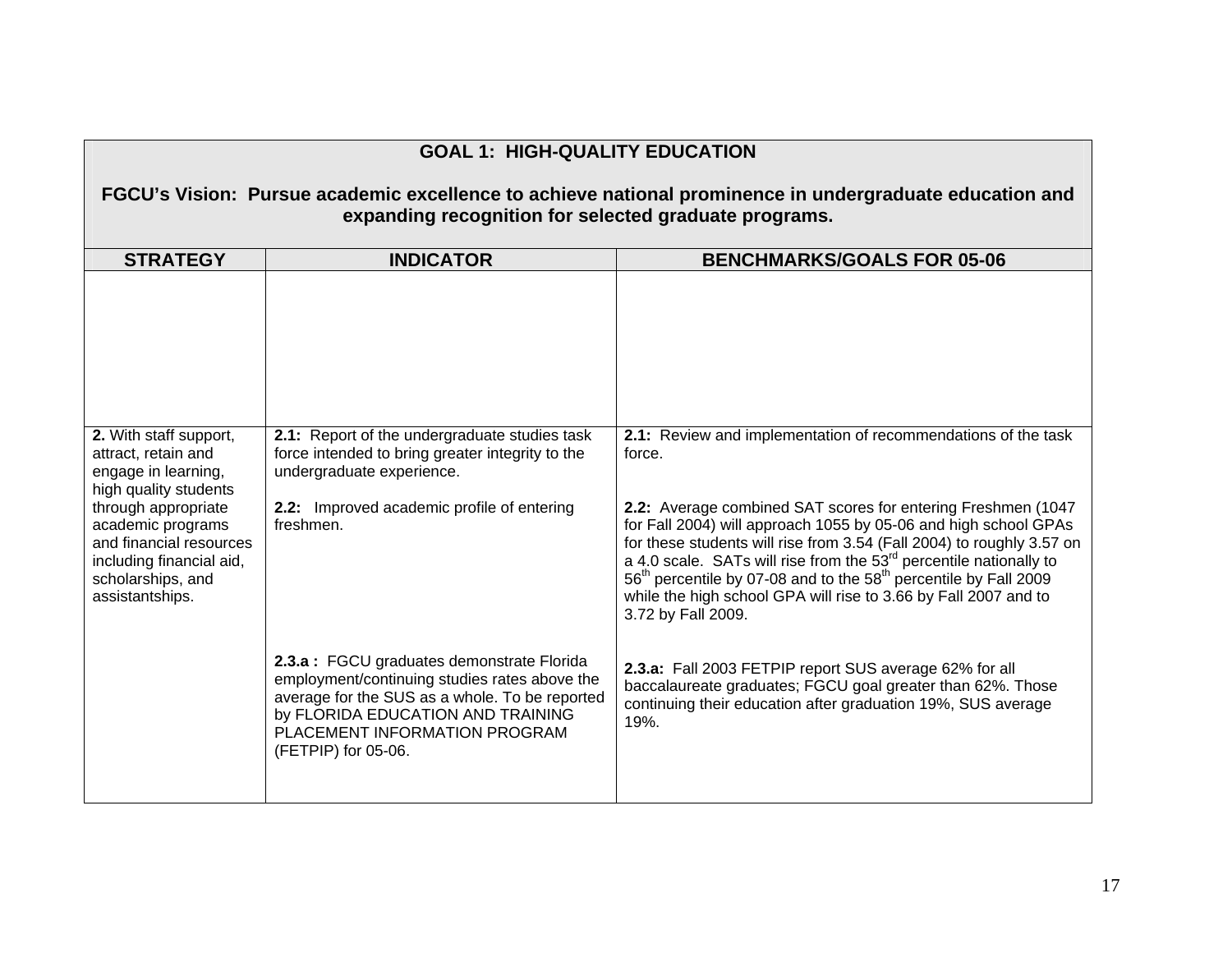| <b>STRATEGY</b>                                                       | <b>INDICATOR</b>                                                                                                                           | <b>BENCHMARKS/GOALS FOR 05-06</b>                                                                                                                                                                           |
|-----------------------------------------------------------------------|--------------------------------------------------------------------------------------------------------------------------------------------|-------------------------------------------------------------------------------------------------------------------------------------------------------------------------------------------------------------|
|                                                                       | 2.3.b.: Graduates in professional fields will<br>demonstrate professional competencies.                                                    | 2.3.b. Results of licensing/certification exams and employer<br>surveys beginning in 06-07.                                                                                                                 |
|                                                                       | 2.4: Increase in students enrolled in honors<br>program by 20% and increase in the average<br>amount of honors scholarship funding by 20%. | 2.4: Current number is 95 students goal would be 114. Average<br>scholarship award would increase from \$1300 currently to \$1560.                                                                          |
|                                                                       | 2.5: Increased number of graduate<br>assistantships.                                                                                       | 2.5: Current number is 12, increase to 17 (or 42% increase) in<br>05-06, 27 in 07-08, and 37 in 09-10.                                                                                                      |
| 3. Create and develop<br>innovative academic<br>programs that attract | 3.1: Systematic academic program review and<br>assessment is performed and informs<br>curriculum revision and new program                  | 3.1.a: Progress reflected in the annual report of the General<br>Education Council to the Faculty Senate.                                                                                                   |
| the best students and<br>faculty.                                     | development.                                                                                                                               | 3.1.b: Implementation of new Faculty Senate committee for<br>academic program review.                                                                                                                       |
|                                                                       |                                                                                                                                            | 3.1.c: Results of systematic academic program review and<br>progress on the development of BOG-mandated Academic<br>Learning Compacts will be reported as appropriate in colleges'<br>05-06 annual reports. |
|                                                                       | 3.2 Implement University Lecture Series to<br>expand intellectual exchange of views.                                                       | 3.2: Bring two internationally acclaimed scholars to campus.                                                                                                                                                |
|                                                                       | <b>3.3:</b> Assessment results from the QEP will be<br>used to foster curricular revisions.                                                | 3.3: Achievement of QEP first-year goals for curriculum revision<br>involving the University Colloquium.                                                                                                    |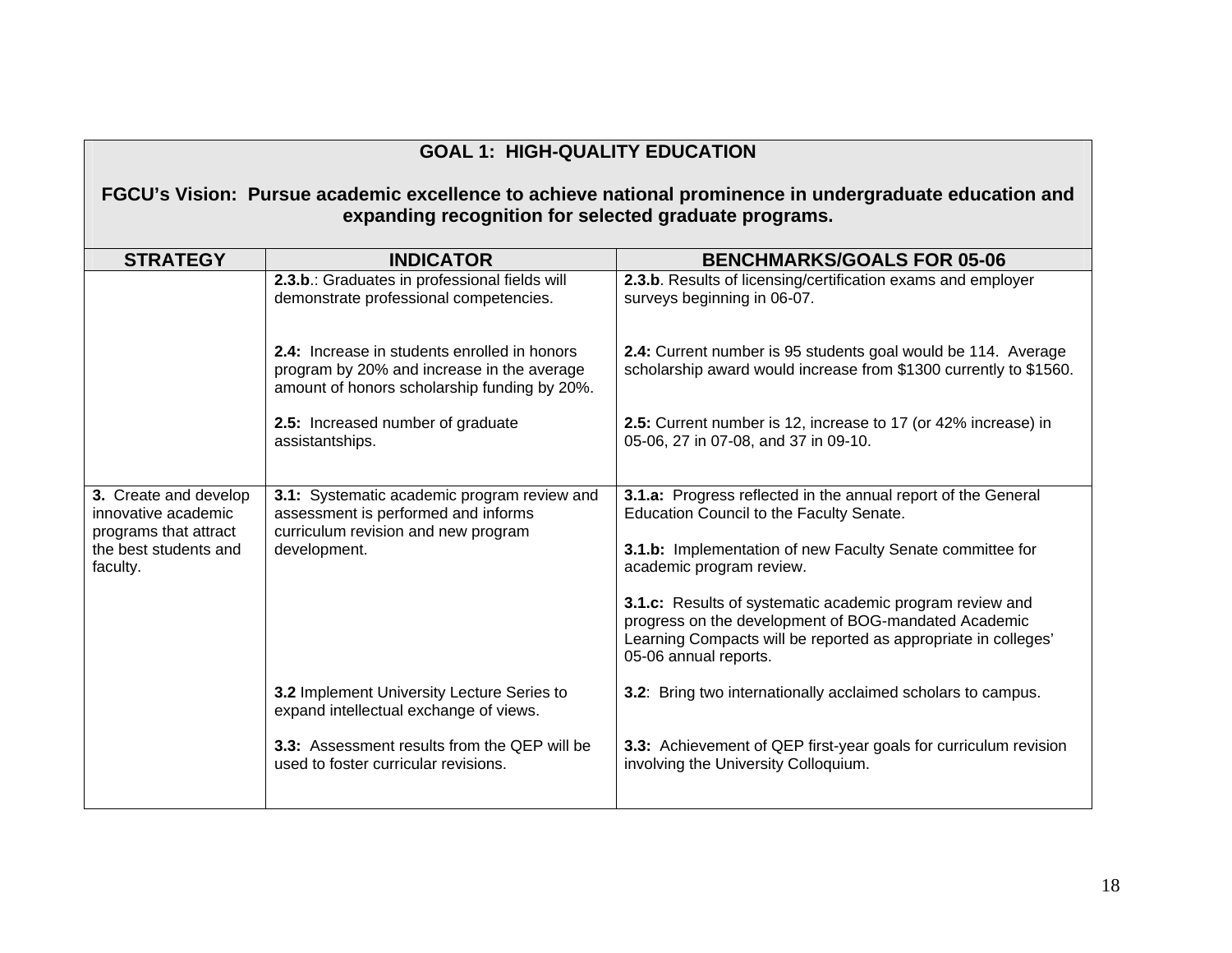| <b>STRATEGY</b>                                                                                                                                                                                                                             | <b>INDICATOR</b>                                                                                                                                                              | <b>BENCHMARKS/GOALS FOR 05-06</b>                                                                                                                                                                                                                                                                                                                                    |
|---------------------------------------------------------------------------------------------------------------------------------------------------------------------------------------------------------------------------------------------|-------------------------------------------------------------------------------------------------------------------------------------------------------------------------------|----------------------------------------------------------------------------------------------------------------------------------------------------------------------------------------------------------------------------------------------------------------------------------------------------------------------------------------------------------------------|
|                                                                                                                                                                                                                                             | 3.4: Programmatic accreditation is earned for<br>each discipline for which there is a nationally<br>prominent and accepted accrediting body.                                  | 3.4: Results of Division of Colleges and Universities' (DCU)'s<br>annual accreditation survey will show FGCU has earned or is<br>seeking appropriate professional accreditations for its eligible<br>programs in 05-06. Programs to be considered for accreditation<br>include the MPA, Human Performance (Athletic Training), Nurse<br>Anesthetist, and Counseling. |
|                                                                                                                                                                                                                                             | 3.5: Annual degree production in BOG targeted<br>programs will rise by approximately 13%.<br>(Y-Axis)                                                                         | 3.5: Precise numbers of degrees to be determined in consultation<br>with the BOG in early 2005.                                                                                                                                                                                                                                                                      |
| 4. Provide library<br>resources, information<br>literacy instruction,<br>tutoring, advising, and a<br>writing center to ensure<br>students have the<br>resources and services<br>they need beyond the<br>classroom for academic<br>success. | 4.1: Students have access to appropriate<br>library resources and services for every<br>academic program.                                                                     | 4.1.a: Results of LibQual survey (benchmark for user satisfaction<br>currently 7.5 expected to increase to 8.0 by 06-07) and academic<br>program reviews.<br>4.1.b: Acquisition of the ArtStore database.<br>4.1.c: Increased funding for collection development of 10% from<br>\$1.2M currently to \$1.32M.                                                         |
|                                                                                                                                                                                                                                             | 4.2: Tutoring, advising, supplemental<br>instruction and writing development are<br>available to students as needed and result in<br>genuine and sustained skill development. | 4.2: Establishment of baselines included in appropriate unit<br>assessment plans in 05-06 and subsequently reported on through<br>annual reports.                                                                                                                                                                                                                    |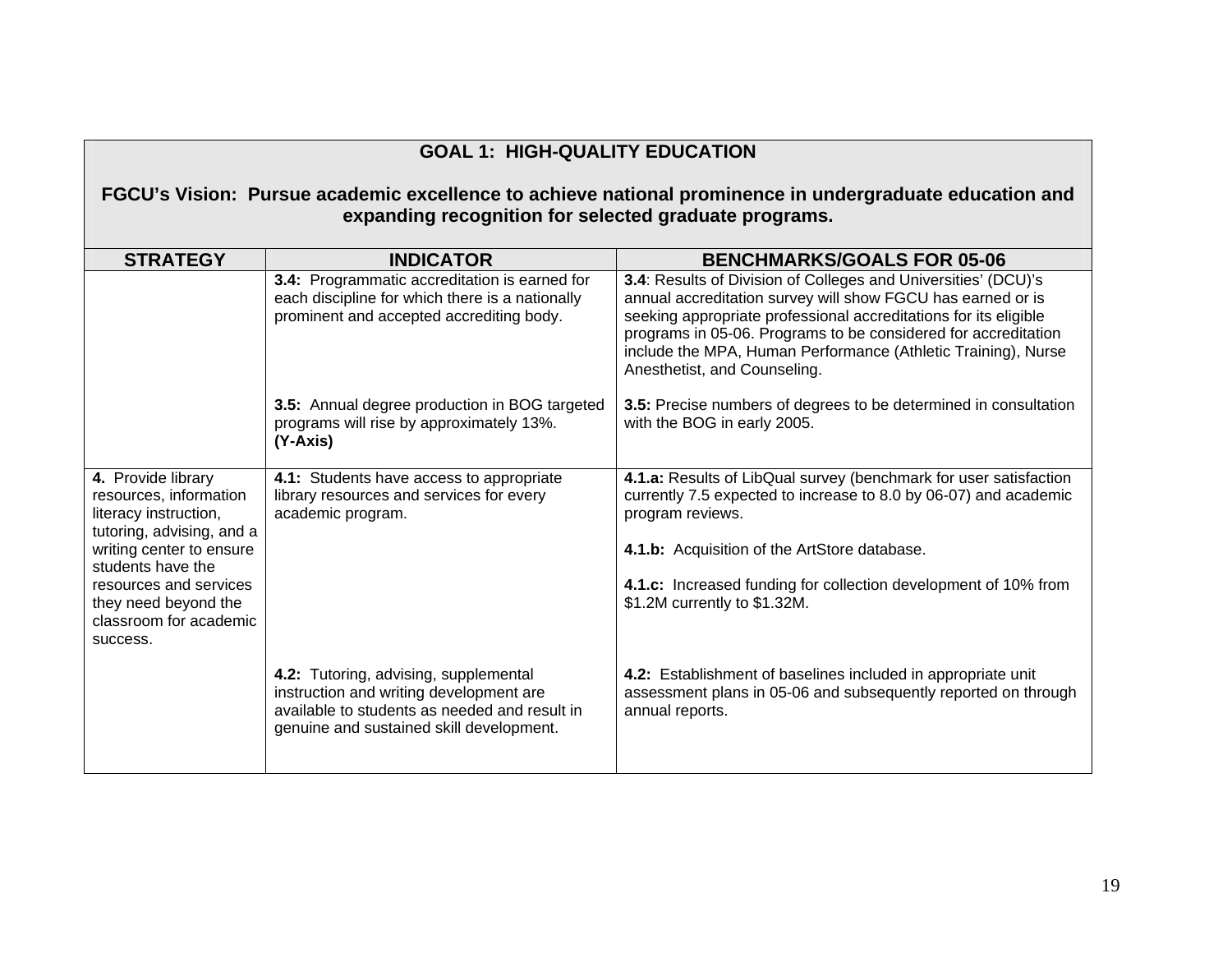#### **Provide quality educational opportunities serving the region, underrepresented populations, the State of Florida and beyond.**

At the heart of the Florida Gulf Coast University (FGCU) mission is the delivery of access to high quality educational opportunities for residents of Southwest Florida who historically have had limited postsecondary choices. This includes the population of the five-county region of Charlotte, Collier, Glades, Hendry, and Lee and the wider surrounding geographic region of southern Florida. It also extends to traditionally underrepresented populations: African Americans, Hispanics, Native Americans, first-generation students, the economically disadvantaged, adult students, and the disabled. As it continues to grow to meet the needs of the region, FGCU will ensure that all who can benefit from its programs and services will have access to the University through initiatives focused on student recruitment, student retention, student diversity, student aid, and expanded educational choices at all degree levels.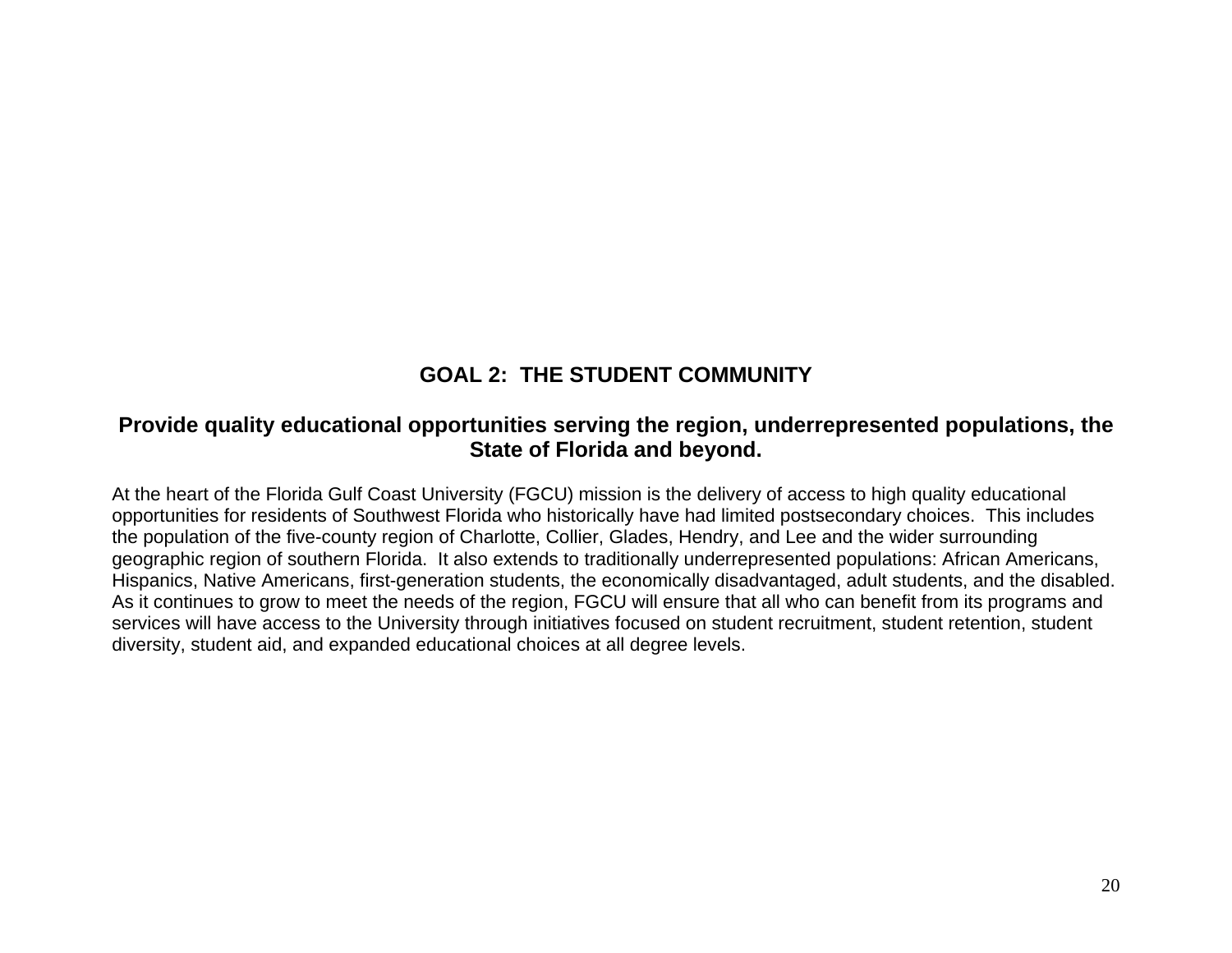**Provide quality educational opportunities serving the region, underrepresented populations, the State of Florida and beyond.** 

| <b>STRATEGY</b>                                                                                                                                     | <b>INDICATOR</b>                                                                                                                                                                                                                                             | <b>BENCHMARKS/GOALS FOR 05-06</b>                                                                                                                                                                                                                                                                                                                                                                                                                                                                                                                                                                                                                                                                                                                  |
|-----------------------------------------------------------------------------------------------------------------------------------------------------|--------------------------------------------------------------------------------------------------------------------------------------------------------------------------------------------------------------------------------------------------------------|----------------------------------------------------------------------------------------------------------------------------------------------------------------------------------------------------------------------------------------------------------------------------------------------------------------------------------------------------------------------------------------------------------------------------------------------------------------------------------------------------------------------------------------------------------------------------------------------------------------------------------------------------------------------------------------------------------------------------------------------------|
| 1. Recruitment -<br>Increase enrollments<br>and improve the<br>quality/profile of the<br>student body.                                              | 1.1: Annual growth increases in accordance<br>with institutional and Board of Governors<br>enrollment plans and the quality of enrolled<br>first-time-in-college students should improve.                                                                    | 1.1.a: Student headcount for 05-06 should reach 7400 (from 6151<br>currently) and generate 3951 full-time equivalent students (current<br>est. 3511 for 04-05) (subject to full funding from the state).<br>Benchmarks for 07-08, headcount 10,169 and FTE 4,999 and<br>09-10, 12,925 headcount and 6,135 FTE.<br>1.1.b: At the same time the entering freshmen combined average<br>SAT should rise to 1055 (from 1047 currently) and average high<br>school GPA should rise from 3.54 currently to 3.57. SATs will rise<br>from the $53^{rd}$ percentile nationally to $56^{th}$ percentile by 07-08 and to<br>the 58 <sup>th</sup> percentile by Fall 2009 while the high school GPA will rise to<br>3.66 by Fall 2007 and to 3.72 by Fall 2009. |
| 2. Retention -<br>Improve student<br>retention and<br>progress toward<br>degree/program<br>completion, through<br>University-wide<br>collaboration. | 2.1: Annual retention/progress rates increase<br>in accordance with institutional and Board of<br>Governors enrollment plan.<br>2.2: Number of students persisting and<br>graduating should increase in line with<br>institutional and BOG enrollment plans. | 2.1: First-year retention rates should reach 71% for 05-06 (the rate<br>for Fall 2003 was 70%). Retention rate for Fall 2007 should be at<br>least 73% and for Fall 2009 at 75%.<br>2.2.a: 4-yr and 6-yr graduation rates of native undergraduate<br>students and two-year and four-year rates for transfer students<br>should approximate SUS averages by 2010. Current SUS averages<br>are: 32% 2-yr and 69% 4-yr for community college transfers and<br>FGCU rates are 31% and 57% for these students. The 4-yr rate for<br>SUS native students is 33% and the 6-yr rate is 62%.                                                                                                                                                                |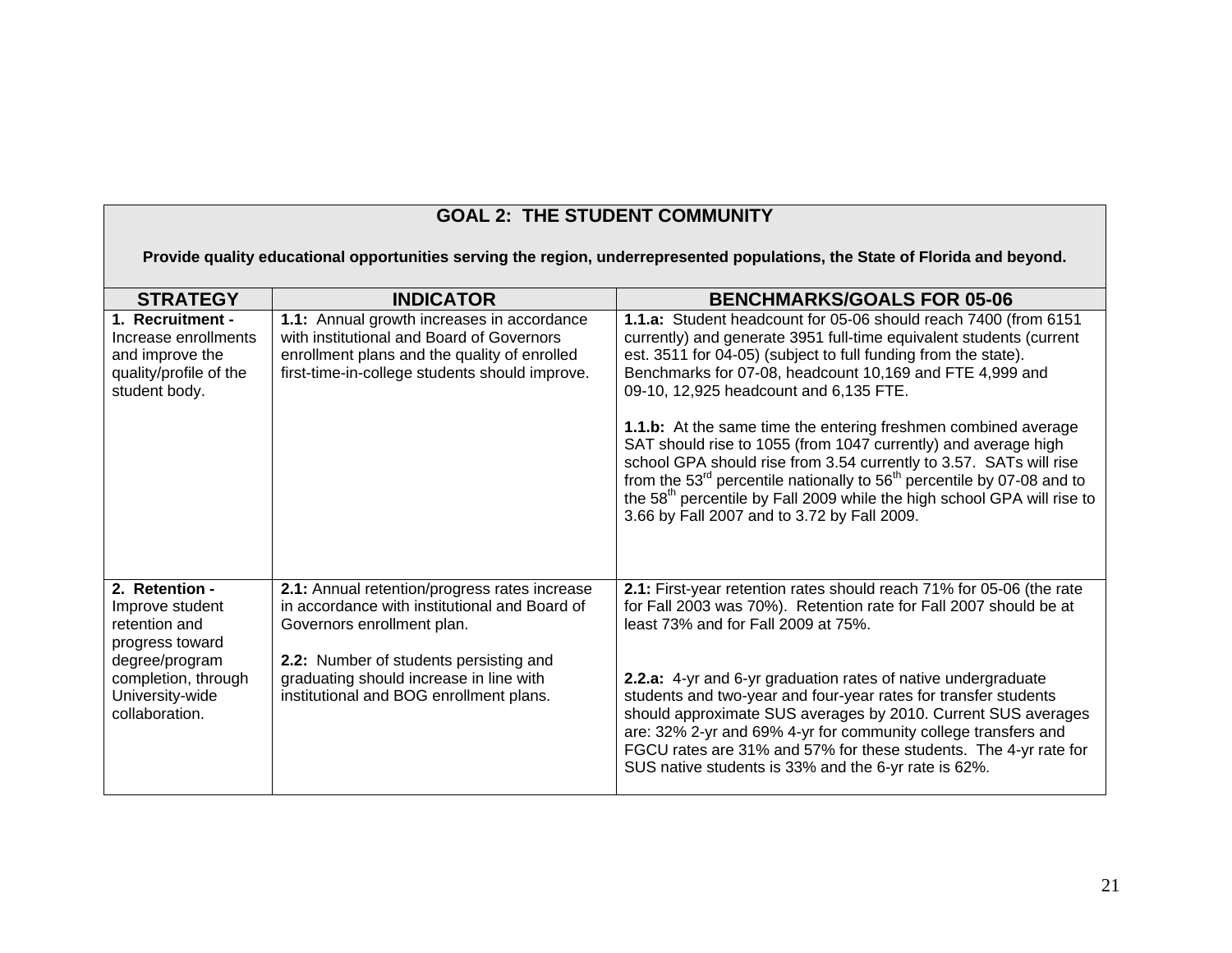|                                                                                                                                           |                                                                                                                                                                                                                                                  | Provide quality educational opportunities serving the region, underrepresented populations, the State of Florida and beyond.                                                                                                                                                                                                                                                                                                                                                                                                                                                                                                                                                                                                                                                                                                                                                                                                                                                           |
|-------------------------------------------------------------------------------------------------------------------------------------------|--------------------------------------------------------------------------------------------------------------------------------------------------------------------------------------------------------------------------------------------------|----------------------------------------------------------------------------------------------------------------------------------------------------------------------------------------------------------------------------------------------------------------------------------------------------------------------------------------------------------------------------------------------------------------------------------------------------------------------------------------------------------------------------------------------------------------------------------------------------------------------------------------------------------------------------------------------------------------------------------------------------------------------------------------------------------------------------------------------------------------------------------------------------------------------------------------------------------------------------------------|
| <b>STRATEGY</b>                                                                                                                           | <b>INDICATOR</b>                                                                                                                                                                                                                                 | <b>BENCHMARKS/GOALS FOR 05-06</b>                                                                                                                                                                                                                                                                                                                                                                                                                                                                                                                                                                                                                                                                                                                                                                                                                                                                                                                                                      |
|                                                                                                                                           |                                                                                                                                                                                                                                                  | 2.2.b: The total number of students receiving degrees should<br>increase from 896 (03-04) to approximately 1030 for 05-06 and<br>exceed the rate of growth projected for the system as a whole on an<br>annual basis of 4%. (Y-Axis) Degree production will reach 1384 for<br>07-08 and 1867 for 09-10.                                                                                                                                                                                                                                                                                                                                                                                                                                                                                                                                                                                                                                                                                |
| 3. Diversity -<br>Enhance and expand<br>outreach strategies<br>with deliberate<br>intention of<br>diversifying the<br>student population. | 3.1: Demonstrate an increase in enrollment of<br>students of color, international students,<br>students with disabilities, first-generation-<br>college students and returning adult students in<br>accordance with institutional and BOG plans. | 3.1.a: Students of color will constitute roughly 16% (app. 1176) of<br>total student headcount enrollment in 05-06 up from 973 in Fall<br>2004. The total should reach 1609 in 07-08 and 2045 by 09-10.<br>3.1.b: International (and non-U.S.) students should constitute<br>approximately 5% (app. 411) of total student headcount enrollment<br>in 05-06 up from 340 in Fall 2004). The total should reach 508 in<br>07-08 and 646 in 09-10.<br>3.1.c: Non-traditional aged students (25+) should comprise about<br>30% (app. 2230) of the University's total student headcount in 05-06<br>up from 2056 in Fall 2004. The total should reach 3051 in 07-08 and<br>3878 in 09-10.<br>3.1.d: First-generation in college, Federal Low Income, and<br>Disabled student enrollment together should account for roughly<br>20% (app. 1486) of the University's total student headcount in 05-06<br>up from 1393 in Fall 2004. The total should reach 2034 in 07-08 and<br>2585 in 09-10. |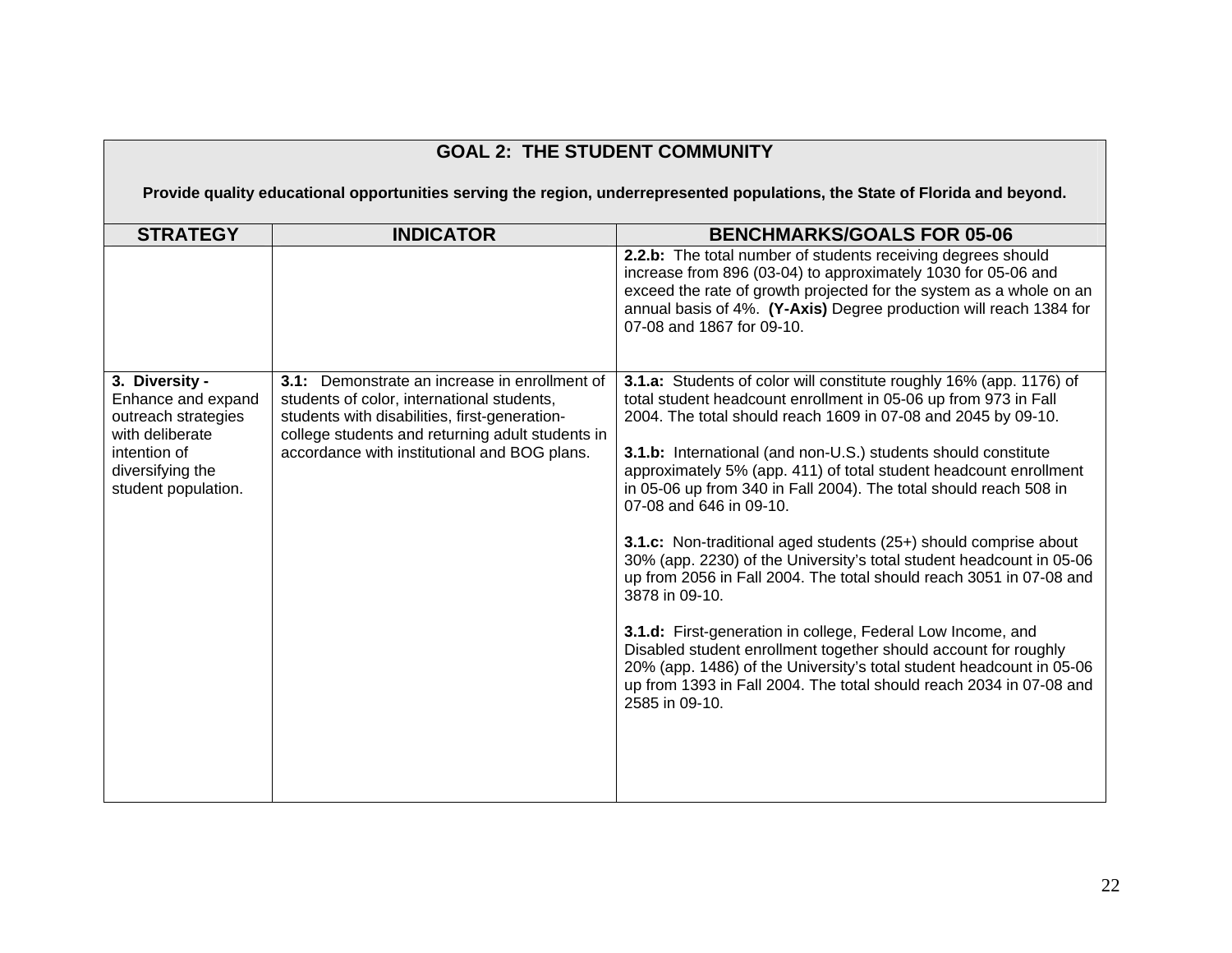| <b>GOAL 2: THE STUDENT COMMUNITY</b>                                                                                                                                                                                |                                                                                                                                                                                            |                                                                                                                                                                                                                                                                                                                                                                                                                                                                                                                                                   |  |
|---------------------------------------------------------------------------------------------------------------------------------------------------------------------------------------------------------------------|--------------------------------------------------------------------------------------------------------------------------------------------------------------------------------------------|---------------------------------------------------------------------------------------------------------------------------------------------------------------------------------------------------------------------------------------------------------------------------------------------------------------------------------------------------------------------------------------------------------------------------------------------------------------------------------------------------------------------------------------------------|--|
| Provide quality educational opportunities serving the region, underrepresented populations, the State of Florida and beyond.                                                                                        |                                                                                                                                                                                            |                                                                                                                                                                                                                                                                                                                                                                                                                                                                                                                                                   |  |
| <b>STRATEGY</b>                                                                                                                                                                                                     | <b>INDICATOR</b>                                                                                                                                                                           | <b>BENCHMARKS/GOALS FOR 05-06</b>                                                                                                                                                                                                                                                                                                                                                                                                                                                                                                                 |  |
|                                                                                                                                                                                                                     | 3.2: Facilitate an increase in the number of<br>students of color earning degrees annually in<br>line with BOG goals.                                                                      | 3.2: Total degrees earned annually by African American, Hispanic,<br>and Native American students will increase by 16% (from 124 in<br>03-04 to 144) in 05-06 and well above the rate of increase projected<br>for SUS as a whole. (Y-Axis) The total should reach 194 in 07-08<br>and 261 in 09-10.                                                                                                                                                                                                                                              |  |
| 4.<br><b>Scholarships/Grants</b><br>- Increase the number<br>and amount of<br>scholarships and<br>grants supporting<br>students especially<br>with regard to<br>underrepresented<br>students and need<br>based aid. | 4.1: The percentage of students receiving<br>financial aid in the form of scholarships/ grants<br>will result in less dependency upon loans even<br>as the student body continues to grow. | 4.1.a: Increase the number of scholarships/grants awarded annually<br>by 5%. 03-04 awards 3162 and \$8.5M; goal is 3486 and \$9.4M.<br>4.1.b: Increase percentage of financial need met by .5% each year<br>from current benchmark of 74%.<br>4.1.c: Approximately 60% of all student financial aid awards in<br>05-06 will be in the form of a grant and/or scholarship and the<br>amount of total student financial aid comprised of loans will not<br>exceed 65% (currently 59% or 12.6M of total 21.3M in financial aid<br>awarded in 03-04). |  |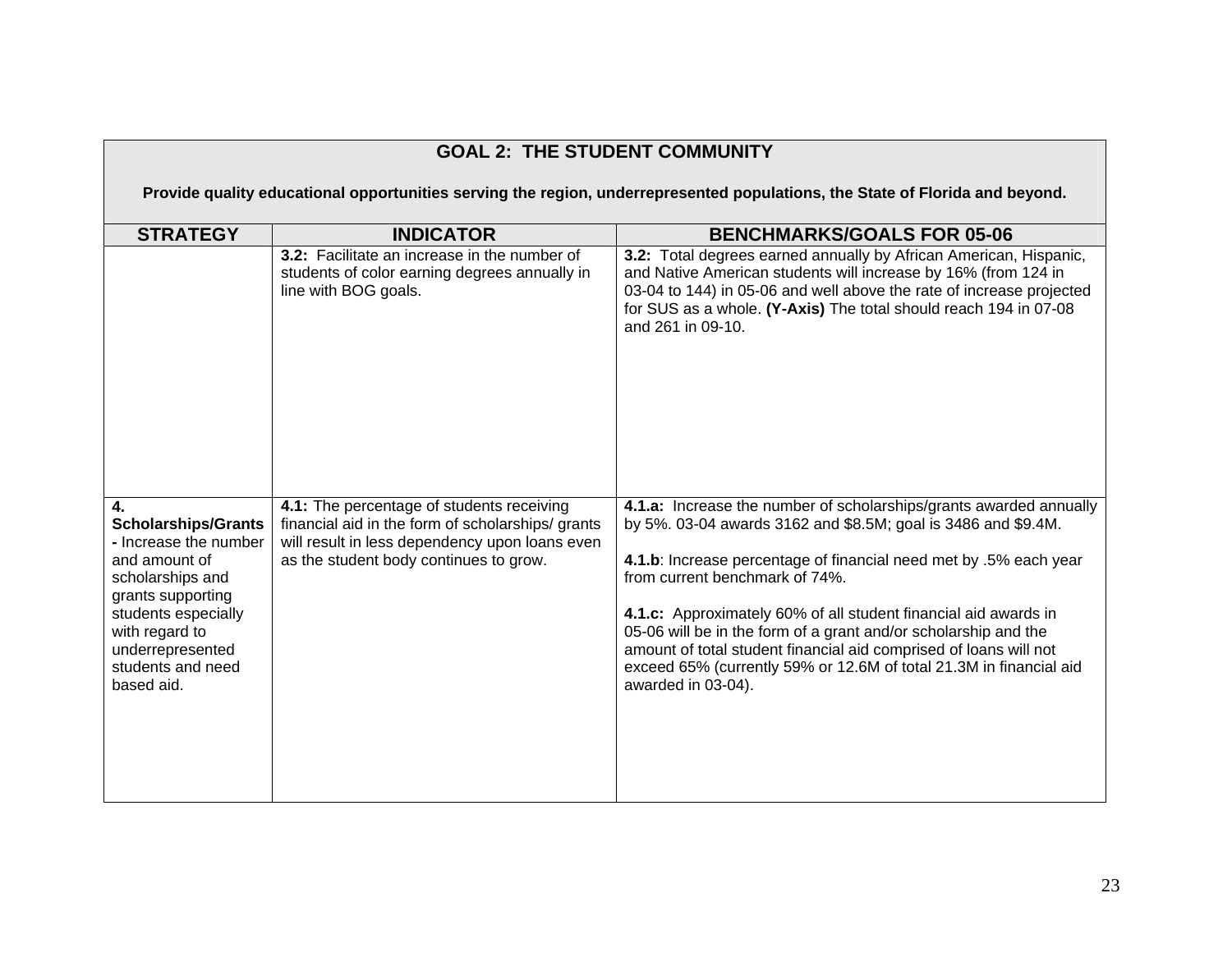#### **Provide quality educational opportunities serving the region, underrepresented populations, the State of Florida and beyond.**

| <b>STRATEGY</b>                                                                                                                                                                                                                            | <b>INDICATOR</b>                                                                                                                                                | <b>BENCHMARKS/GOALS FOR 05-06</b>                                                                                                                                                                                                                                                                                                                                                                                                                                                                                                                                                                  |
|--------------------------------------------------------------------------------------------------------------------------------------------------------------------------------------------------------------------------------------------|-----------------------------------------------------------------------------------------------------------------------------------------------------------------|----------------------------------------------------------------------------------------------------------------------------------------------------------------------------------------------------------------------------------------------------------------------------------------------------------------------------------------------------------------------------------------------------------------------------------------------------------------------------------------------------------------------------------------------------------------------------------------------------|
| 5. Educational<br>programs - Using<br>periodic<br>environmental scans<br>and BOG identified<br>priorities, increase the<br>number of degree<br>programs, non-<br>degree programs<br>including professional<br>and personal<br>development; | 5.1: Increase in number of degree programs in<br>accordance with institutional enrollment plan<br>and BOG plan and extend University outreach<br>in the region. | 5.1.a: The University will add the following degree programs in<br>response to needs determined by the Board of Governors, and<br>FGCU environmental scans from 2000, 2003, and 2004:<br>Undergraduate-Bioengineering, B.S.W., Civil and Environmental<br>Engineering, Engineering Management, Chemistry, Anthropology,<br>Child Development, Sociology, Long-term Care Administration,<br>Dietetics; Graduate: Criminal Forensics, Environmental Studies,<br>History.<br>5.1.b: Identify donors and community partners to support<br>development of proposed undergraduate and graduate programs. |
| certificate courses;<br>institutes; and<br>accommodate needs<br>of students with<br>regard to the<br>availability of courses<br>offerings.                                                                                                 | 5.2: Expansion of credit-bearing and degree-<br>seeking opportunities to students in Charlotte,<br>Collier, Glades, and Hendry counties and in<br>Cape Coral.   | 5.2: Charlotte-degree opportunities include Elementary Ed, Health<br>Science, Criminal Justice, Legal Studies, and Nursing. Collier-<br>credit-bearing instruction will be introduced in Naples with 8 credit-<br>bearing courses with total enrollments over 100. Hendry and<br>Glades-Elementary Ed being planned. Offer distance learning (DL)<br>opportunities in Cape Coral through the SBDC.                                                                                                                                                                                                 |
|                                                                                                                                                                                                                                            | 5.3: Increase the number of continuing<br>education opportunities including but not<br>limited to professional/personal development<br>and certificate courses. | 5.3.a: Renaissance Academy classes (214 in 03-04) and<br>participation (2098 in 03-04) each will rise by 10% in 05-06. These<br>rates will continue to increase by 10% annually thereafter.<br>5.3.b: Center for Leadership and Innovation will increase the<br>number of certificates of completion it awards from 260 in 03-04 to<br>286, and the Institute of Government (IOG) will increase the number<br>of workshops it offers from 250 in 2004 to 275 and the number of<br>IOG participants will rise from 5,500 in 2004 to 5610 in 05-06.                                                  |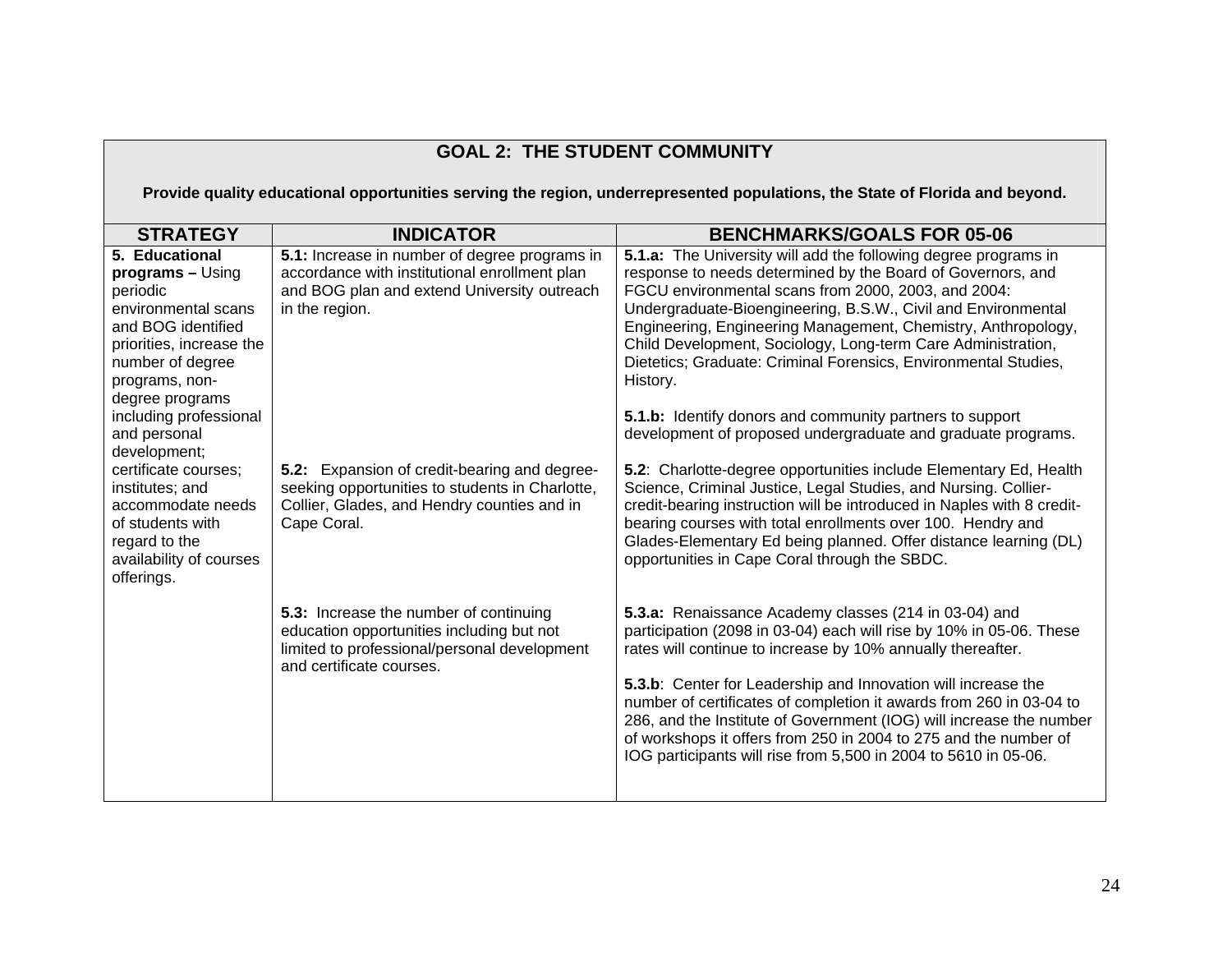**Provide quality educational opportunities serving the region, underrepresented populations, the State of Florida and beyond.** 

| <b>STRATEGY</b> | <b>INDICATOR</b>                                                                                                                 | <b>BENCHMARKS/GOALS FOR 05-06</b>                                                                                                  |
|-----------------|----------------------------------------------------------------------------------------------------------------------------------|------------------------------------------------------------------------------------------------------------------------------------|
|                 | 5.4: Increase in sections of distance learning<br>(DL) and blended/DL courses offered in AY05-<br>06 in line with student needs. | 5.4.a: Increase Web-delivered course sections from 302 in 03-04 to<br>over 370 by the end of 05-06, 555 in 07-08 and 833 in 09-10. |
|                 |                                                                                                                                  | <b>5.4.b:</b> Increase enrollments in distance learning courses from 38%<br>to 50% of total student body by 2010. (Y-Axis)         |
|                 |                                                                                                                                  | 5.4.c: Enrollment in DL courses will rise from 1,968 in Fall 2004 to<br>2,445 in Fall of 2005 to 3767 in 07-08 and 5792 in 09-10.  |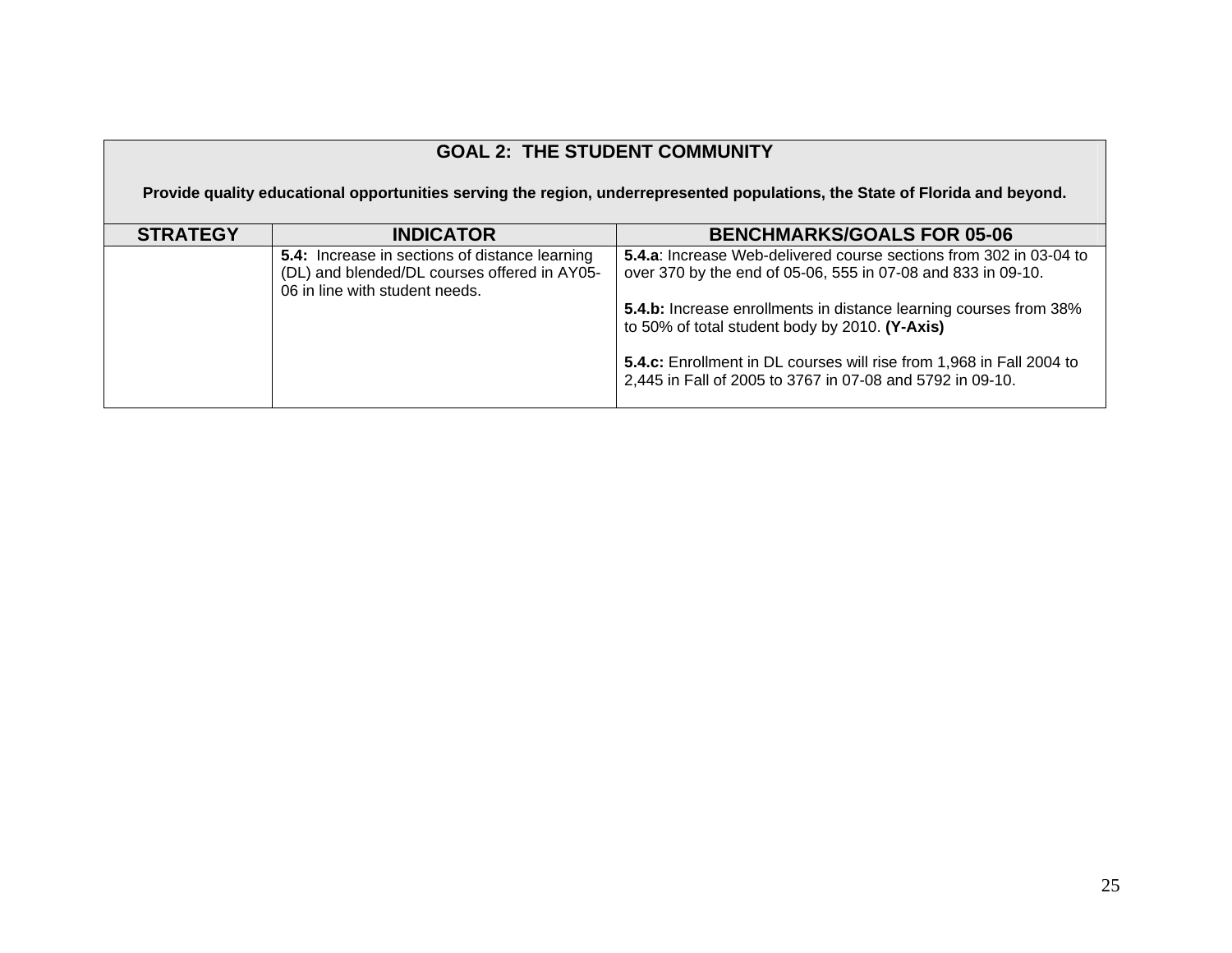## **Offer quality co-curricular and athletic programming that promotes and enhances student development and community engagement.**

FGCU recognizes that academic excellence in the classroom must be complemented by co-curricular and athletic programs which promote and enhance student development, perspective, social responsibility, health, cultural appreciation, and civic engagement. FGCU will maximize student potential and success through initiatives to enhance student leadership; broaden faculty and staff participation in the co-curriculum; offer a comprehensive athletics program, and provide expanded career development and advisement services.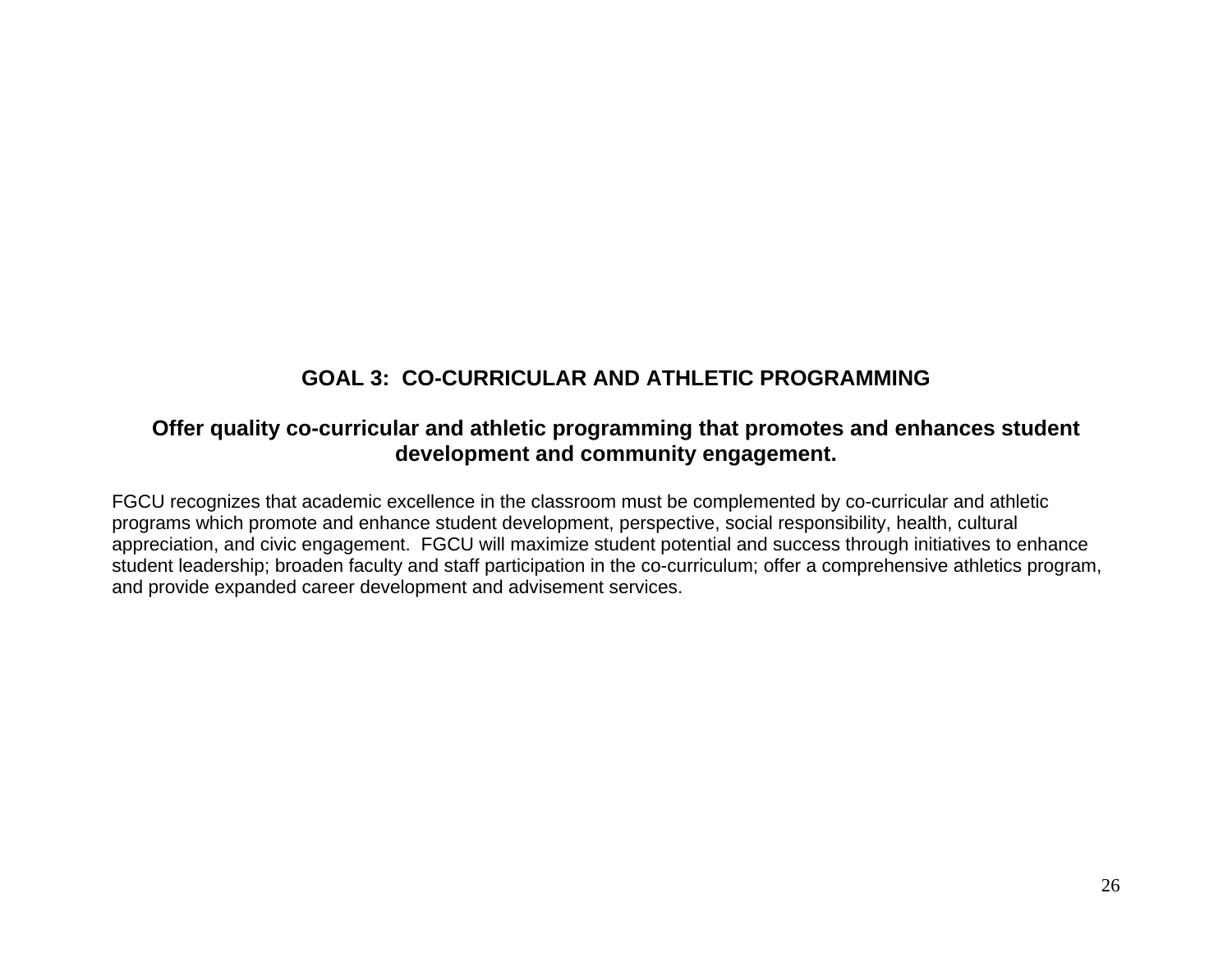**Offer quality co-curricular and athletic programming that promotes and enhances student development and community engagement.** 

| <b>STRATEGY</b>                                                                                                                            | <b>INDICATOR</b>                                                                                                    | <b>BENCHMARKS/GOALS FOR 05-06</b>                                                                                                                                      |
|--------------------------------------------------------------------------------------------------------------------------------------------|---------------------------------------------------------------------------------------------------------------------|------------------------------------------------------------------------------------------------------------------------------------------------------------------------|
| 1. Enhance the<br>existing<br>comprehensive                                                                                                | 1.1: Increase in the number of students<br>participating in co-curricular activities.                               | 1.1: Approximately 3800 currently; goal is 10% increase to 4180.                                                                                                       |
| student leadership<br>development<br>program.                                                                                              | 1.2: Increase in the type and number of<br>programs.                                                                | 1.2: Approximately 250 offered now; increase by 20% to 300.                                                                                                            |
|                                                                                                                                            | 1.3.a: Increased number of recognized clubs                                                                         | 1.3.a: Currently 96 will increase to 110 by the end of 05-06.                                                                                                          |
|                                                                                                                                            | 1.3.b: Expanded Greek System.                                                                                       | 1.3.b: Inter-Fraternity membership from 4 to 5; National Panhellenic<br>Conference membership from 3 to 4; and National Panhellenic<br>Council membership from 2 to 4. |
| 2. Design and<br>operationalize a plan<br>to increase and<br>enhance faculty and<br>staff participation in<br>co-curricular<br>activities. | 2.1: Plan development by end of 05-06.                                                                              | 2.1: Completion of a plan with appropriate indicators of progress<br>included.                                                                                         |
| 3. Promote a<br>comprehensive<br>student development<br>model.                                                                             | 3.1: Establishment of benchmark data to<br>support/track program achievement and overall<br>success (05-06).        | 3.1: Results to be included in annual report for student affairs.                                                                                                      |
|                                                                                                                                            | 3.2: Implementation of a student development<br>survey to determine needs and assess available<br>services (05-06). | 3.2: Results to be included in annual report for student affairs.                                                                                                      |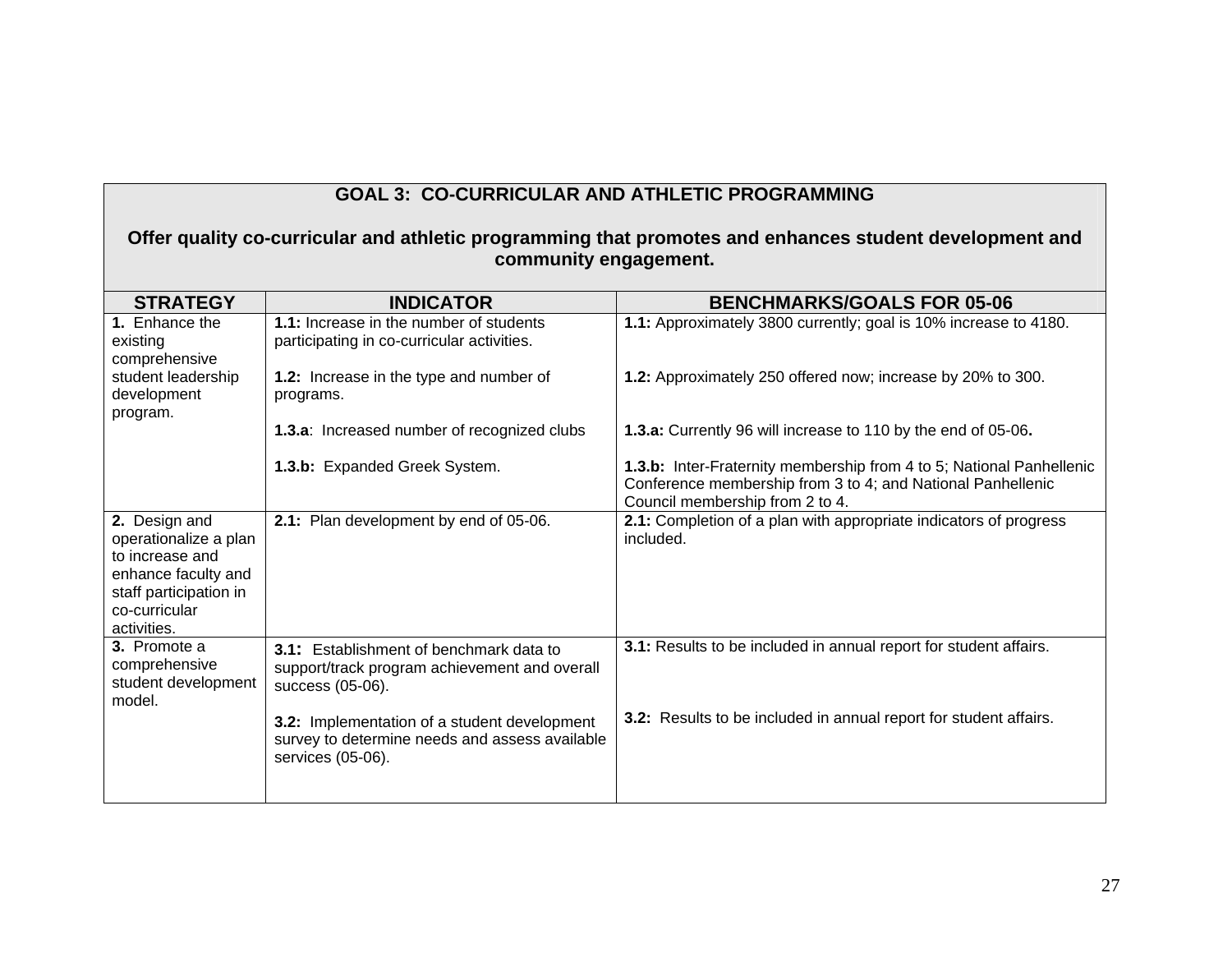#### **Offer quality co-curricular and athletic programming that promotes and enhances student development and community engagement.**

| <b>STRATEGY</b>                                                 | <b>INDICATOR</b>                                                                                                   | <b>BENCHMARKS/GOALS FOR 05-06</b>                                                                                                   |
|-----------------------------------------------------------------|--------------------------------------------------------------------------------------------------------------------|-------------------------------------------------------------------------------------------------------------------------------------|
| 4. Develop a<br>comprehensive<br>athletic program that          | 4.1: Student athletes' academic success will be<br>comparable to or better than the general student<br>population. | 4.1.a: Student athletes' average GPA will be comparable to or better<br>than that for the student body as a whole (roughly 3.0).    |
| includes academic<br>achievement, quality                       |                                                                                                                    | 4.1.b: When available, graduation rates for student athletes will be<br>equal to or better than those of the student body as whole. |
| sports programs,<br>athletic scholarships,<br>and community and |                                                                                                                    | 4.1.c: Available athletic scholarship aid will increase in 05-06 by<br>20% from \$500,000 to \$600,000.                             |
| student engagement<br>in co-curricular<br>activities.           |                                                                                                                    | 4.1.d: Implement \$2 athletic fee increase to provide revenue for<br>additional scholarship and sports.                             |
|                                                                 |                                                                                                                    | 4.1.e. Continue to provide at least 5000 community service hours<br>each year.                                                      |
|                                                                 | 4.2. Enhanced athletic success.                                                                                    |                                                                                                                                     |
|                                                                 |                                                                                                                    | 4.2.a: A minimum of two teams will represent FGCU in NCAA<br>tournament play.                                                       |
|                                                                 |                                                                                                                    | 4.2.b: FGCU athletic teams will achieve a winning percentage of<br>.600.                                                            |
|                                                                 |                                                                                                                    | 4.2.c: Complete feasibility study on new sports to be developed at<br>FGCU.                                                         |
|                                                                 |                                                                                                                    |                                                                                                                                     |
|                                                                 |                                                                                                                    |                                                                                                                                     |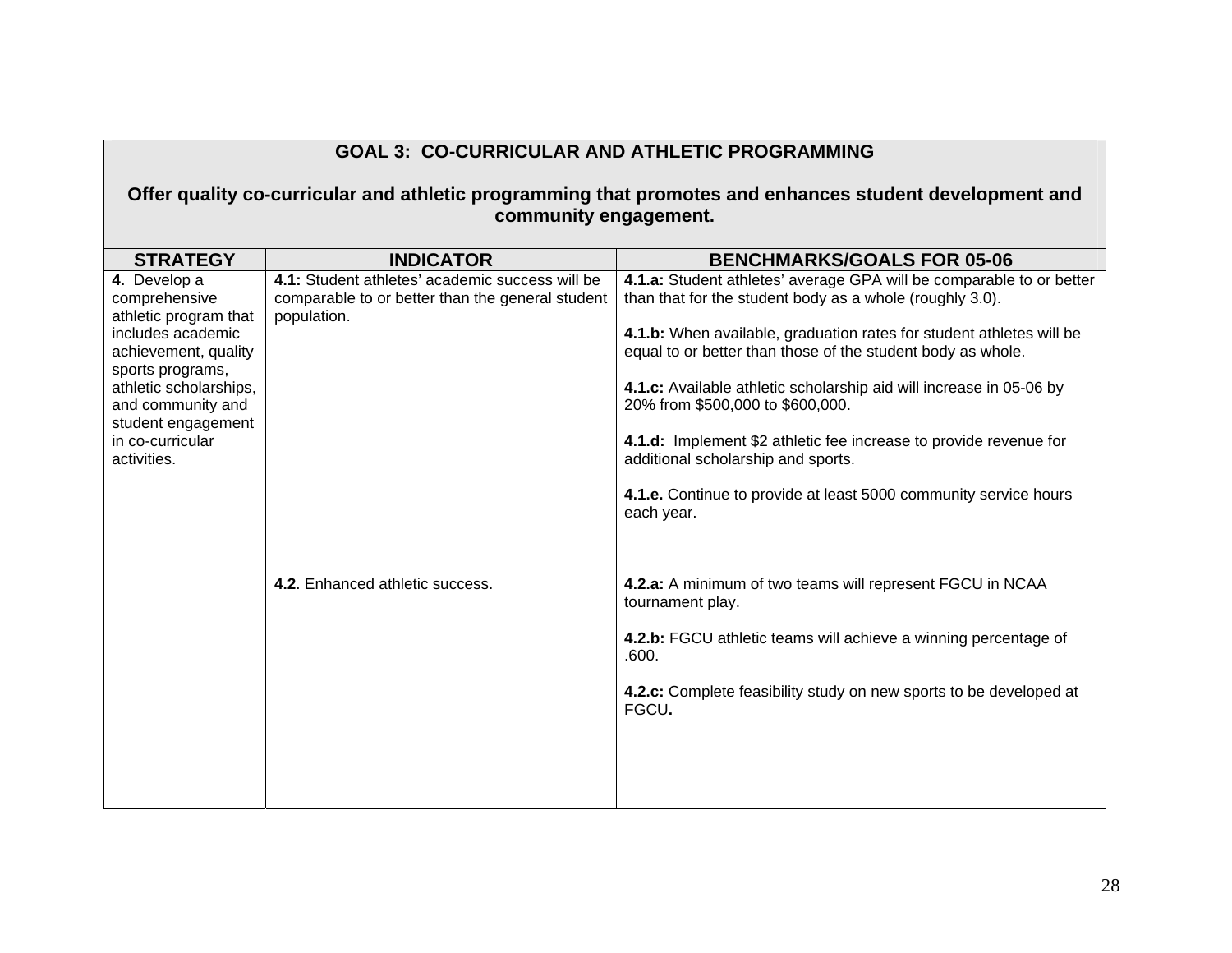**Offer quality co-curricular and athletic programming that promotes and enhances student development and community engagement.** 

| <b>STRATEGY</b>                                                                                                                           | <b>INDICATOR</b>                                                                                                    | <b>BENCHMARKS/GOALS FOR 05-06</b>                                                                                                                                                                                    |
|-------------------------------------------------------------------------------------------------------------------------------------------|---------------------------------------------------------------------------------------------------------------------|----------------------------------------------------------------------------------------------------------------------------------------------------------------------------------------------------------------------|
|                                                                                                                                           | 4.3: Increased attendance at athletic events.                                                                       | 4.3.a: Attendance at athletic events will rise by 33% by 2010.<br>4.3.b: Complete a baseball/softball clubhouse/concession area.<br>4.3.c. WGCU media will increase promotion of athletic events as<br>WGCU expands. |
| 5. Provide career<br>development and<br>advisement services<br>for students prior to<br>graduation and for<br>alumni after<br>graduation. | 5.1: Implementation of an assessment program<br>for career development services provided to<br>students and alumni. | 5.1: Results to be provided in the annual report for student affairs.                                                                                                                                                |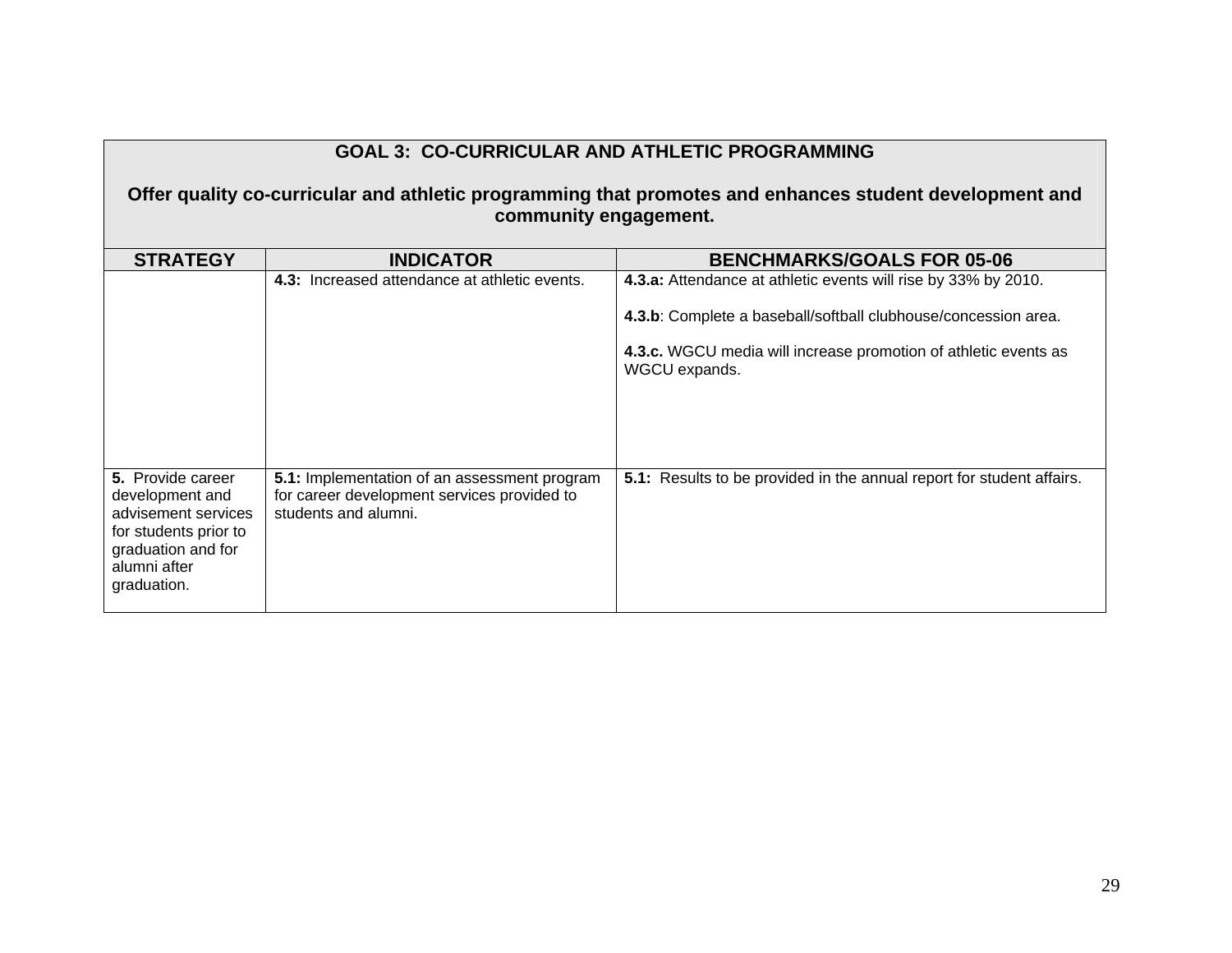# **GOAL 4: A TALENTED AND DEDICATED FACULTY AND STAFF**

#### **Build a diverse team of exceptional faculty and staff who support the mission and guiding principles of the University.**

The most important asset of any successful University is a talented and committed faculty and staff who provide leadership, vision and dedication to students and the public. Key to FGCU's continued growth and success will be the addition of new faculty and staff. As student enrollment is projected to double in the next five years, the number of faculty and staff will also need to be significantly increased to meet the needs of our students. FGCU will aggressively recruit a diverse team of exceptional faculty and staff; offer competitive compensation; support faculty and staff development; and implement strategies to retain quality faculty and staff.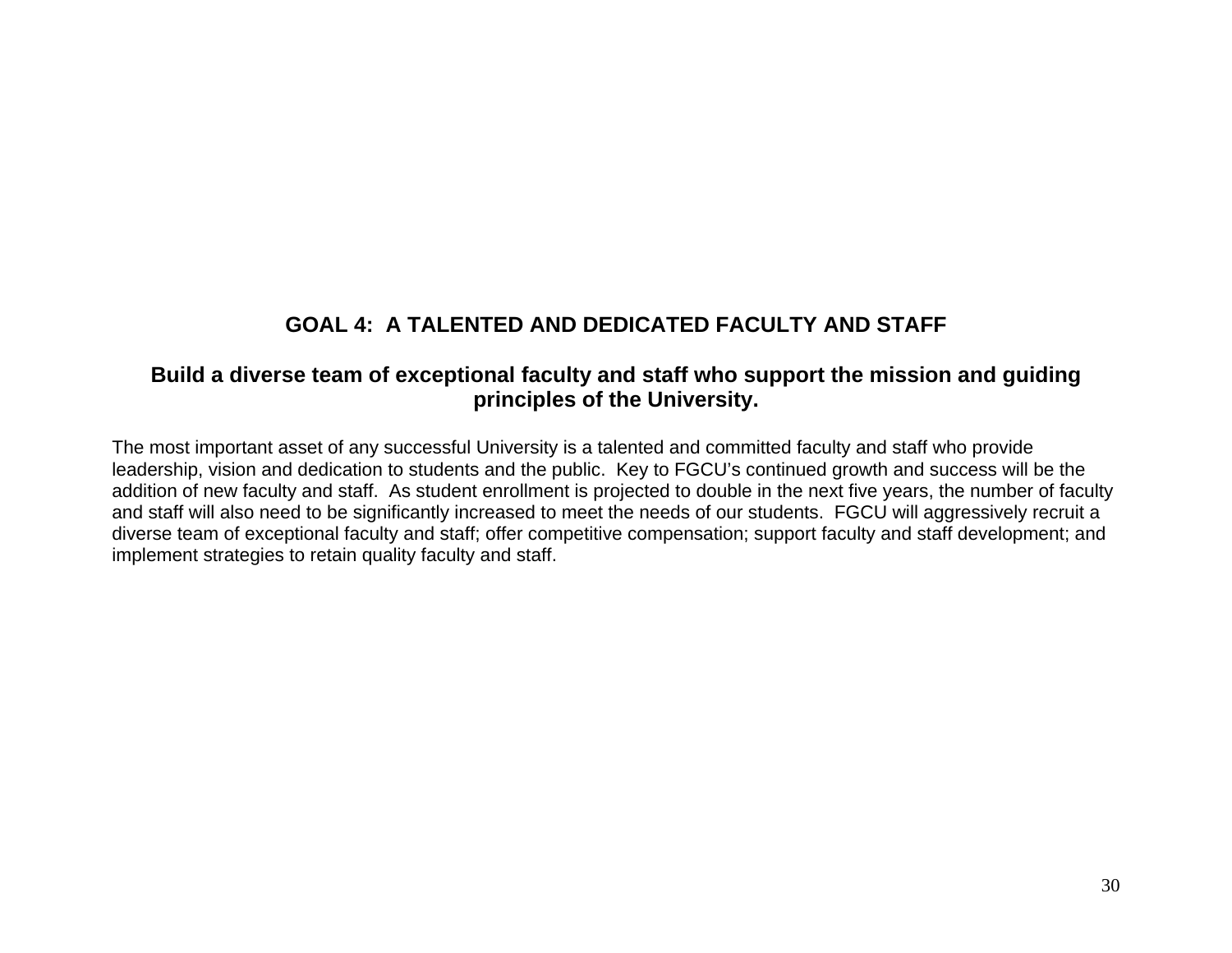| <b>GOAL 4: A TALENTED AND DEDICATED FACULTY AND STAFF</b>                                                                                       |                                                                                                                                                                |                                                                                                                                                                                                                                                                                                                                                               |  |
|-------------------------------------------------------------------------------------------------------------------------------------------------|----------------------------------------------------------------------------------------------------------------------------------------------------------------|---------------------------------------------------------------------------------------------------------------------------------------------------------------------------------------------------------------------------------------------------------------------------------------------------------------------------------------------------------------|--|
| Build a diverse team of exceptional faculty and staff who support the mission and guiding principles of the<br>University.                      |                                                                                                                                                                |                                                                                                                                                                                                                                                                                                                                                               |  |
| <b>STRATEGY</b>                                                                                                                                 | <b>INDICATORS</b>                                                                                                                                              | <b>BENCHMARKS/GOALS FOR 05-06</b>                                                                                                                                                                                                                                                                                                                             |  |
| 1. Recruit and retain a<br>diverse faculty who<br>possess and exhibit:<br>exceptional skills;<br>teaching excellence;<br>scholarly productivity | 1.1: FGCU full-time faculty and staff<br>increased by 5% for the 05-06.                                                                                        | 1.1.a: Full-time faculty and staff will grow from 709 to 744 and will<br>grow to 1040 by 2010.<br>1.1.b: The percentage of full-time faculty with terminal degrees will<br>rise from 83% in 2003 to 85% in 05-06.                                                                                                                                             |  |
| and service that reflect<br>knowledge of subject<br>matter and pedagogy;                                                                        |                                                                                                                                                                | 1.1.c: Adjunct faculty will generate no more than 30% of total<br>student credit hours in any given year.                                                                                                                                                                                                                                                     |  |
| student focus; sense of<br>community; and<br>commitment to building                                                                             | 1.2: Faculty peer evaluation process for<br>instruction by 2006.                                                                                               | 1.2: Faculty Affairs Team of the Faculty Senate will develop and<br>recommend a process in 05-06.                                                                                                                                                                                                                                                             |  |
| a University for the<br>future. Complement<br>the faculty with the                                                                              | 1.3: Attainment of competitive salary and<br>benefits levels in 05-06.                                                                                         | 1.3: Provide salary increase to 50 <sup>th</sup> percentile of peer group.                                                                                                                                                                                                                                                                                    |  |
| recruitment and<br>retention of a diverse,<br>educated staff that                                                                               | 1.4: Successfully negotiate a contract for in-<br>unit faculty with the United Faculty of Florida.                                                             | 1.4: Contract is in effect for Fall 2005 appointments.                                                                                                                                                                                                                                                                                                        |  |
| provides high quality<br>support and service to<br>the University and its<br>constituents.                                                      | 1.5: Increased professional development<br>opportunities for faculty and staff.                                                                                | 1.5: Faculty development funds to increase from \$70K to \$84K<br>complemented by tuition waivers, Leadership Academy and other<br>opportunities to promote educational attainment and encourage<br>advancement for faculty and staff.                                                                                                                        |  |
|                                                                                                                                                 | 1.6 Feasibility study of internship or service<br>learning opportunities within the University to<br>provide students with work experience to be<br>initiated. | 1.6: Report from Staff Advisory Council with recommendations.                                                                                                                                                                                                                                                                                                 |  |
|                                                                                                                                                 | 1.7: Feasibility study of volunteer service to<br>support administrative needs of the<br>University to be initiated.                                           | 1.7: Report from Staff Advisory Council with recommendations.                                                                                                                                                                                                                                                                                                 |  |
| 2. Achieve diversity<br>goals in the<br>University's<br>Employment<br>Accountability Plan for<br>faculty and staff.                             | 2.1: Match expectations for diverse faculty<br>and staff versus actual numbers obtained for<br>$05-06.$                                                        | 2.1: Hire 1 minority senior level administrator; 1 female, 1 Hispanic<br>and 1 African-American administrators/directors; 1 African-<br>American and 3 female full professors; 1 minority - other, 2 female<br>and 1 African-American associate professors; 2 female, 1 minority<br>- other and 1 Hispanic assistant professors; and 2 female<br>instructors. |  |

31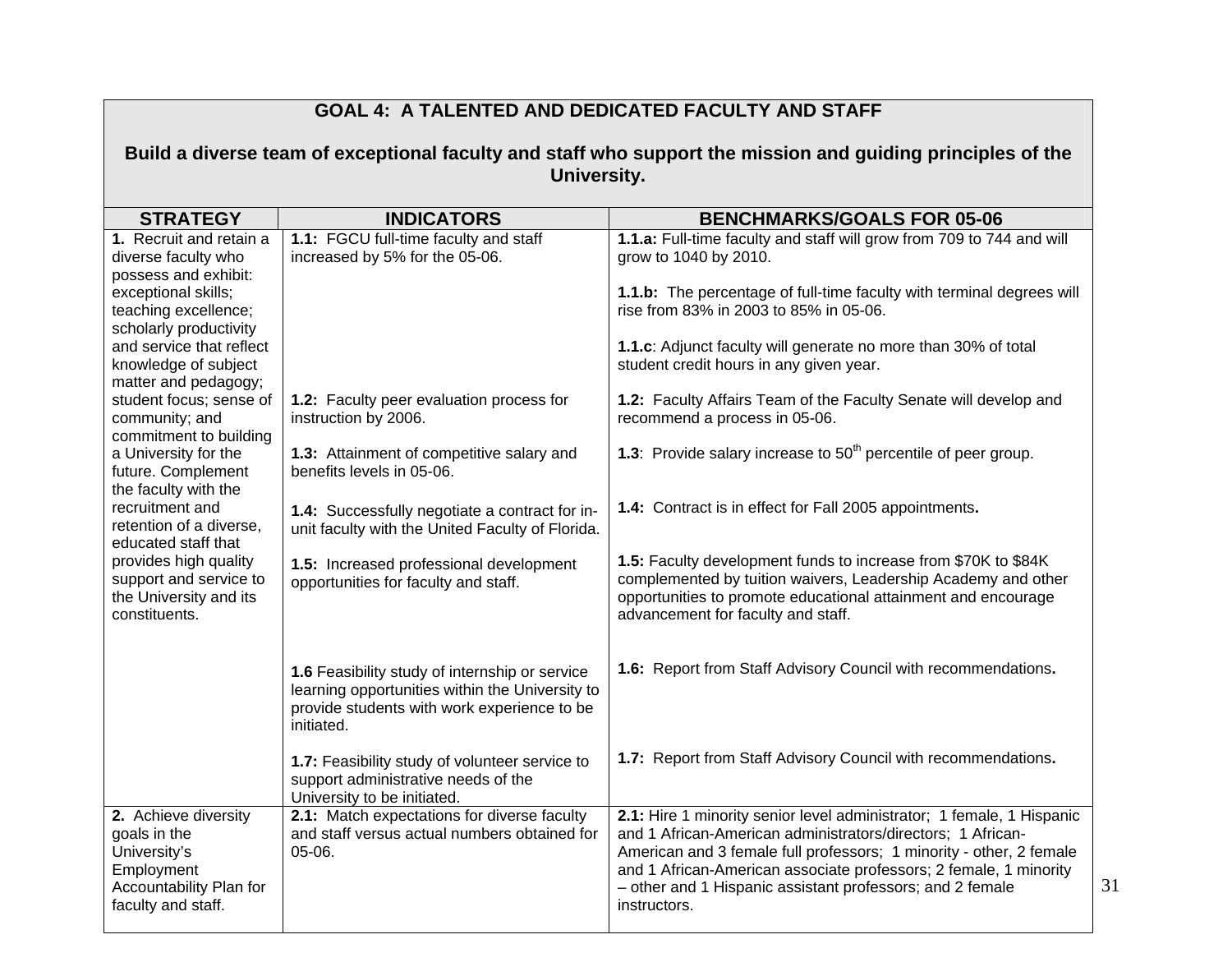#### **Maintain a state-of-the-art campus that harmonizes with the environment and includes high quality facilities, furnishings, technology, equipment and support services.**

As an evolving comprehensive University, FGCU must provide a superior, reliable, and flexible infrastructure that accommodates expanding numbers of students and multiple centers at off-campus locations. FGCU is committed to expanding its presence throughout the five-county region with an emphasis on the principal population centers located in Charlotte, Collier, and Lee counties but also with growing attention to unique needs and opportunities in Hendry and Glades counties as well. State-of-the-art facilities are critical to success.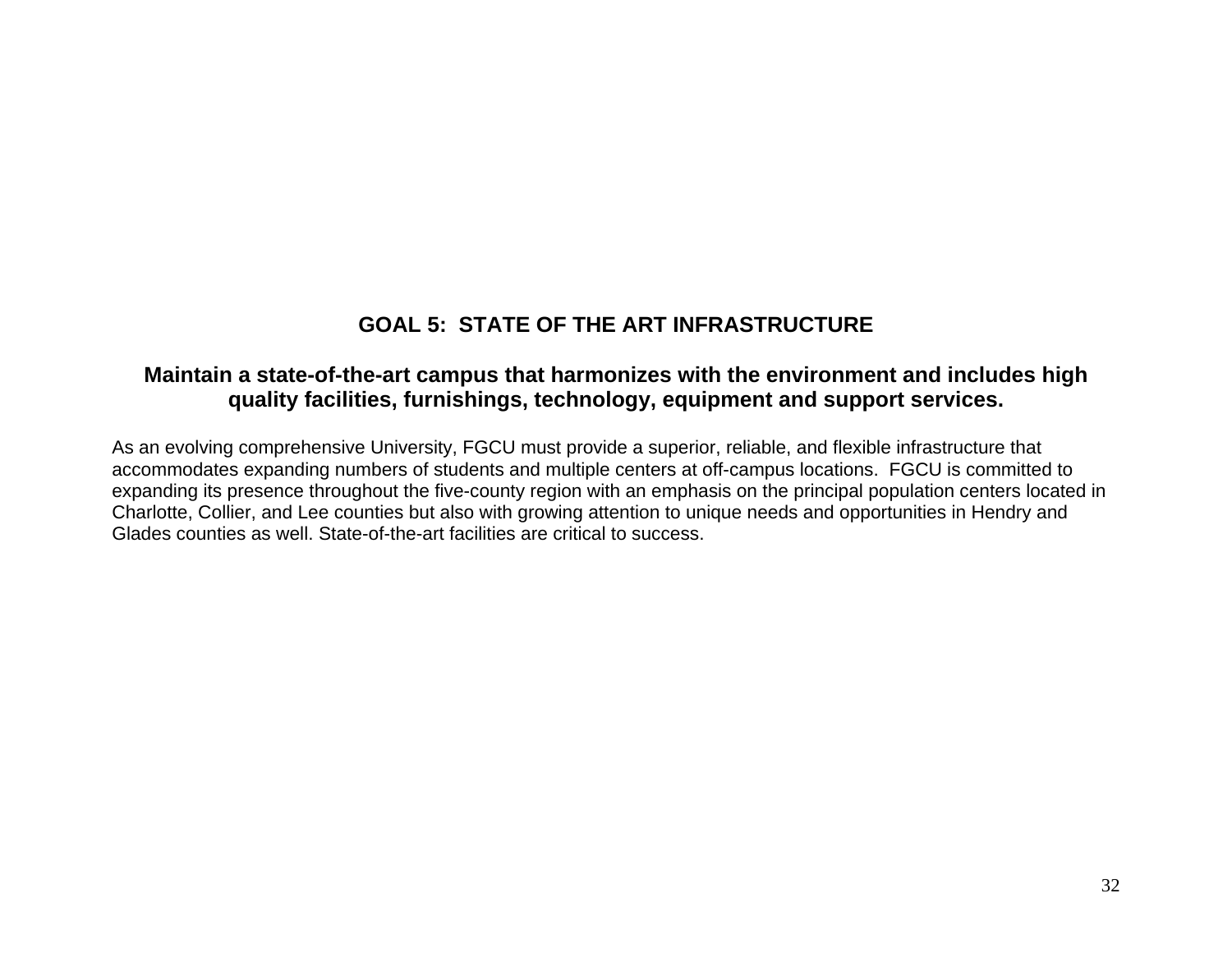| <b>STRATEGY</b>                                                                                          | <b>INDICATOR</b>                                                                                                              | <b>BENCHMARKS/GOALS FOR 05-06</b>                                                                                                                                                                  |
|----------------------------------------------------------------------------------------------------------|-------------------------------------------------------------------------------------------------------------------------------|----------------------------------------------------------------------------------------------------------------------------------------------------------------------------------------------------|
| 1. In an attractive<br>campus setting,<br>provide high quality<br>facilities, furnishings,               | 1.1: Addition of 125,000 gross square feet of<br>classroom, lab and office space by end of<br>$05-06.$                        | <b>1.1.a:</b> Currently 52 buildings, goal completion of Academic 5 and<br>library expansion. By 2010 an increase of 1.3M gross square feet<br>of space and a total of approximately 80 buildings. |
| technology and<br>equipment within an<br>organizational culture<br>that meets the<br>academic, cultural, |                                                                                                                               | <b>1.1.b:</b> Break ground on Sugden Resort and Hospitality<br>Management and WCI Green buildings, housing phase 7<br>(288 additional beds), parking structure.                                    |
| social, and career<br>expectations of the<br>University's                                                | 1.2: Completed space analysis by the end of<br>$05-06.$                                                                       | <b>1.2:</b> Prioritized results for further action.                                                                                                                                                |
| constituents.                                                                                            | 1.3: Campus master planning that<br>complements the strategic plan is completed.                                              | 1.3: Updated Campus Master Plan by 05-06 that balances growth<br>with campus beautification.                                                                                                       |
|                                                                                                          | 1.4: Investment of \$5M in infrastructure<br>improvements.                                                                    | <b>1.4:</b> Construct second modular office building, expansion of<br>central energy plant, office/ lab renovations, and completion of<br>north entrance road.                                     |
|                                                                                                          | 1.5: A sustainable environmental plan is<br>drafted for FGCU that is functional and<br>enhances the aesthetic beauty of FGCU. | 1.5: Completion of the plan by end of 05-06.                                                                                                                                                       |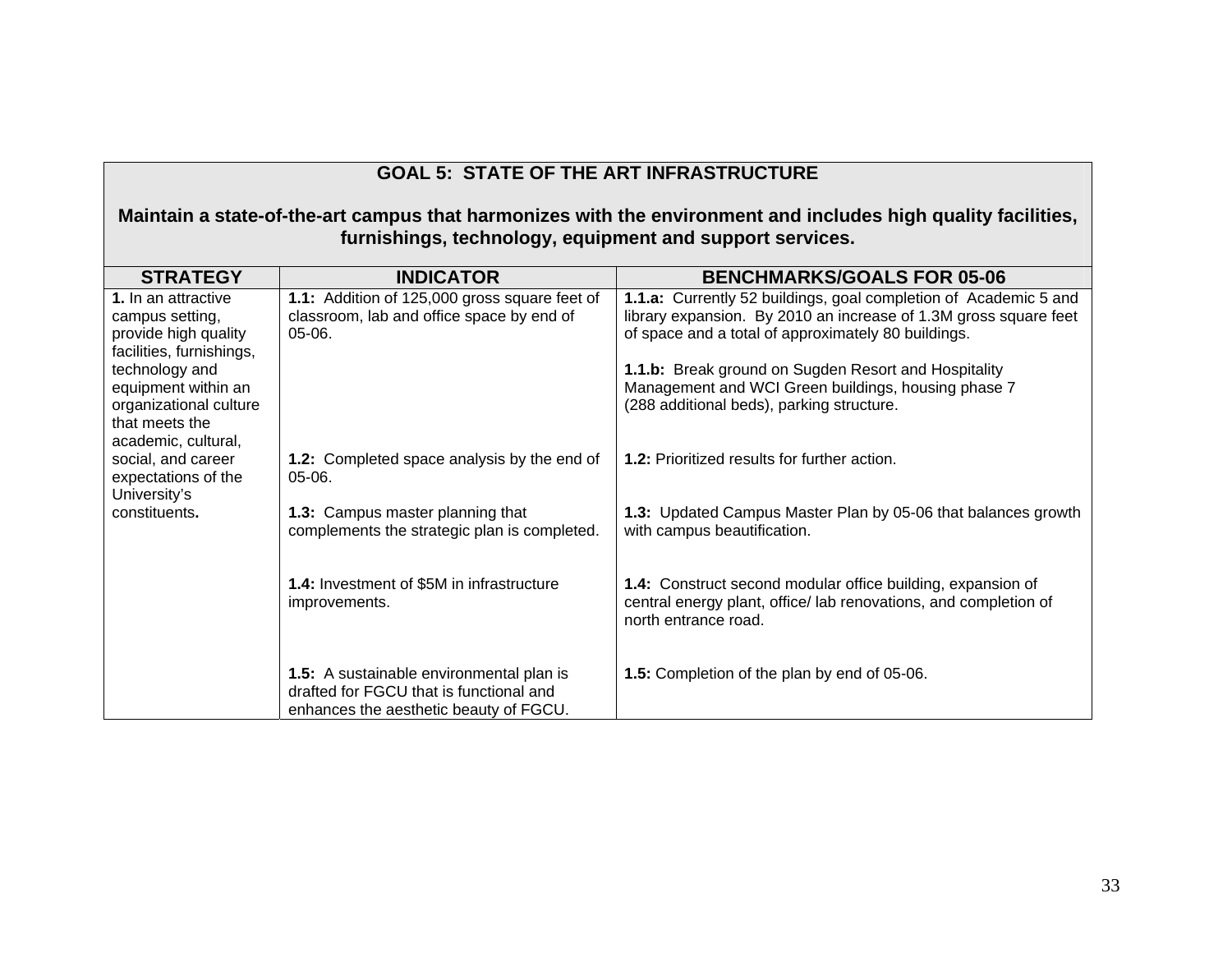| <b>INDICATOR</b>                                     | <b>BENCHMARKS/GOALS FOR 05-06</b>                                                       |
|------------------------------------------------------|-----------------------------------------------------------------------------------------|
| 2.1: Maintenance by Computing Services of            | 2.1: Measure of throughput of data across the network.<br>Satisfaction levels of users. |
| levels.                                              |                                                                                         |
|                                                      |                                                                                         |
| <b>2.2:</b> Gains in capacity for research computing | 2.2: Identification of needed capacity and resources necessary for<br>its attainment.   |
| engineering and biotechnology programs.              |                                                                                         |
|                                                      |                                                                                         |
|                                                      |                                                                                         |
|                                                      |                                                                                         |
|                                                      |                                                                                         |
|                                                      |                                                                                         |
|                                                      | high speed Internet access at acceptable<br>to meet the computing needs of the evolving |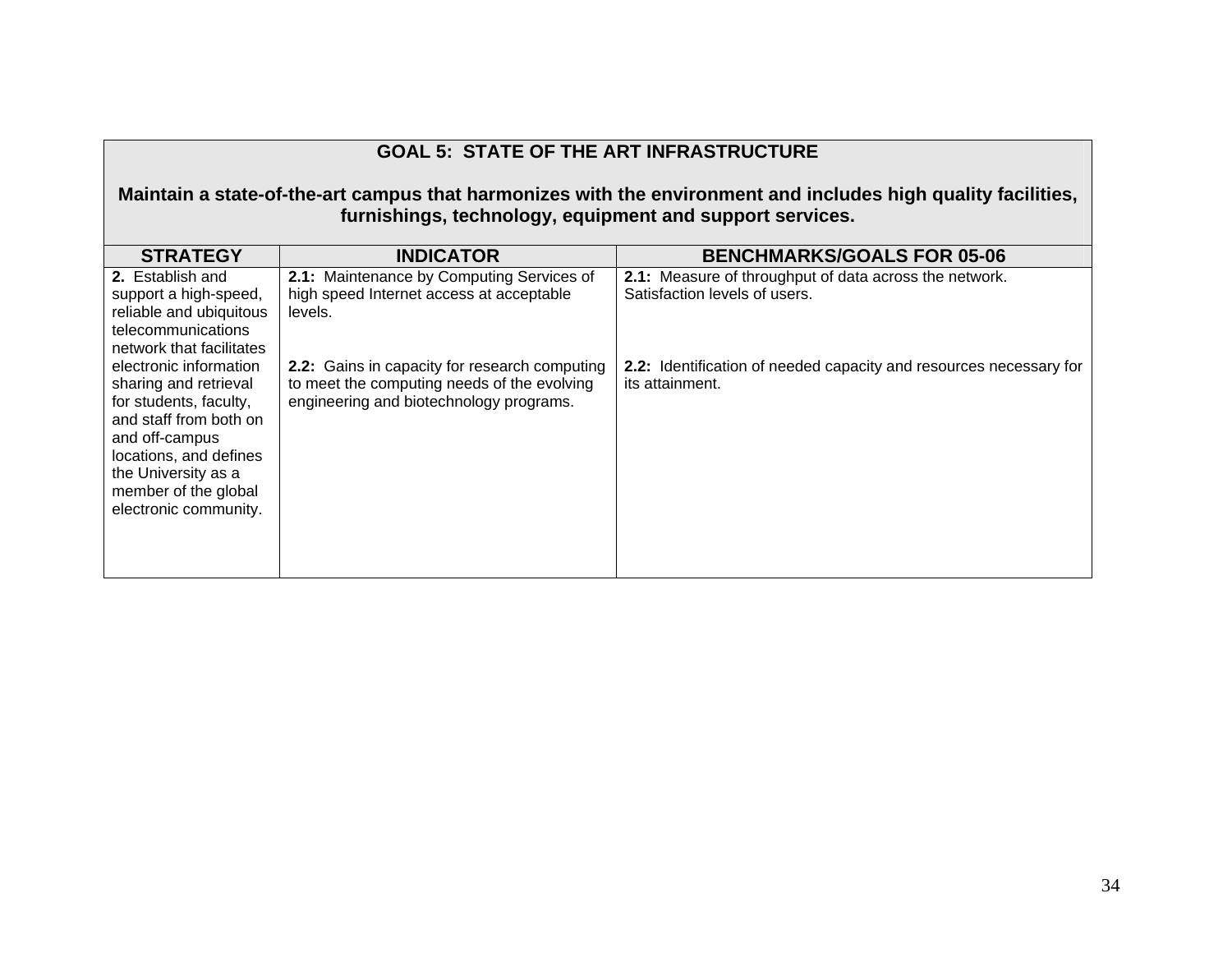| <b>STRATEGY</b>                                                                                                                                                         | <b>INDICATOR</b>                                                                                                                                                                                                                                                                                                                                                | <b>BENCHMARKS/GOALS FOR 05-06</b>                                                                                                                                                                                       |
|-------------------------------------------------------------------------------------------------------------------------------------------------------------------------|-----------------------------------------------------------------------------------------------------------------------------------------------------------------------------------------------------------------------------------------------------------------------------------------------------------------------------------------------------------------|-------------------------------------------------------------------------------------------------------------------------------------------------------------------------------------------------------------------------|
| 3. Provide FGCU<br>students, faculty and<br>staff with access to<br>computing<br>platforms, software,<br>multimedia<br>presentation tools and<br>network resources that | 3.1: The Technology Advisory Committee<br>annually provides a needs assessment to<br>ensure that all short, medium and long-range<br>requirements for new technology are<br>continuously identified and incorporated into<br>the University-wide Technology Acquisition<br>and Replacement Plan.                                                                | 3.1: Invest over \$1.6M in technology upgrades and replacements<br>between 04-05 and 05-06.                                                                                                                             |
| enhance faculty, staff<br>and student<br>productivity, teaching<br>and learning<br>effectiveness, and<br>scholarly activity and<br>sponsored programs.                  | 3.2: Annual assessment of progress towards<br>University service and usage standards for all<br>technology support units, as defined by the<br>Technology Advisory Committee. (these<br>include helpdesks, podium systems,<br>equipment loan, computer labs and<br>classrooms, server capacities, network speed<br>and reliability, and equipment maintenance). | 3.2.a: Annual report of the Technology Advisory Committee.<br>3.2.b: Complete campus wide wireless plan. 05-06 goal will be to<br>add wireless to 50% (from 20% currently) of the academic<br>buildings, 100% by 06-07. |
|                                                                                                                                                                         | 3.3: Implementation by 05-06 of an annual<br>survey of software needs.                                                                                                                                                                                                                                                                                          | 3.3: Results included in annual report of the Technology Advisory<br>Committee.                                                                                                                                         |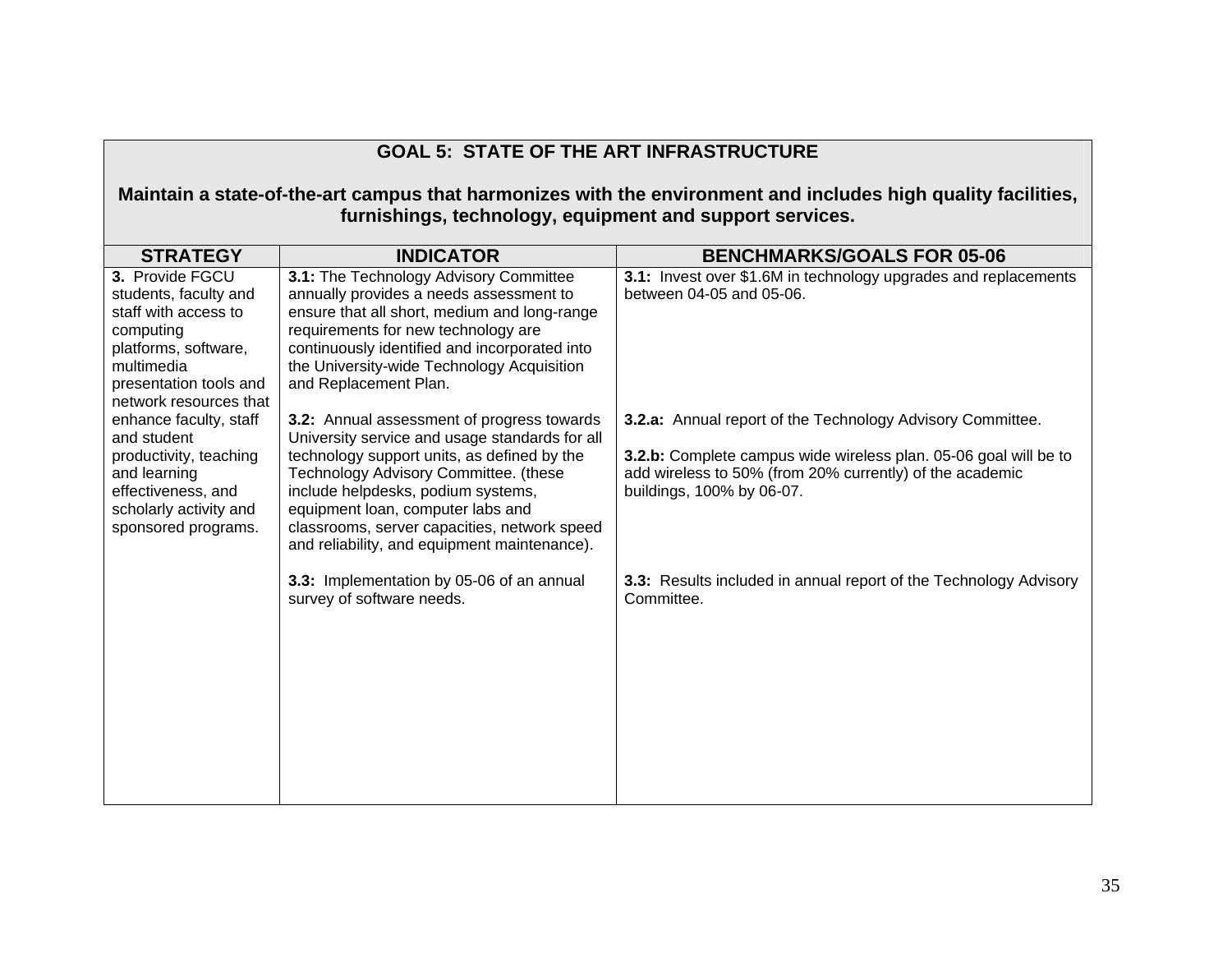| <b>STRATEGY</b>                                                                                                                                                                                                                       | <b>INDICATOR</b>                                                                                                                                         | <b>BENCHMARKS/GOALS FOR 05-06</b>                                                   |
|---------------------------------------------------------------------------------------------------------------------------------------------------------------------------------------------------------------------------------------|----------------------------------------------------------------------------------------------------------------------------------------------------------|-------------------------------------------------------------------------------------|
| 4. The University will<br>focus its information<br>technology resources<br>and network<br>infrastructure on<br>supporting students'<br>needs and on<br>electronic access to<br>the University's<br>services throughout<br>the region. | 4.1: Establishment of benchmarks for client<br>satisfaction with electronic information<br>systems, including the University Website by<br>end of 05-06. | 4.1: Results included in the annual report of the Technology<br>Advisory Committee. |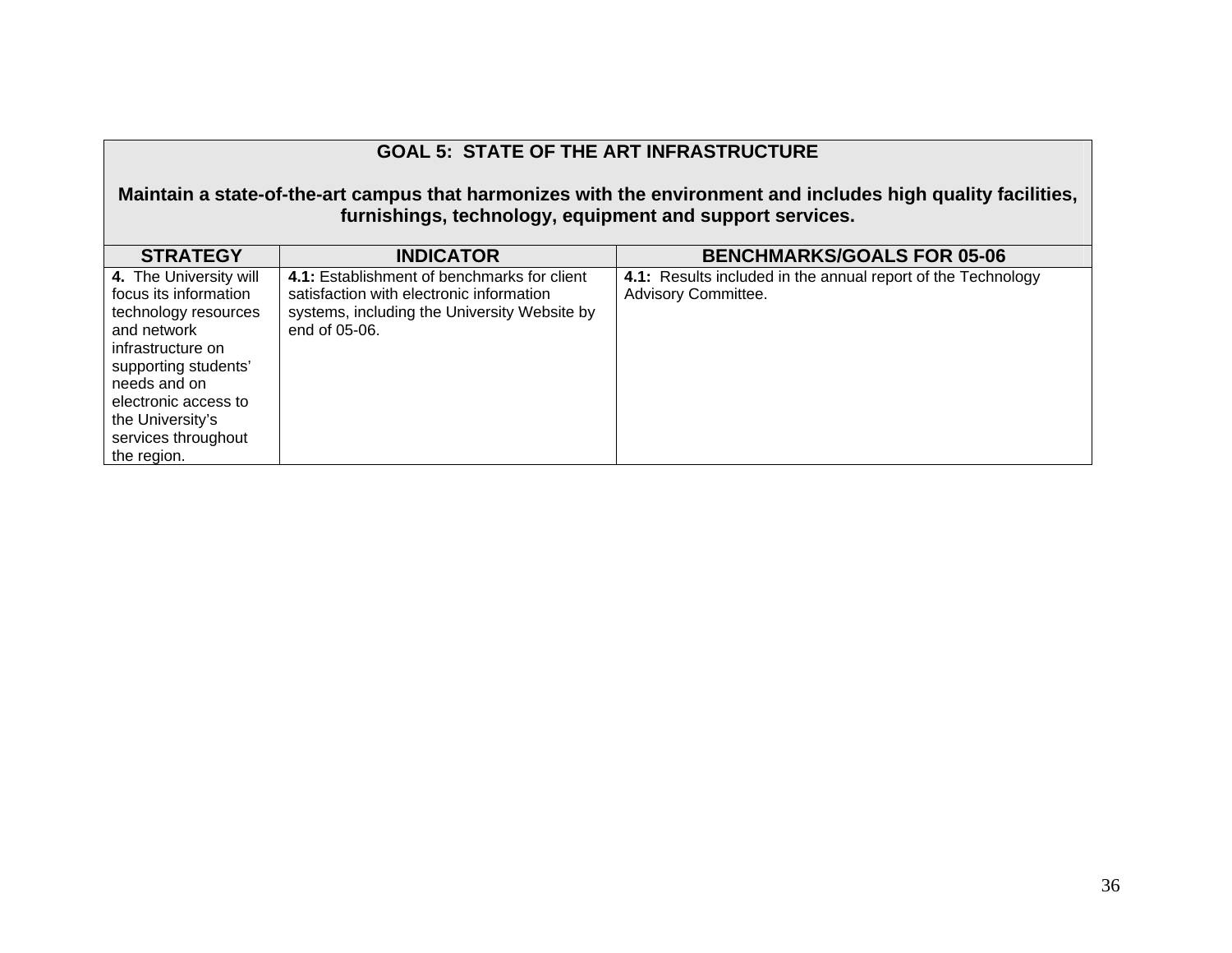# **GOAL 6: RESEARCH AND SPONSORED PROGRAMS**

#### **Foster research and sponsored programs that engage faculty, challenge students and promote public/private academic collaboration.**

FGCU is committed to providing the highest quality educational opportunities to its students through active faculty engagement in scholarly activity and sponsored programs that clearly define FGCU as the intellectual epicenter of Southwest Florida. Expanding research capacity, increasing scholarly contributions of faculty, fostering multidisciplinary research, adding new research space and technological support, and providing greater regional outreach are strategies FGCU will pursue in the next five years to realize this goal.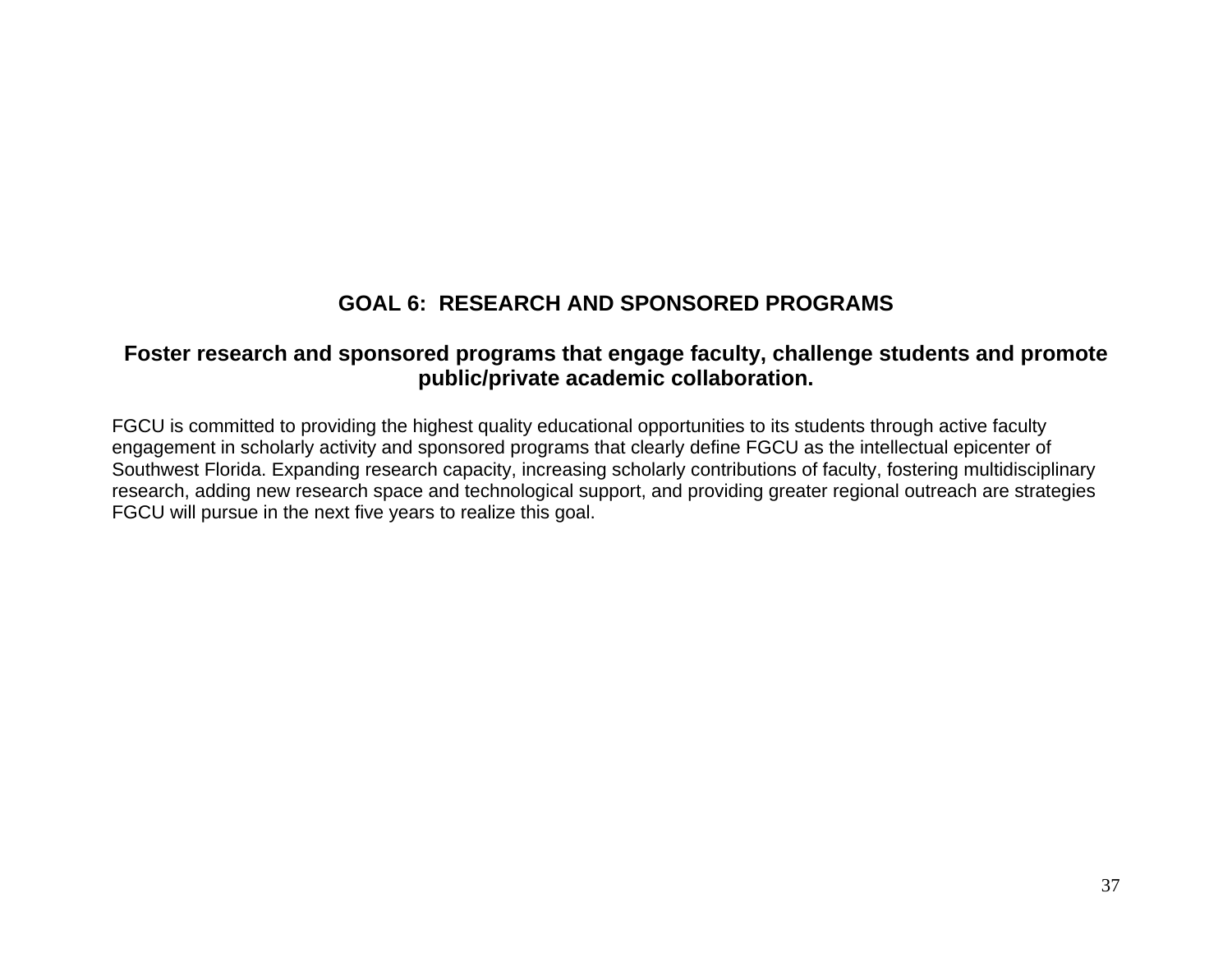#### **GOAL 6: RESEARCH AND SPONSORED PROGRAMS**

#### **Foster research and sponsored programs that engage faculty, challenge students and promote public/private academic collaboration.**

| <b>STRATEGY</b>                                                                                                                                                                                                                      | <b>INDICATORS</b>                                                                                                                                                                                          | <b>BENCHMARKS/GOALS FOR 05-06</b>                                                                                                                                                                                                        |
|--------------------------------------------------------------------------------------------------------------------------------------------------------------------------------------------------------------------------------------|------------------------------------------------------------------------------------------------------------------------------------------------------------------------------------------------------------|------------------------------------------------------------------------------------------------------------------------------------------------------------------------------------------------------------------------------------------|
| 1. Articulate at the unit<br>level scholarly activity<br>and sponsored<br>program goals and a<br>strategic plan to                                                                                                                   | 1.1 Each College has a plan for<br>research/scholarly activity that is updated<br>annually by 05-06.                                                                                                       | 1.1: Annual report submitted by colleges will show an increase in<br>scholarly productivity as measured by number of publications,<br>proposals submitted for funding, number of performances,<br>exhibits, and scholarly presentations. |
| achieve them.                                                                                                                                                                                                                        | 1.2: By 05-06, every ranked faculty member's<br>Professional Development Plan includes<br>research/scholarly activity expectations that<br>contribute to achievement of mutually defined<br>college goals. | 1.2: Annual faculty evaluations ensure faculty members are<br>engaged in achieving the colleges' research goals and are<br>appropriately documented.                                                                                     |
| 2. Establish research<br>programs to support<br>unit scholarly activity<br>and sponsored<br>activities, including<br>those that are<br>multidisciplinary, and<br>provide appropriate<br>research space and<br>technological support. | 2.1: University space analysis conducted and<br>results prioritized.                                                                                                                                       | 2.1: Begin implementation of recommendations from the space<br>analysis report.                                                                                                                                                          |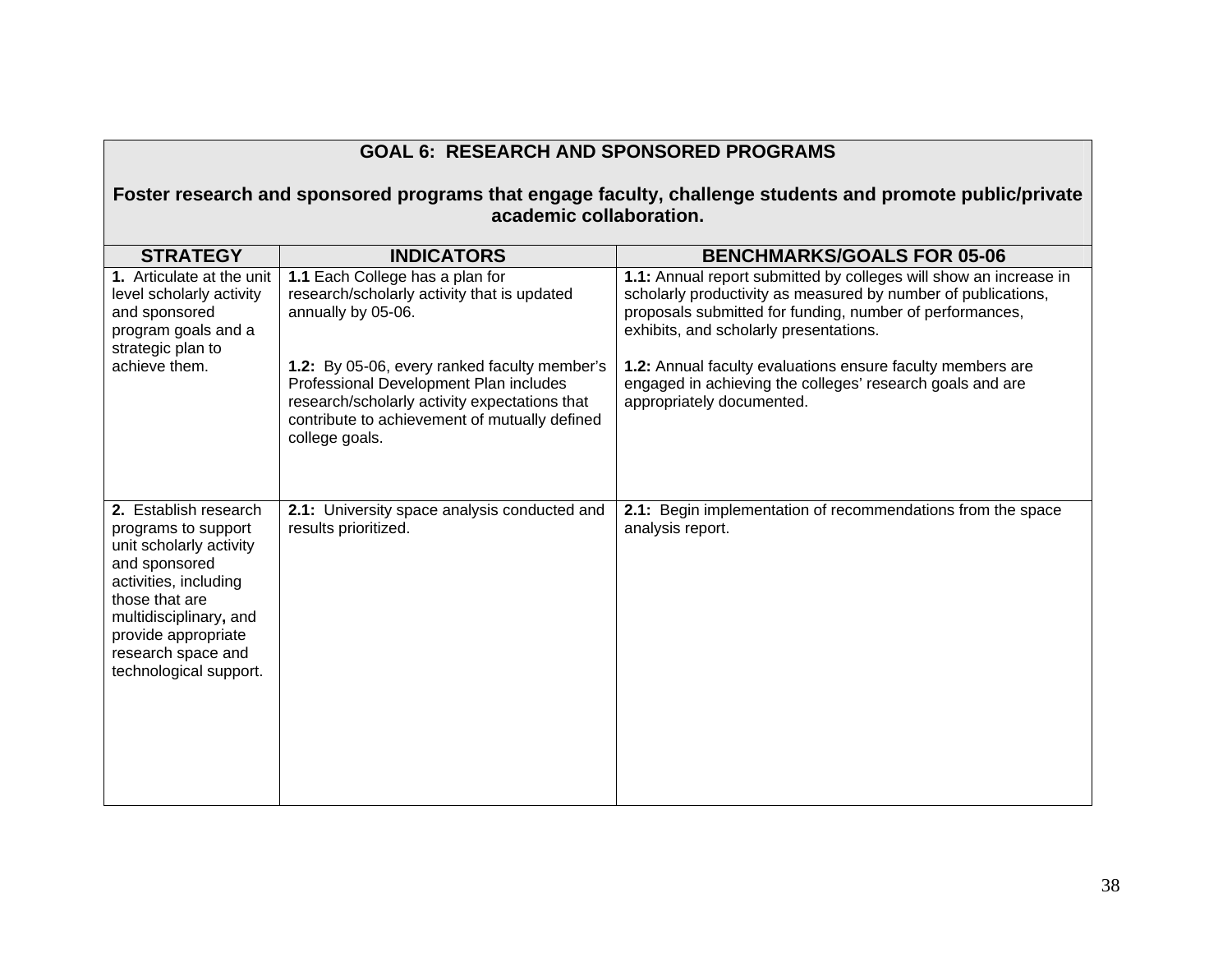#### **GOAL 6: RESEARCH AND SPONSORED PROGRAMS**

#### **Foster research and sponsored programs that engage faculty, challenge students and promote public/private academic collaboration.**

| <b>STRATEGY</b>                                                                        | <b>INDICATORS</b>                                                                                                                                                                                                                                           | <b>BENCHMARKS/GOALS FOR 05-06</b>                                                                                                                          |
|----------------------------------------------------------------------------------------|-------------------------------------------------------------------------------------------------------------------------------------------------------------------------------------------------------------------------------------------------------------|------------------------------------------------------------------------------------------------------------------------------------------------------------|
| 3. Foster outreach to<br>the region and<br>maintain an online<br>directory of faculty, | 3.1: Number of formal external research<br>relationships (e.g., with Scripps Research<br>Institute) to benefit the region.                                                                                                                                  | 3.1: Plan for engaging Scripps researchers with evolving FGCU<br>biotechnology and bioengineering programs and with the mission<br>of the Whitaker Center. |
| staff, student, and<br>community expertise<br>to assist the region.                    | 3.2: Online ORSP directory reflects faculty,<br>student, and community partner research<br>interests and expertise they offer others, e.g.,<br>questionnaire development, qualitative<br>methods, statistical consultation, methodology<br>by end of 05-06. | 3.2: Directory updates reflect increased participation annually.                                                                                           |
|                                                                                        | 3.3: Establishment of a Charter<br>Developmental Research School by 2008.<br>$(Y-Axis)$                                                                                                                                                                     | 3.3: Site acquisition and funding identified.                                                                                                              |
|                                                                                        | <b>3.4:</b> Establishment of at least one research<br>park by 2008 that supports FGCU's plans for<br>bioengineering and biotechnology. (Y-Axis)                                                                                                             | 3.4: Site acquisition and funding identified.                                                                                                              |
| 4. Recognize and<br>reward faculty and<br>staff efforts in<br>research, scholarship    | 4.1: Grants and Contract expenditures<br>increase by 5% annually in constant dollars.<br>(Y-Axis)                                                                                                                                                           | 4.1: From an expenditure base of \$10.3M on 169 proposals to<br>\$11.2M on 182 proposals.                                                                  |
| and sponsored<br>programs to foster                                                    | 4.2: ORSP staff member hired to provide<br>faculty and staff with expertise on statistics,                                                                                                                                                                  | 4.2.a: Number of faculty assisted by ORSP with grant proposals.                                                                                            |
| increased productivity.                                                                | survey design, and grantsmanship.                                                                                                                                                                                                                           | 4.2.b: Increase in amount of internal seed money awards to obtain<br>external grants in line with growth in full-time faculty and staff.                   |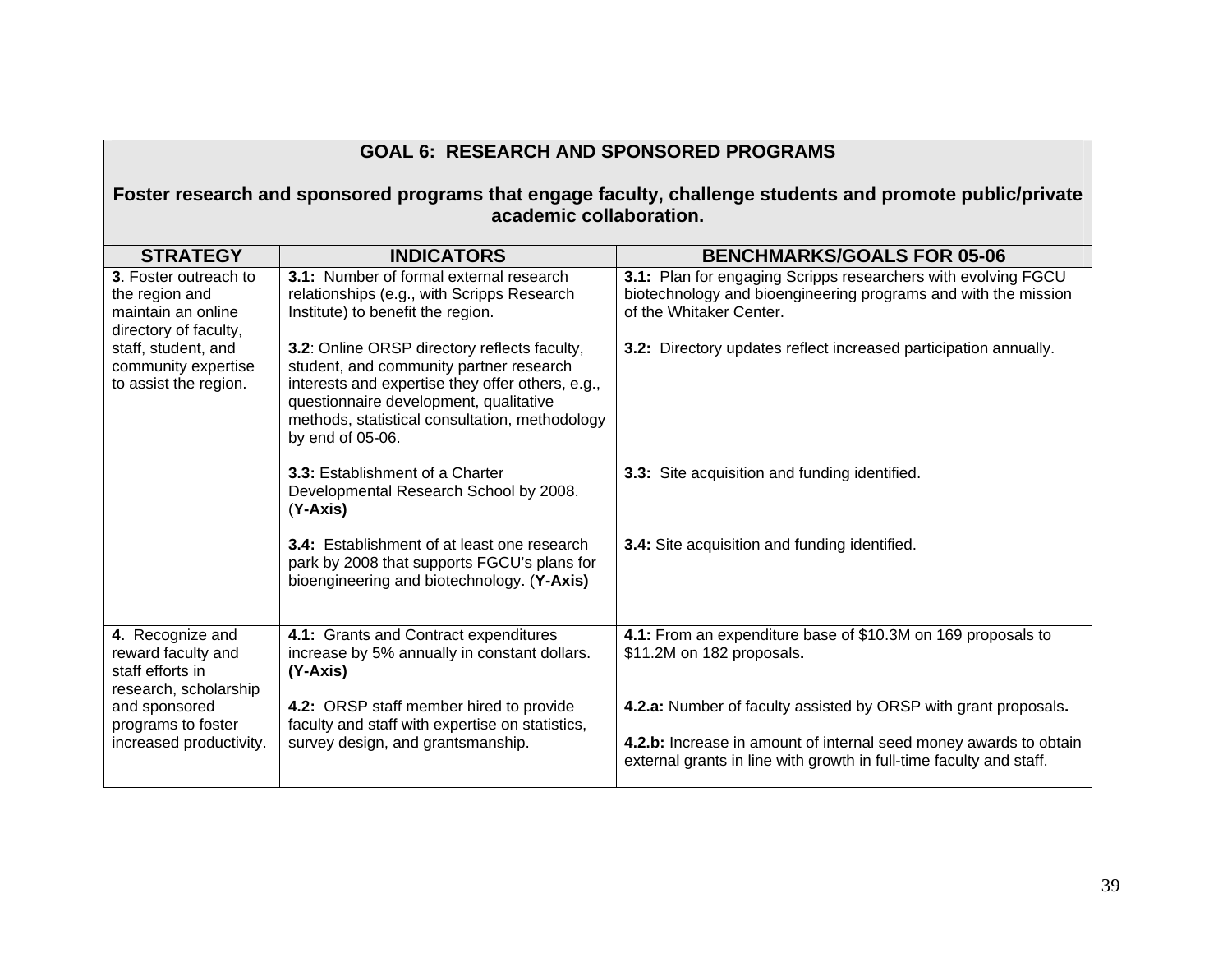#### **Position FGCU in a leadership role to address the educational, cultural, social and economic interests of Southwest Florida.**

Southwest Florida is a region characterized by burgeoning growth in its population and diversity, and FGCU has an important responsibility to provide leadership that advances the educational, cultural, social, and economic needs of the region. To achieve this goal, FGCU will strengthen faculty service to external constituencies; ensure that its centers and institutes are geared toward engagement with regard to the region's economic, environmental, social, and health challenges, and expand its visibility and cultural offerings.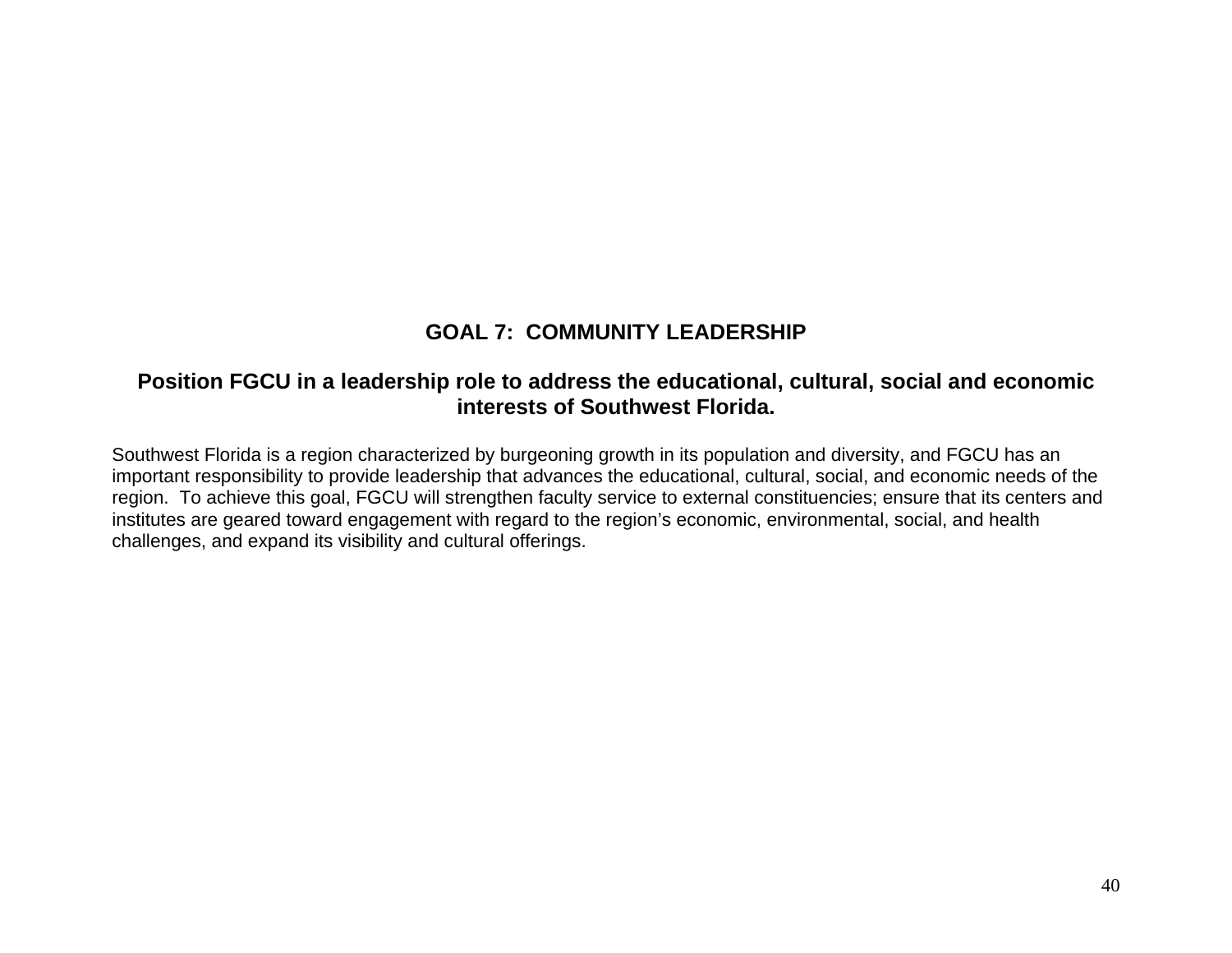| <b>Southwest Florida.</b>                                                          |                                                                                                                                           |                                                                                                                                                                                      |  |
|------------------------------------------------------------------------------------|-------------------------------------------------------------------------------------------------------------------------------------------|--------------------------------------------------------------------------------------------------------------------------------------------------------------------------------------|--|
| <b>STRATEGY</b>                                                                    | <b>INDICATORS</b>                                                                                                                         | <b>BENCHMARKS/GOALS 05-06</b>                                                                                                                                                        |  |
| 1. Create internal<br>structures that<br>encourage and reward<br>staff and faculty | 1.1: Establishment of benchmarks for the<br>participation of staff and faculty members in<br>external organizations.                      | 1.1: Directory of staff and faculty participation in external<br>organizations.                                                                                                      |  |
| service to external<br>constituencies and<br>build community                       | <b>1.2:</b> Establishment of benchmarks for the<br>number of staff, faculty and administrators<br>who are in leadership roles in external | 1.2.a: Directory of staff and faculty who are in leadership roles<br>among external organizations.                                                                                   |  |
| leadership<br>expectations into staff<br>and faculty evaluation<br>processes.      | organizations including membership on<br>boards of directors.                                                                             | 1.2.b: Establishment of a faculty/staff award for outstanding<br>leadership of an external organization.                                                                             |  |
| 2. Strengthen civic<br>engagement through<br>course-embedded<br>service learning.  | 2.1: Course embedded service learning will<br>become the norm for fulfilling student service<br>learning requirements.                    | 2.1.a: Student service learning hours will grow from 80,541 in<br>03-04 to 92,541 hours.<br>2.1.b: The number of credit-bearing service learning courses will<br>grow from 38 to 43. |  |
| 3. Link staff and                                                                  | 3.1: By 05-06 establish benchmarks for the                                                                                                | 2.1.c: Implementation of the Quality Enhancement Plan.<br>3.1: Provide directory of faculty and staff associated with formally                                                       |  |
| faculty development to<br>existing FGCU<br>Centers, Institutes,                    | number of staff and faculty listed or<br>associated with Centers and Institutes.                                                          | recognized Centers and Institutes.                                                                                                                                                   |  |
| and programs and<br>ensure that they<br>address external<br>regional needs.        | 3.2: Rookery Bay Marine Science Center will<br>be established by 2010.                                                                    | 3.2: Identify potential donors for the Marine Science Center.                                                                                                                        |  |
|                                                                                    | 3.3: By 05-06, the Kleist Health Education<br>Center facility will be inaugurated                                                         | 3.3: Occupancy of the Kleist Health Education Center facility.                                                                                                                       |  |

# **Position FGCU in a leadership role to address the educational, cultural, social, and economic interests of**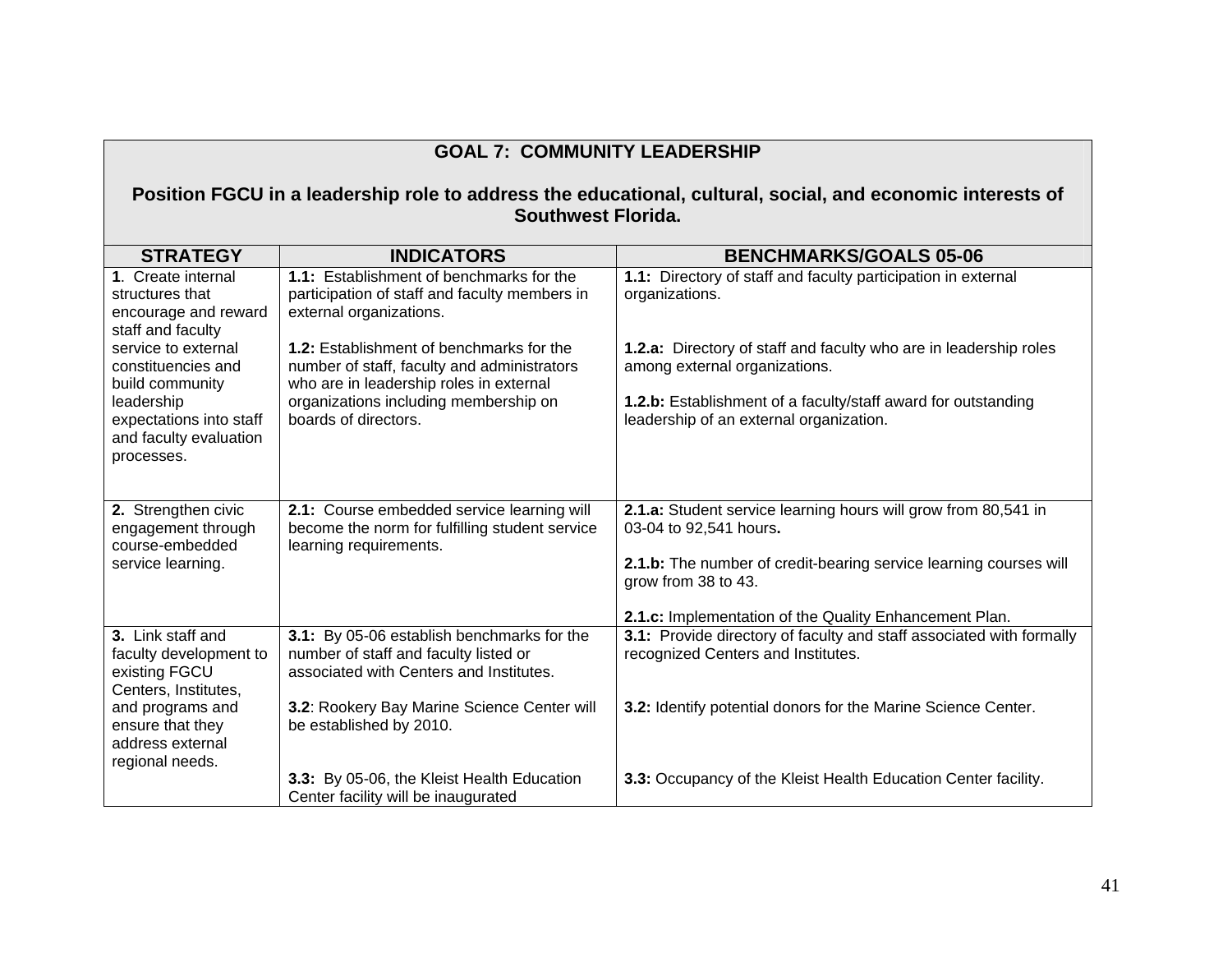#### **Position FGCU in a leadership role to address the educational, cultural, social, and economic interests of Southwest Florida.**

| <b>STRATEGY</b> | <b>INDICATORS</b>                                                                                                                                                                        | <b>BENCHMARKS/GOALS 05-06</b>                                                                                                                                                                                                                                                     |
|-----------------|------------------------------------------------------------------------------------------------------------------------------------------------------------------------------------------|-----------------------------------------------------------------------------------------------------------------------------------------------------------------------------------------------------------------------------------------------------------------------------------|
|                 | and provide a locus for health education and<br>increased awareness for the region.                                                                                                      |                                                                                                                                                                                                                                                                                   |
|                 | 3.4: The Real Estate Development<br>concentration in Executive MBA will be<br>implemented in 05-06.                                                                                      | 3.4: Lucas Institute in collaboration with the College of Business<br>enrolls first cohort of students.                                                                                                                                                                           |
|                 | 3.5: Center for Positive Aging<br>programs/services that address regional<br>geriatric issues.                                                                                           | 3.5 Expanded outreach of programs for the Center for Positive<br>Aging.                                                                                                                                                                                                           |
|                 | 3.6: Full implementation of the Early Learning<br>Literacy Model (ELLM) curriculum in<br>preschool centers in Collier county and at the<br>Family Resource Center on the FGCU<br>campus. | 3.6: Number of participating schools and children served included<br>in College of Education annual report.                                                                                                                                                                       |
|                 | 3.7: Center for Leadership and Innovation.<br>Expanded outreach.                                                                                                                         | 3.7: Center for Leadership and Innovation will increase the<br>number of certificates of completion it awards from 260 in 03-04 to<br>286 and the Small Business Development Center will increase the<br>number of clients served by 5% and expand its presence in Cape<br>Coral. |
|                 | 3.8: Whitaker Center growth.                                                                                                                                                             | 3.8.a: Secure endowment for Whitaker Center Office of Faculty<br>Support of Educational reform.                                                                                                                                                                                   |
|                 |                                                                                                                                                                                          | 3.8.b: Increase Whitaker Center funded projects by \$2M.                                                                                                                                                                                                                          |
|                 |                                                                                                                                                                                          | 3.8.c: Expand Project LAUNCH activities to two additional                                                                                                                                                                                                                         |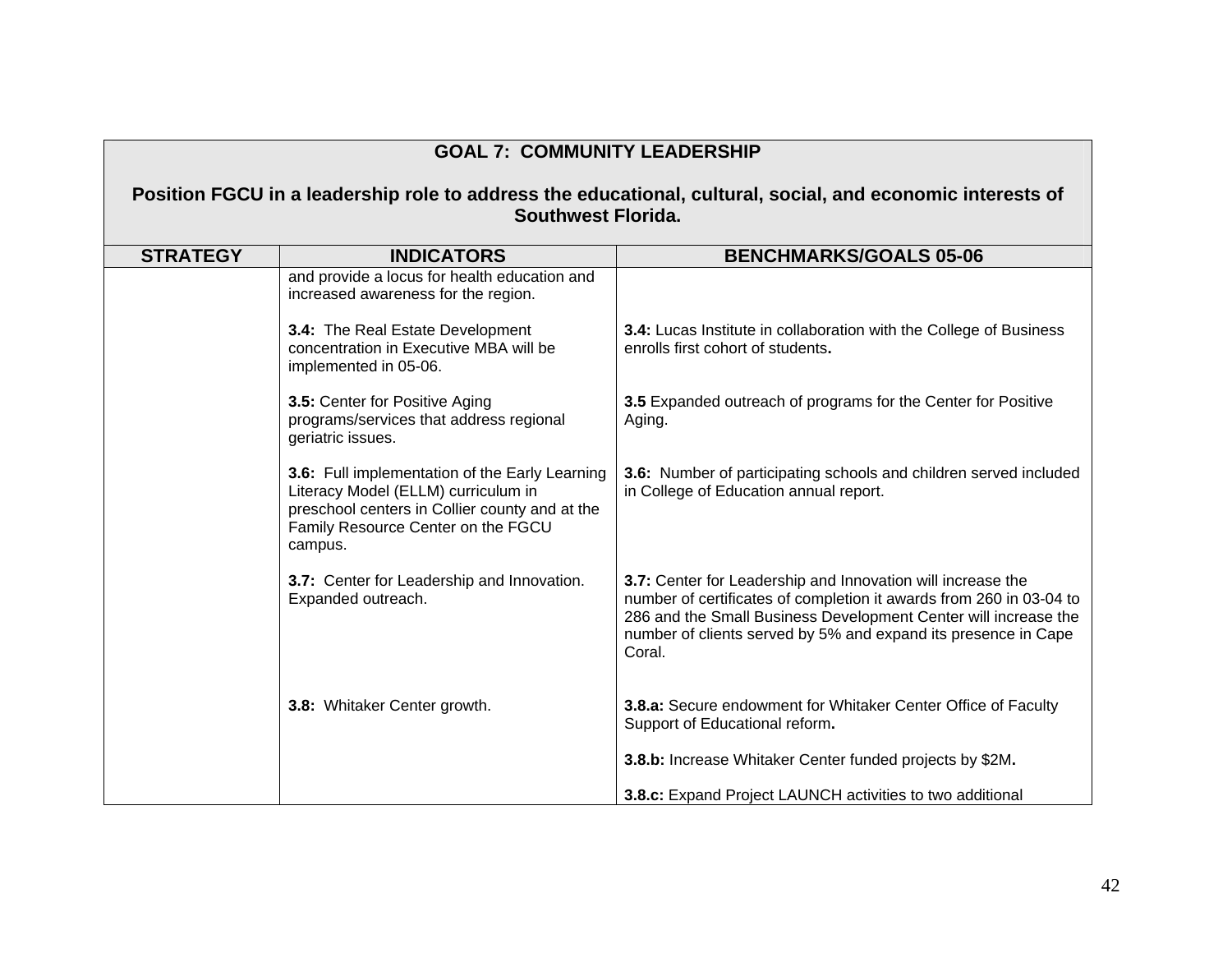#### **Position FGCU in a leadership role to address the educational, cultural, social, and economic interests of Southwest Florida.**

| <b>STRATEGY</b>                                                                                                 | <b>INDICATORS</b>                                                                                                                                          | <b>BENCHMARKS/GOALS 05-06</b>                                                                                                                                                                                            |
|-----------------------------------------------------------------------------------------------------------------|------------------------------------------------------------------------------------------------------------------------------------------------------------|--------------------------------------------------------------------------------------------------------------------------------------------------------------------------------------------------------------------------|
|                                                                                                                 | 3.9: Southwest Florida Library Network<br>(SWFLN) participation continues to grow.                                                                         | statewide regions.<br>3.9: The value of workshops offered on behalf of SWFLN will<br>increase by 34% to 160K per year.                                                                                                   |
| 4. Through WGCU<br>Public Media, provide<br>Southwest Florida<br>access to information,<br>ideas, and continual | 4.1: Arbitron, Neilson and Media Audit ratings<br>data for WGCU-FM, WGCU-TV, and<br>Expressions magazine (i.e., listenership,<br>viewership, circulation). | 4.1: Ratings and membership figures will increase at a rate of at<br>least 3% annually, current benchmarks, weekly television viewers<br>225,000, FM listeners 110,000, and members 13,500.                              |
| learning opportunities<br>of regional, national,<br>and international<br>significance.                          | 4.2: Range of programs and community<br>outreach events scheduled each year.                                                                               | 4.2: WGCU will organize at least five community outreach projects<br>annually and will maintain a balance of local, regional, national<br>and international topics through its radio and television program<br>schedule. |
|                                                                                                                 | 4.3: National, regional, and local awards and<br>recognition for quality programming.                                                                      | 4.3: WGCU TV & FM each will realize a combination of at least<br>three regional or national programming awards annually.                                                                                                 |
| 5. Expand the                                                                                                   | 5.1: The Naples Center, including the                                                                                                                      | <b>5.1.a:</b> Potential sites will be identified.                                                                                                                                                                        |
| Renaissance Academy<br>to deepen cultural<br>opportunities for the<br>general public and                        | Renaissance Academy, will be expanded and<br>provided with a permanent facility by 2008.                                                                   | 5.1.b: Renaissance Academy offerings will be expanded to Cape<br>Coral and Charlotte County.                                                                                                                             |
| continue collaboration<br>with Edison College.                                                                  | 5.2: Addition of one new collaborative degree<br>program and expanded transfer possibilities.                                                              | 5.2: Introduce baccalaureate program in child development and<br>create dual admissions application process. Pursue funding for<br>joint use facility in Charlotte county.                                               |
|                                                                                                                 |                                                                                                                                                            |                                                                                                                                                                                                                          |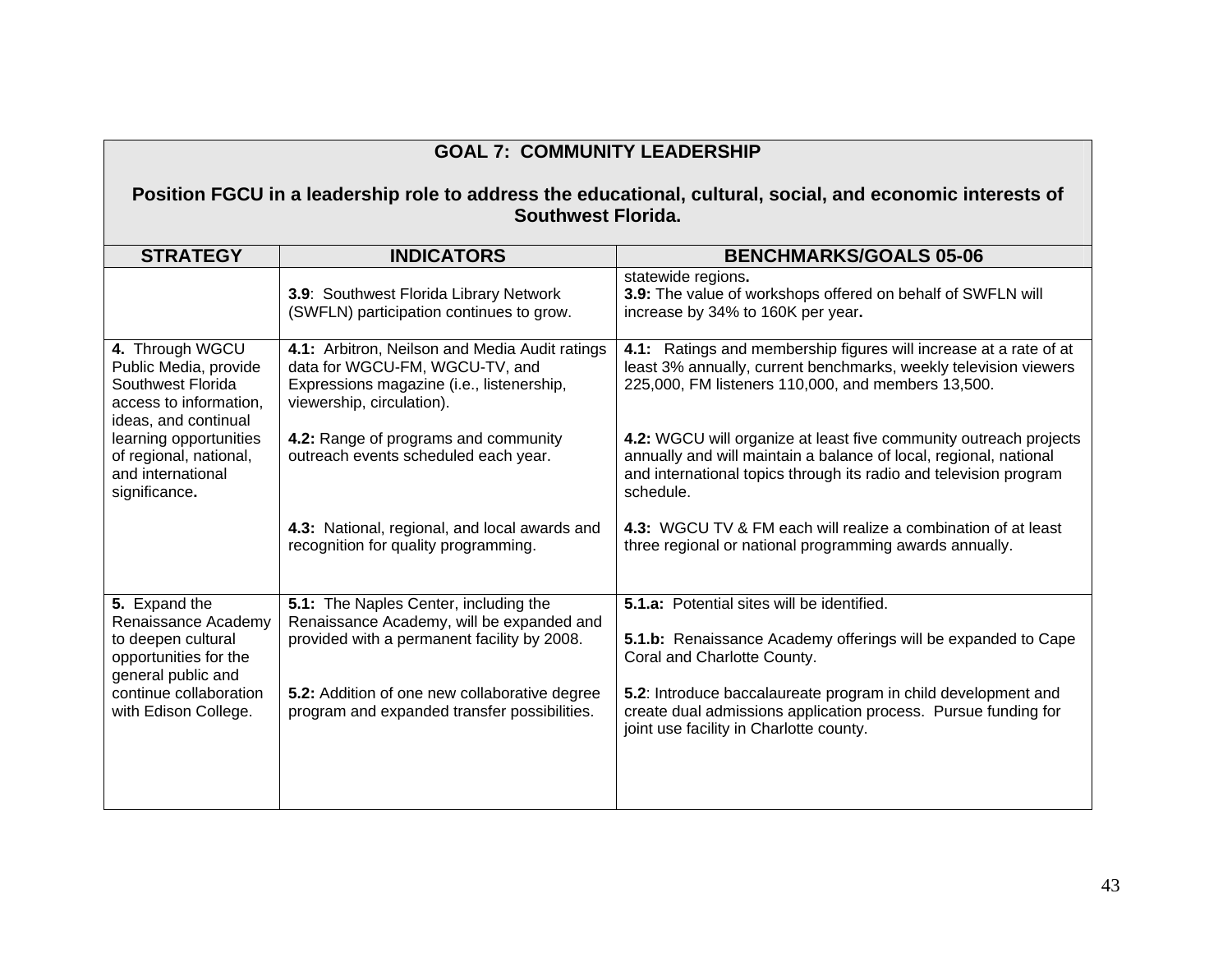| Southwest Florida.                                                   |                                                                                                                                                                                                                                      |                                                                                                                                                                                                                                                                                             |
|----------------------------------------------------------------------|--------------------------------------------------------------------------------------------------------------------------------------------------------------------------------------------------------------------------------------|---------------------------------------------------------------------------------------------------------------------------------------------------------------------------------------------------------------------------------------------------------------------------------------------|
| <b>STRATEGY</b>                                                      | <b>INDICATORS</b>                                                                                                                                                                                                                    | <b>BENCHMARKS/GOALS 05-06</b>                                                                                                                                                                                                                                                               |
| 6. Leverage the<br>strength of the<br>Foundation and the             | 6.1: Announcement of \$200 million capital<br>campaign over the next three years.                                                                                                                                                    | 6.1.a: Raise \$25 million in Foundation in 05-06. Benchmark -<br>raised \$28 million in 04-05.                                                                                                                                                                                              |
| Division of University<br>Advancement to<br>further the University's |                                                                                                                                                                                                                                      | 6.1.b: Increase the number of written proposals for funding 25%<br>from 32 to 40 proposals.                                                                                                                                                                                                 |
| contribution to the<br>community.                                    |                                                                                                                                                                                                                                      | 6.1.c: Identify donors for engineering building, scholarships, and<br>the performing arts center (hire music director).                                                                                                                                                                     |
|                                                                      |                                                                                                                                                                                                                                      | 6.1.d: In 05-06, funding is expected for 10 scholarship packages<br>worth \$120,000.                                                                                                                                                                                                        |
|                                                                      |                                                                                                                                                                                                                                      | 6.1.e: Increase alumni association, dues paying members and<br>programs.                                                                                                                                                                                                                    |
|                                                                      | 6.2: Maintenance of an aggressive program<br>of community outreach to include placement<br>of information, ads, and advertorials in high<br>penetration outlets with mass circulation in the<br>Southwest Florida region and beyond. | 6.2.a: Community outreach efforts include 18 chamber<br>memberships, speakers bureau referrals, broad dissemination of<br>publications, print, electronic and Website advertising, advertorials<br>in publications such as Gulfshore Business magazine, radio and<br>television broadcasts. |
|                                                                      |                                                                                                                                                                                                                                      | 6.2.b: Maximized use of mass media outlets and additional<br>strategies for generating high volume market penetration as<br>evidenced by newspaper and magazine circulation, Arbitron and<br>Nielsen ratings of radio and television programs.                                              |

# **Position FGCU in a leadership role to address the educational, cultural, social, and economic interests of Southwest Florida.**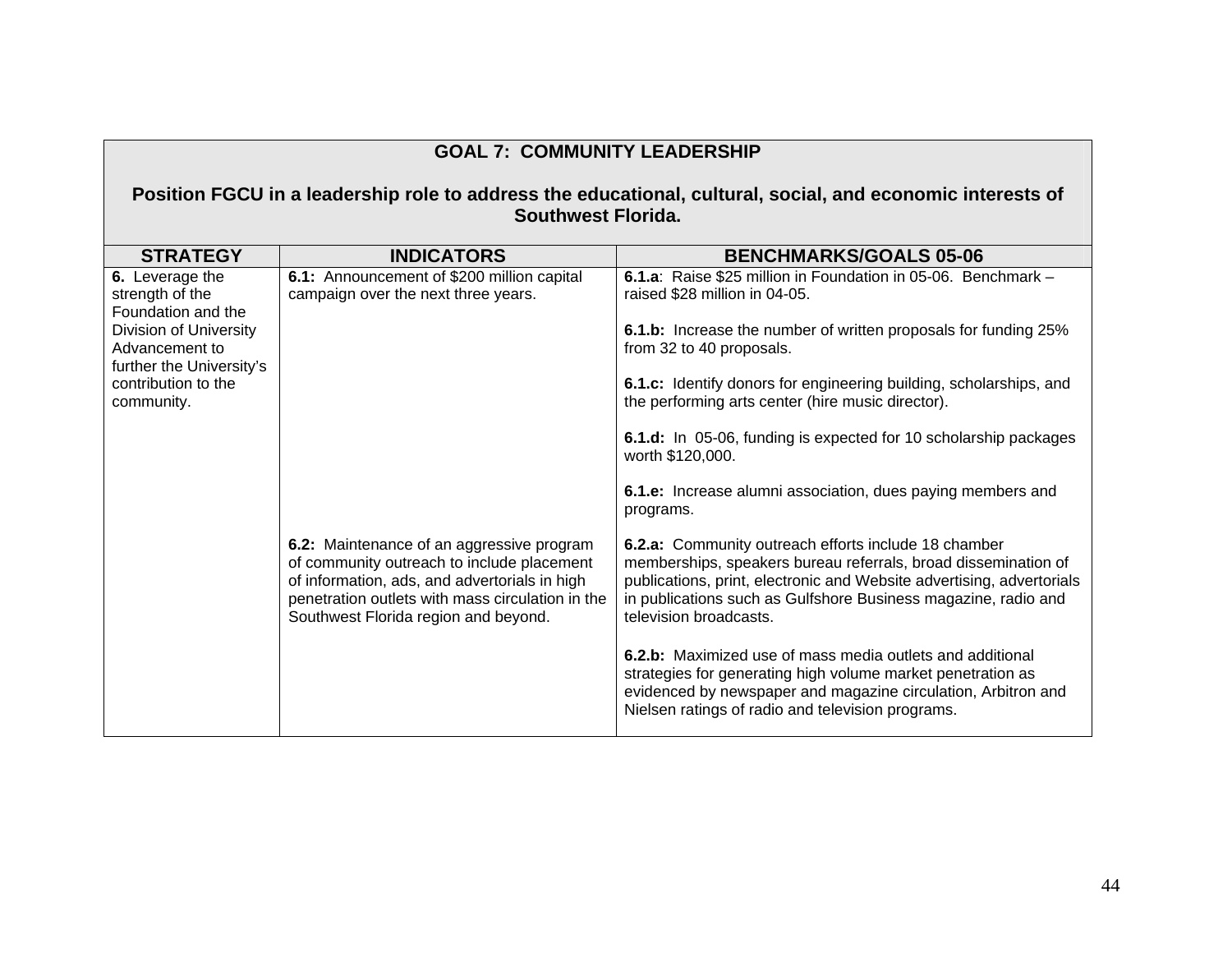# **GOAL 8: ONGOING QUALITY IMPROVEMENT**

#### **Implement and sustain an institutional effectiveness model for the University that is based on a culture of assessment, results in continuous improvement, and supports the University in effectively accomplishing its mission.**

Planned growth requires careful attention to quality, efficiency, and effectiveness. To this end, FGCU is dedicated to a comprehensive program of ongoing quality improvement. Under the leadership of the Provost/Vice President for Academic Affairs and the Vice President for Administrative Services, FGCU's Long Range Planning and Institutional Effectiveness Committee (LRPIEC) will implement and sustain an institutional effectiveness model for the University that is based on a culture of assessment, results in continuous improvement, and supports the University in effectively accomplishing its mission. By so doing, FGCU will meet accountability requirements of the State of Florida, the Commission on Colleges of the Southern Association of Colleges and Schools, and professional accrediting bodies.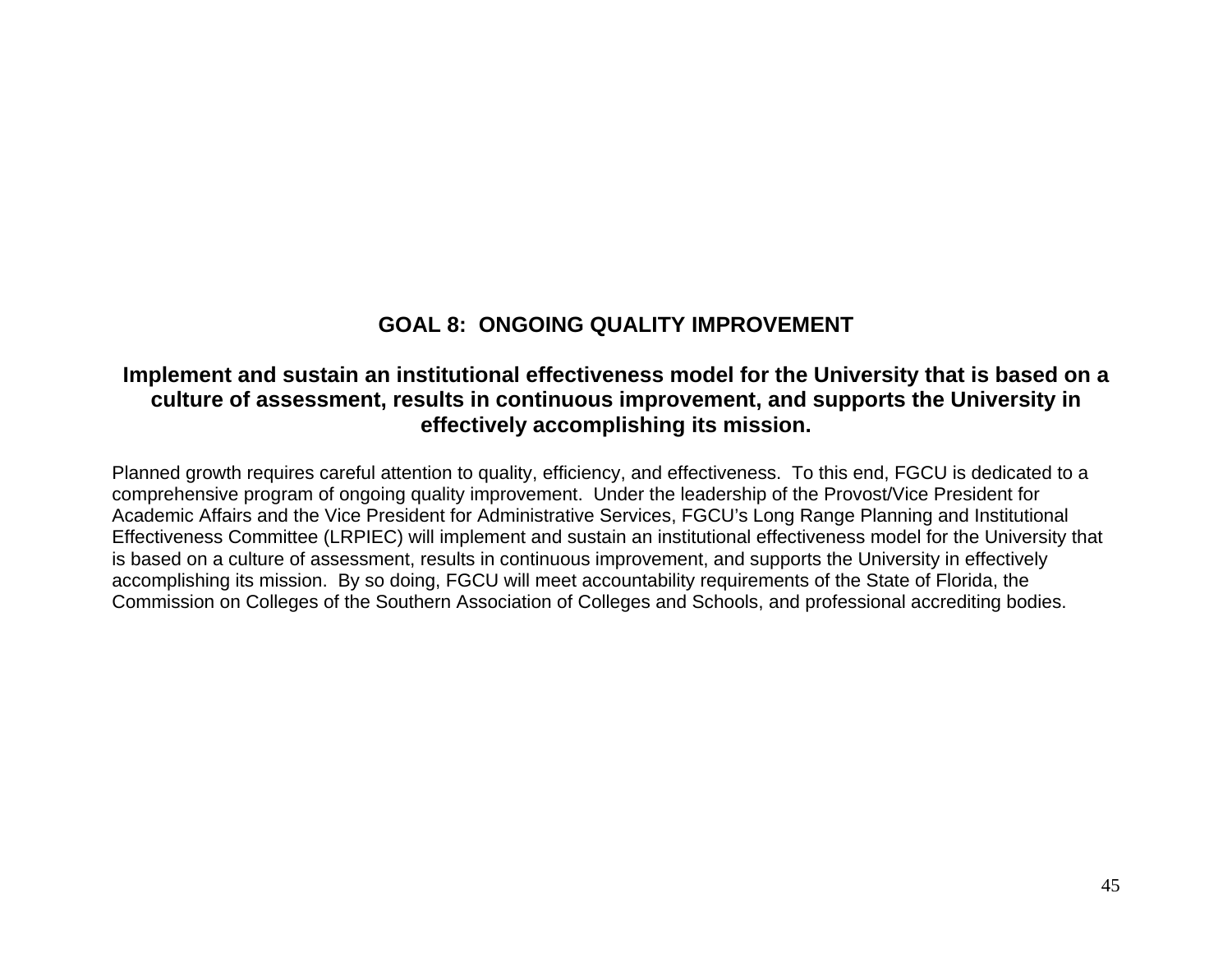| <b>GOAL 8: ONGOING QUALITY IMPROVEMENT</b>                                                                                                                                                                                            |                                                                                                                                                               |                                                                                                                         |
|---------------------------------------------------------------------------------------------------------------------------------------------------------------------------------------------------------------------------------------|---------------------------------------------------------------------------------------------------------------------------------------------------------------|-------------------------------------------------------------------------------------------------------------------------|
| Implement and sustain an institutional effectiveness model for the University that is based on a culture of<br>assessment, results in continuous improvement, and supports the University in effectively accomplishing its<br>mission |                                                                                                                                                               |                                                                                                                         |
| <b>STRATEGY</b>                                                                                                                                                                                                                       | <b>INDICATORS</b>                                                                                                                                             | <b>BENCHMARKS/GOALS FOR 05-06</b>                                                                                       |
| 1. Assess current<br>state of the University<br>as it relates to<br>assessment.<br>institutional                                                                                                                                      | 1.1: Recommendations of the Southern<br>Association of Colleges and Schools (SACS)<br>review team as included in its 05-06 decision<br>on reaffirmation.      | 1.1: Reaffirmation of SACS accreditation in December 2005.                                                              |
| effectiveness (IE), and<br>continuous quality<br>improvement (CQI)<br>processes.                                                                                                                                                      | <b>1.2:</b> Fulfillment of Action Plans as reported to<br>SACS in response to SACS<br>recommendations.                                                        | <b>1.2:</b> Continuing accreditation thereafter.                                                                        |
| 2. Create an<br>organizational<br>structure that<br>integrates assessment<br>and accountability with                                                                                                                                  | 2.1: Development and implementation of unit<br>assessment plans with appropriate metrics<br>and progress on them reported annually in<br>unit annual reports. | 2.1: The Long-Range Planning and Institutional Effectiveness<br>Committee will report on progress in its annual report. |
| planning and<br>budgeting that leads to<br>continuous<br>improvement.                                                                                                                                                                 | 2.2 Systematic evaluation of the Quality<br>Enhancement Plan (QEP) to foster<br>improvement in student learning.                                              | 2.2 Annual assessment of student learning, program and<br>administration of the (QEP).                                  |

 $\mathsf{L}$ 

┑